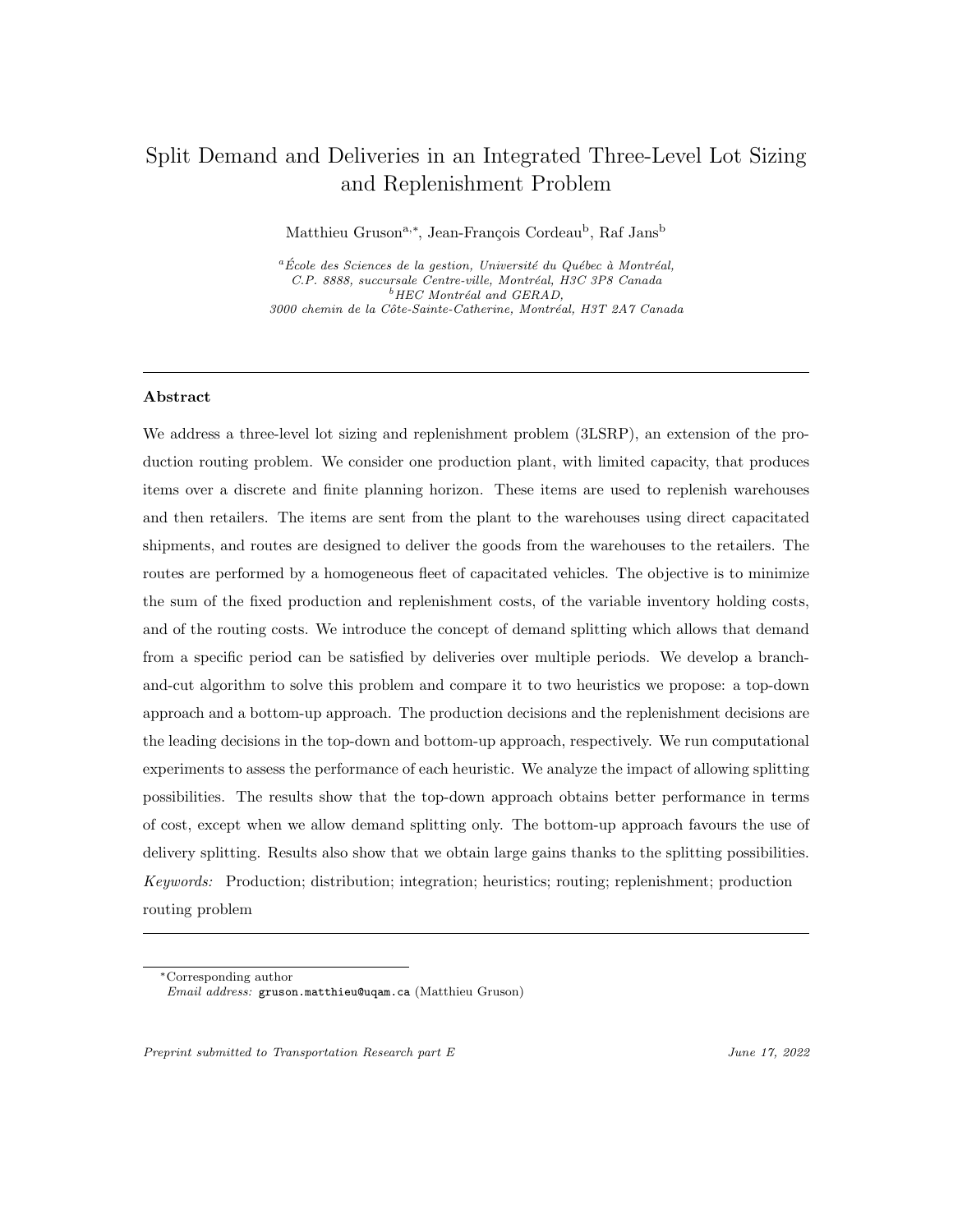#### 1. Introduction

One of the major challenges in supply chain planning is the coordination and integration of operational decisions. A sequential approach in the decision making process, compared to an integrated approach, will result in sub-optimal or inconsistent plans (see, e.g., [Vogel et al., 2017;](#page-38-0)

<sup>5</sup> [Absi et al., 2018\)](#page-34-0). The potential benefits of integration, both in terms of cost and customer service, explain why this area has drawn a lot of attention over the last decades. Early studies include those of [Chandra & Fisher](#page-35-0) [\(1994\)](#page-35-0), [Brown et al.](#page-35-1)  $(2001)$  and Cetinkaya et al.  $(2009)$ . These studies refer to the production routing problem (PRP) and report considerable cost savings for the companies in a context where a central plant replenishes several customers. There is therefore an integration <sup>10</sup> of production, inventory and distribution decisions.

With the growing size and complexity of supply chains, there is now a need to incorporate even more levels of the supply chain in order to benefit from the gains achieved by the integration of operational decisions. In that spirit, [Perboli et al.](#page-37-0) [\(2011\)](#page-37-0) have introduced the two-echelon vehicle routing problem (2E-VRP). In this problem, goods are sent from a plant to customers through <sup>15</sup> distribution centres (DCs). There are routing decisions between the plant and the DCs, and between the DCs and the customers. However, in a global market, the transportation between the plants and the DCs is not always done using routes visiting multiples DCs. Indeed, the plant and DCs cannot always be reached by ground transportation, especially if the plant and DCs are separated by water. Besides, the quantities transported between the plant and the warehouses are typically <sup>20</sup> much larger than the quantities transported between the warehouses and the retailers. Therefore,

the shipments sent between the plant and DCs are more likely to be direct shipments. Furthermore, the 2E-VRP only considers a single time period and does not incorporate any production decisions.

We propose here to follow this line of research by studying a three-level lot sizing and replenishment problem (3LSRP). We consider one production plant (level zero) with limited capacity that <sup>25</sup> produces several items over a discrete and finite planning horizon. The items produced are used to replenish warehouses (level one) and then retailers (level two), in order to satisfy the demand at the retailer level. The items are sent from the plant to the warehouses using direct shipments, and routes are designed to deliver the goods from the warehouses to the retailers. The shipments between the plant and the warehouses are subject to capacity restrictions. In a similar spirit, the

<sup>30</sup> shipments between each warehouse and the retailers are performed using homogeneous capacitated vehicles. We also consider production capacity restrictions at the plant. The objective is to min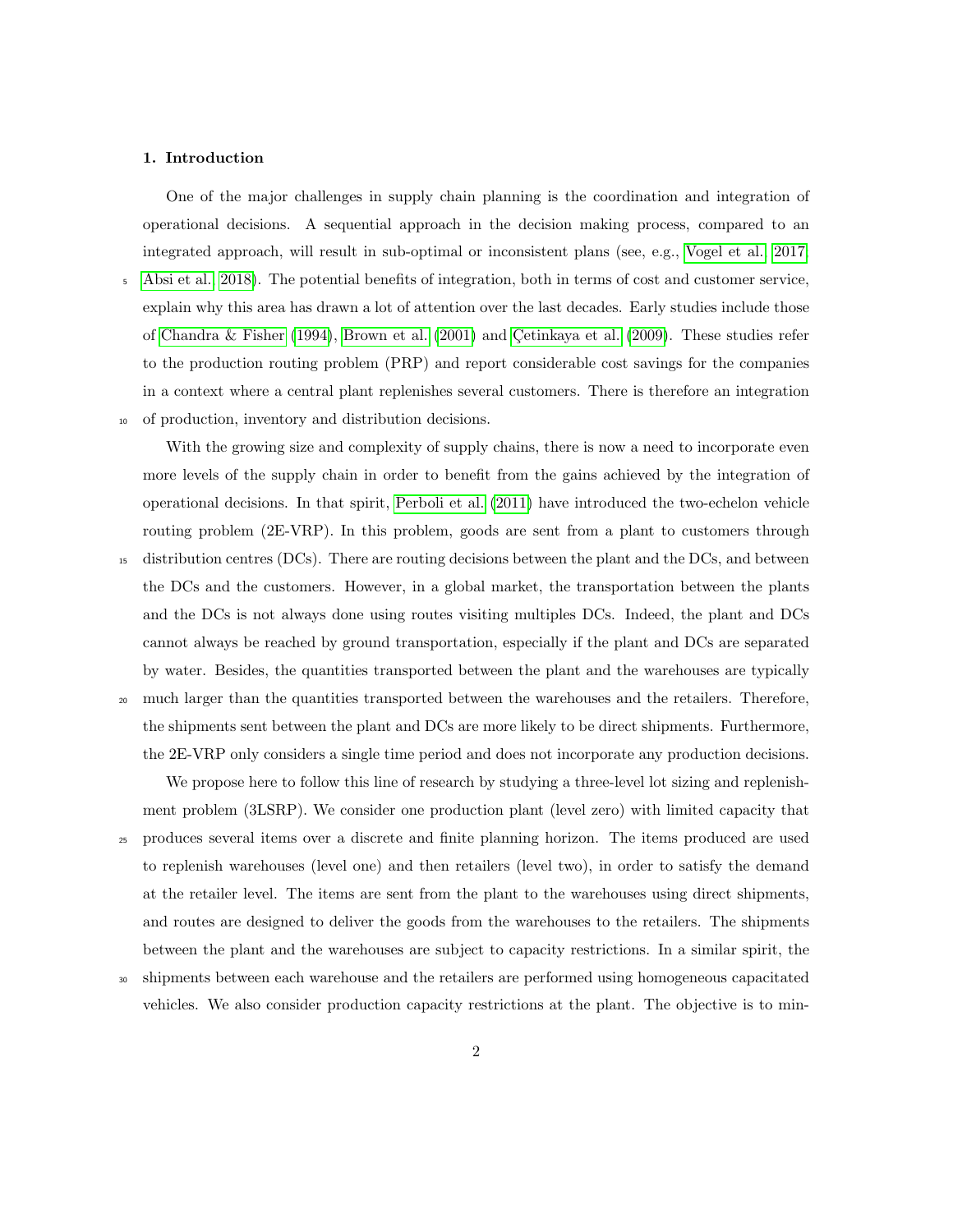imize the sum of the fixed production and replenishment costs, of the variable inventory holding costs at all three levels, and of the routing costs.

A related problem, the three-level lot sizing and replenishment problem with a distribution <sup>35</sup> structure (3LSPD), was analysed by [Gruson et al.](#page-36-1) [\(2019a\)](#page-36-1). However, there are several differences between that prior work and the work presented here. First, we add transportation capacity requirements. Second, the fixed assignment of retailers to warehouses is relaxed: the retailers can be served by any warehouse in each time period. Third, there are no direct shipments between the warehouses and the retailers. Instead, there are routes constructed to perform the deliveries <sup>40</sup> between the warehouses and the retailers. Finally, in our prior work, the focus was on the modelling aspect while in this paper the focus is on solving the problem efficiently through heuristics.

The motivation for this problem setting is to more closely match the situations faced by companies in practice. Indeed, due to urban constraints, deliveries between warehouses and retailers cannot always be performed by large vehicles. This is different for deliveries between larger fa-<sup>45</sup> cilities, such as the production plant and the warehouses in our case. We also integrate realistic constraints such as the transportation capacity constraints. Note that we assume that we have an

unlimited fleet of vehicles to make the deliveries between the plant and the warehouses.

This paper makes three main contributions. First, we extend the work presented in [Gruson et al.](#page-36-1) [\(2019a\)](#page-36-1) by studying a more realistic version of the 3LSPD, which we call the Integrated Three-Level <sup>50</sup> Lot Sizing and Replenishment Problem (3LSRP). In particular, we add capacity requirements and

- include routing decisions. The problem is also an extension of the traditional PRP to include a third level. Second, we develop two heuristic algorithms to efficiently solve the problem. The first heuristic is a top-down procedure that represents a case where the production decisions are made first. The second heuristic is a bottom-up procedure that represents a case where the replenishment
- <sup>55</sup> [d](#page-35-2)ecisions at the retailer level are made first. This distinction has already been proposed by [Darvish](#page-35-2) [& Coelho](#page-35-2) [\(2018\)](#page-35-2) in the context of an integrated production, location and distribution problem. The performance of the heuristics is compared to a branch-and-cut algorithm that we develop to solve the problem exactly. Third, we evaluate the achieved gains by allowing split demands and split deliveries. The literature on the PRP and related problems usually assumes that each customer
- <sup>60</sup> can be visited by one truck only in each time period, but that the delivery of the demand of a specific time period  $t$  can be spread over several periods before period  $t$ . The first assumption restricts the delivery possibilities, while the second one gives more flexibility. Building on these two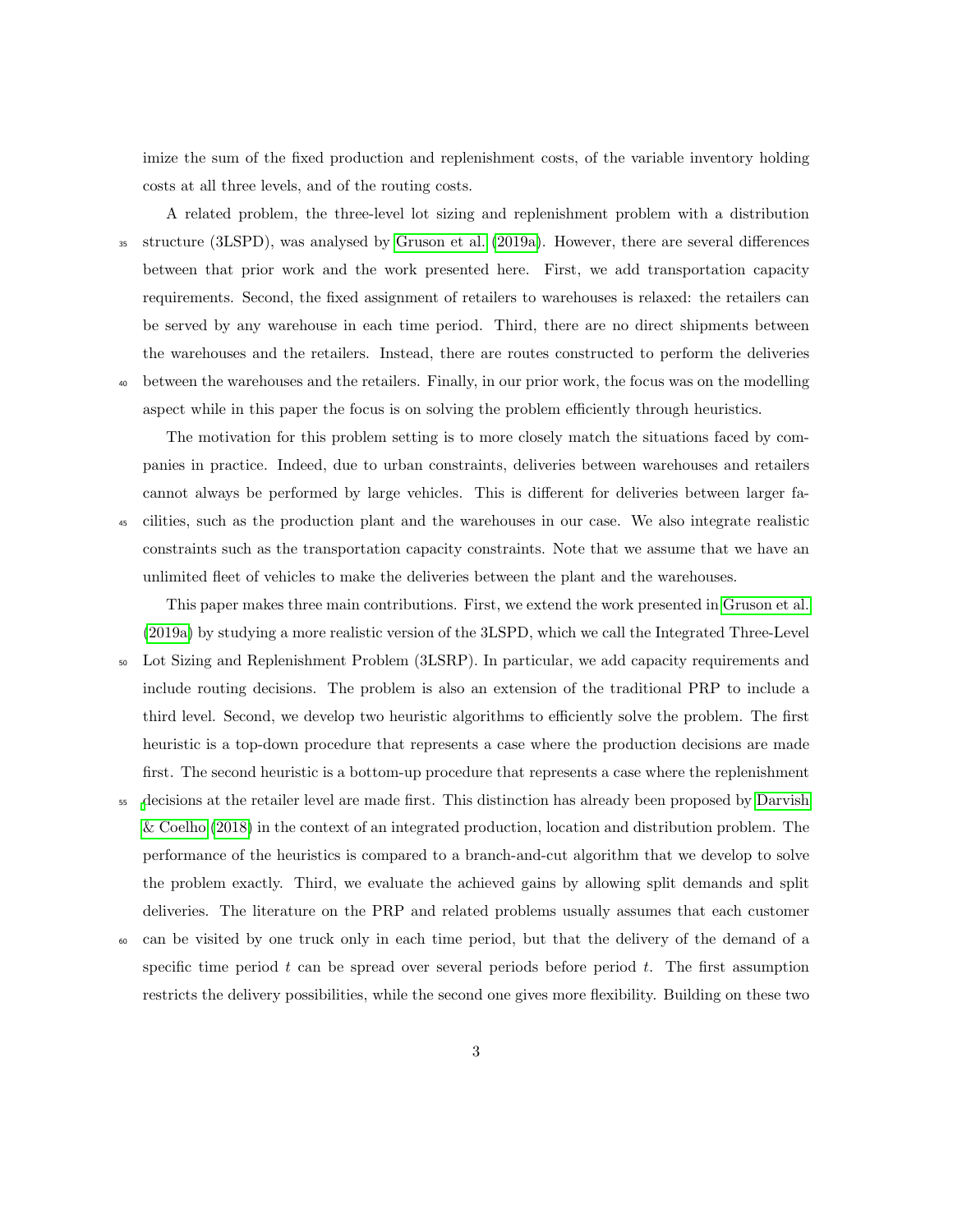assumptions, we define the notion of split demand and split delivery. Split demand means that for any retailer  $r$  and any period  $t$ , the demand of retailer  $r$  in period  $t$  can be shipped over several <sup>65</sup> periods before period t. Split delivery means that in each time period, a retailer can be visited by several trucks coming from the same warehouse. We therefore compare the costs of the solutions obtained when we allow delivery splitting or not, and when we allow demand splitting or not. This

leads to four different settings that we investigate.

The remainder of this paper is organized as follows. We first review the literature relevant to  $\sigma$  our study in Section [2.](#page-3-0) We then present a mathematical formulation along with valid inequalities for the problem in Section [3.](#page-5-0) In this section, we also describe the additional constraints needed to impose the various cases with respect to the demand and delivery splitting. We also give details about an exact branch-and-cut algorithm that we designed to solve the problem exactly. The topdown and bottom-up heuristics are presented in Sections [4](#page-11-0) and [5,](#page-19-0) respectively. Section [6](#page-23-0) reports <sup>75</sup> the results of the computational experiments performed to assess the performance of our heuristics. This is followed by the conclusion in Section [7.](#page-33-0)

#### <span id="page-3-0"></span>2. Literature review

We review the literature on several multi-echelon routing problems that relate to the 3LSRP [w](#page-35-3)e study. First, we review the literature on the 2E-VRP. The interested reader is referred to [Cuda](#page-35-3) <sup>80</sup> [et al.](#page-35-3) [\(2015\)](#page-35-3) for a more extensive review of the literature on this topic. Second, we review the literature on the PRP. Recall that the 3LSRP studied here is an extension of the 3LSPD. As the [3](#page-36-1)LSPD was introduced very recently, we refer the interested reader to the references in [Gruson](#page-36-1) [et al.](#page-36-1) [\(2019a\)](#page-36-1) and [Gruson et al.](#page-36-2) [\(2019b\)](#page-36-2) for a review of similar works. Note that recently, [Gu et al.](#page-36-3) [\(2021\)](#page-36-3) have studied a problem similar to the 3LSRP in the context of a fresh food supply chain. <sup>85</sup> Compared to the 3LSRP, they consider several production plants. They also propose top-down and

bottom-up heuristics to solve their problem.

#### 2.1. Two-echelon vehicle routing problem

Most of the papers that consider two-echelon routing problems incorporate routing decisions between levels zero and one, and between levels one and two. The vehicles used for the transportation <sup>90</sup> between levels zero and one are usually larger than the ones used between levels one and two. The reason for this difference is that the vehicles used to do the second part of the routing must cope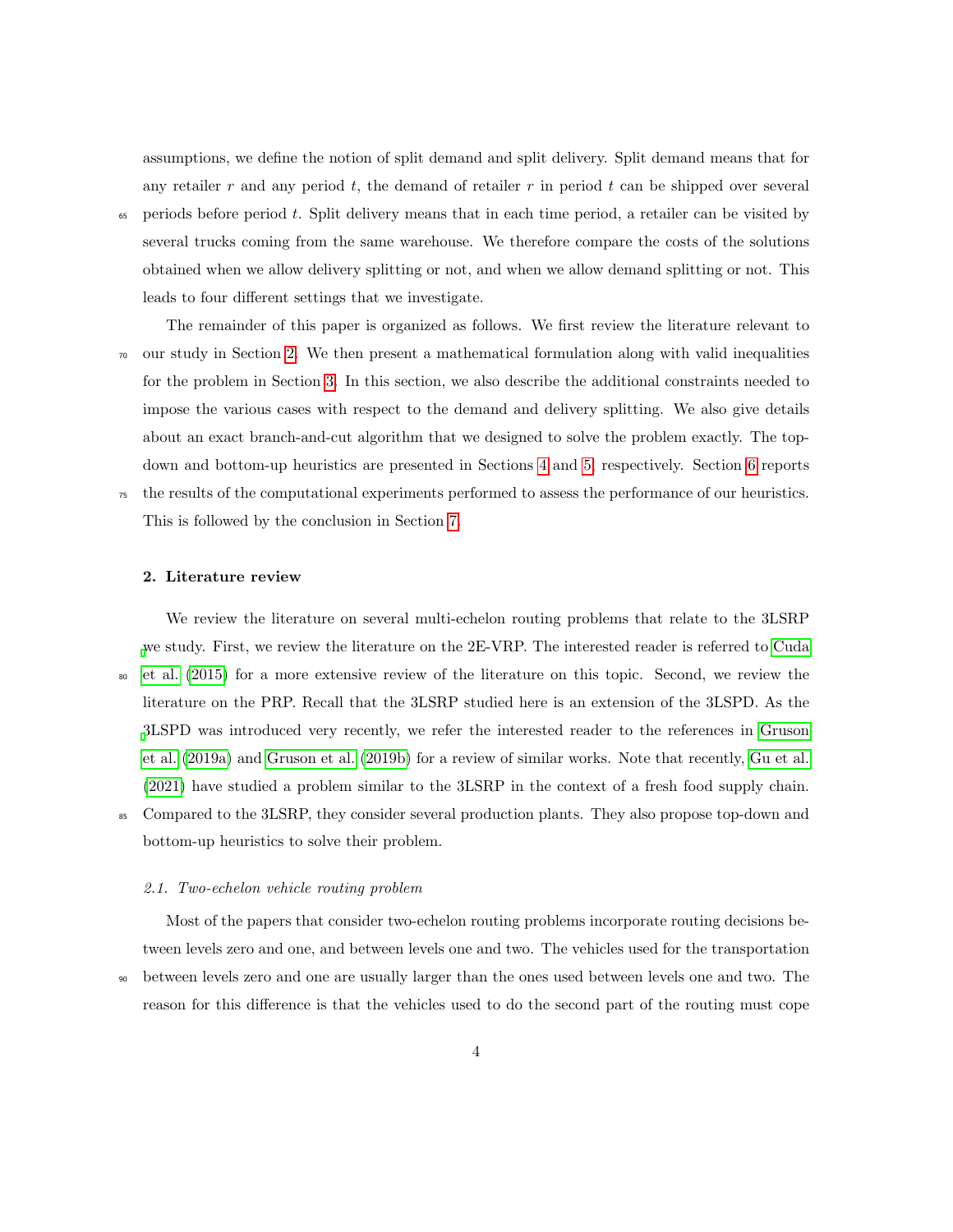with limitations coming from urban areas. Most of these works further consider multiple depots for level zero. In that sense, there is deconsolidation and consolidation of goods at the depots at level one: items received from different depots are deconsolidated and then mixed to make the deliveries

<sup>95</sup> to the end customers. Recall that compared to the 2E-VRP we consider direct shipments between levels zero and one and that we include production decisions at level zero.

The two-echelon VRP was initially introduced by [Perboli et al.](#page-37-0) [\(2011\)](#page-37-0). They propose a mathematical model along with valid inequalities and two matheuristics to solve the problem. They define variants of this problem, which include capacity requirements, satellite synchronization and <sup>100</sup> time windows, among others. These variants have been well studied later in the literature. For

instance, [Grangier et al.](#page-36-4) [\(2016\)](#page-36-4) consider time windows at the customer level, and [Dellaert et al.](#page-36-5) [\(2019\)](#page-36-5) propose four MIP formulations for the case without synchronization.

Several works incorporate environmental considerations. [Soysal et al.](#page-37-1) [\(2015\)](#page-37-1) consider fuel consumption in the objective function. They develop a MIP formulation and propose valid inequalities

- <sup>105</sup> for their problem. [Wang et al.](#page-38-1) [\(2017\)](#page-38-1) study the same problem and solve it by means of a matheuristic based on variable neighbourhood search. [Breunig et al.](#page-35-4) [\(2019\)](#page-35-4) consider the electric case where there are some recharging stations available for the vehicles. They develop both a large neighbourhood search metaheuristic and an exact algorithm to solve the problem. [Jie et al.](#page-36-6) [\(2019\)](#page-36-6) further consider the possibility of swapping batteries for the electric vehicles. They solve this problem by a
- <sup>110</sup> combined column generation and adaptive large neighbourhood search algorithm. [Anderluh et al.](#page-34-1) [\(2019\)](#page-34-1) introduce the notion of 'grey zone' for customers that are at the frontier of urban areas. The deliveries to the end customers (echelon two) can originate from depots located in echelon zero or one. They develop a metaheuristic that combines large neighbourhood search and multi-objective methods to find a Pareto front for their problem.

## <sup>115</sup> 2.2. Production routing problem

In the standard PRP there are two levels, namely the plant and the customers. The objective of the PRP is to jointly optimize the production, distribution and inventory decisions. The distribution between the plant and the customers is done by a fleet of capacitated vehicles that follow some routes that must be constructed during the optimization process. The 3LSRP studied here can be

<sup>120</sup> seen as an extension of the PRP to three levels, but with direct shipments between levels zero and

one. The interested reader is referred to [Adulyasak et al.](#page-34-2) [\(2015a\)](#page-34-2) for a review of the PRP.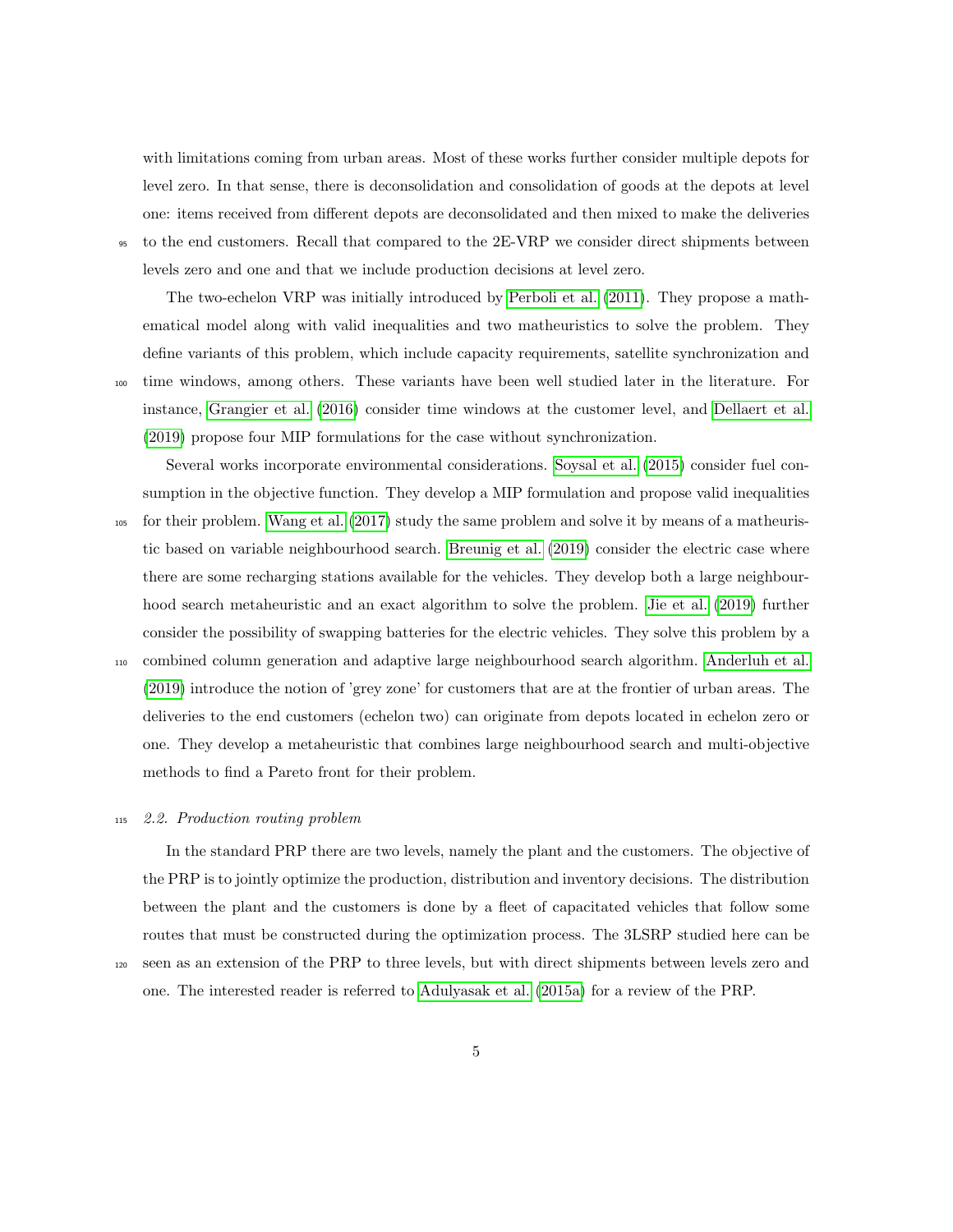and Frito-Lay, respectively. From a modelling perspective, several studies on the PRP rely on <sup>125</sup> combining formulations arising from the lot sizing literature and formulations arising from the

VRP literature. Indeed, the PRP can be seen as an integration between a lot sizing problem (LSP) [a](#page-36-7)nd a VRP. On the LSP side, the classical [\(Wagner & Whitin, 1958\)](#page-38-2) or transportation [\(Krarup &](#page-36-7) [Bilde, 1977\)](#page-36-7) formulations have been mostly used. This last formulation is in particular useful in the case of perishable products (see, [Dayarian & Desaulniers, 2019\)](#page-35-5). On the VRP side, there have been <sup>130</sup> formulations both with and without vehicle indices. In the VRP, the vehicle index is used when the fleet of vehicles is heterogenous (see, e.g., [Baldacci et al., 2008\)](#page-35-6). Note that in the context of [t](#page-34-2)he PRP, formulations both with and without vehicle indices have been used (see, e.g., [Adulyasak](#page-34-2) [et al., 2015a\)](#page-34-2).

The PRP has attracted a lot of research since the early work of [Chandra & Fisher](#page-35-0) [\(1994\)](#page-35-0) and the success stories reported in [Brown et al.](#page-35-1) [\(2001\)](#page-35-1) and Cetinkaya et al. [\(2009\)](#page-36-0), at Kellogg

From a methodological perspective, because of its complexity, the PRP has been mainly solved <sup>135</sup> by heuristics or metaheuristics. [Adulyasak et al.](#page-34-3) [\(2015b\)](#page-34-3) develop an adaptive large neighbourhood search algorithm (ALNS). [Absi et al.](#page-34-4) [\(2015\)](#page-34-4) propose a two-phase iterative heuristic approach. The first phase is a capacitated lot sizing problem (CLSP) that handles the production and inventory decisions. In this first phase, the routing costs are approximated. The second phase consists in solving a travelling salesman problem (TSP) to actually construct the routes. The procedure 140 iterates by updating the approximated routing costs. Solyalı & Süral [\(2017\)](#page-37-2) design a heuristic that comprises five phases and makes use of an a priori tour. Recently, [Chitsaz et al.](#page-35-7) [\(2019\)](#page-35-7) designed a three-phase matheuristic to solve the assembly routing problem (ARP), which also proved successful when applied to the PRP. In the ARP, the objective is to jointly optimize visits at the suppliers to pick up materials that are assembled to produce an end-item whose demand is known.

<sup>145</sup> Recently, numerous extensions of the PRP have been studied. We can mention here the inclusion of delivery time windows [\(Neves-Moreira et al., 2019\)](#page-37-3), of carbon emissions [\(Qiu et al., 2017\)](#page-37-4), of visit-spacing decisions [\(Avci & Yildiz, 2019\)](#page-35-8), of routes extending to several periods [\(Miranda et al.,](#page-37-5) [2018\)](#page-37-5), or of two echelons [\(Qiu et al., 2021;](#page-37-6) [Schenekemberg et al., 2021\)](#page-37-7), among others.

#### <span id="page-5-0"></span>3. A transportation based formulation

<sup>150</sup> In this section we present a mathematical formulation for the problem. Table [1](#page-6-0) lists all the sets, parameters and decision variables used in the mathematical model. This formulation can be seen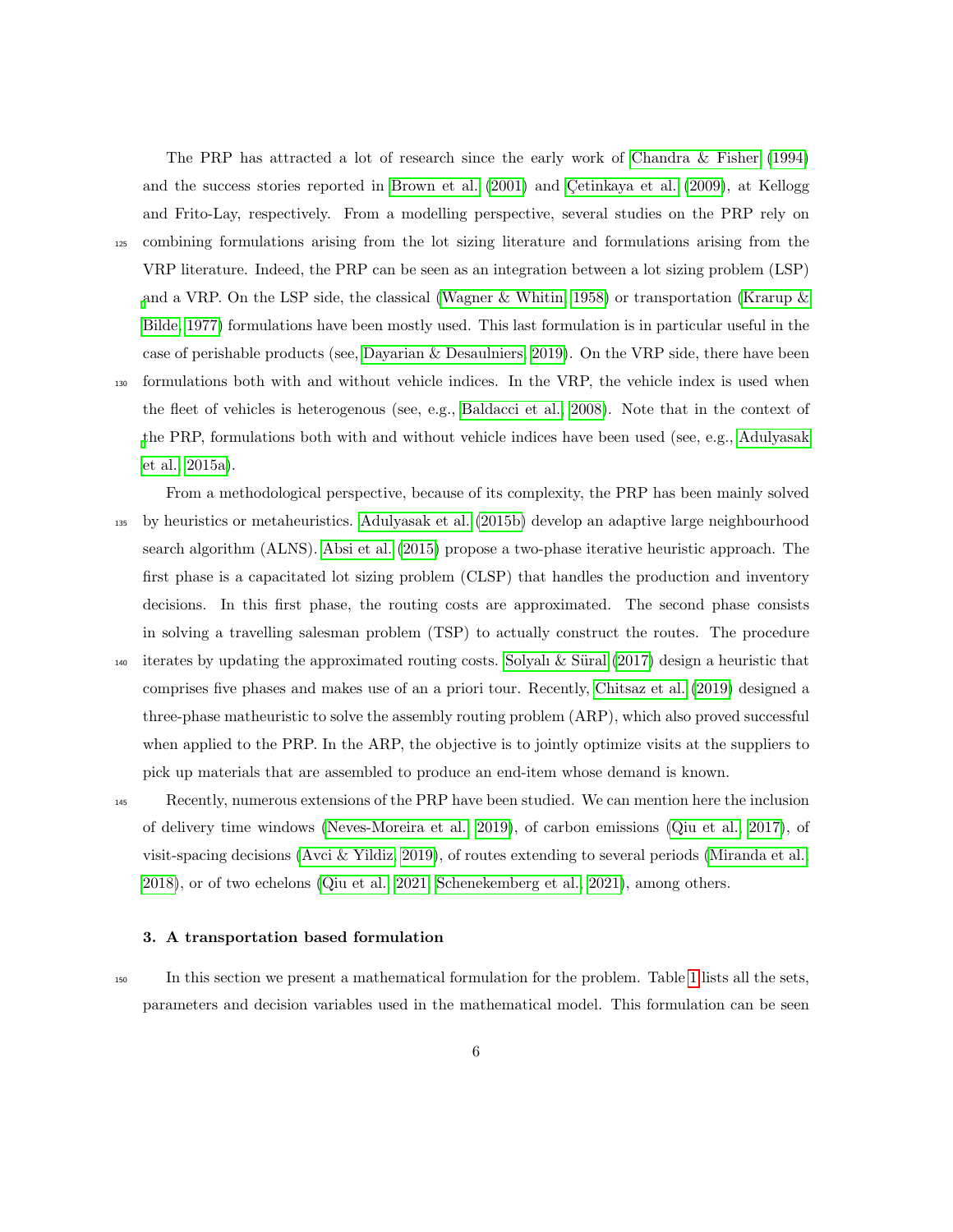<span id="page-6-0"></span>Table 1: Sets, parameters and decision variables used in the combined classical and transportation model

| <b>Sets</b>              |                                                                                                     |                  |                                                                           |  |  |  |  |  |  |  |  |  |
|--------------------------|-----------------------------------------------------------------------------------------------------|------------------|---------------------------------------------------------------------------|--|--|--|--|--|--|--|--|--|
| F                        | set of all facilities, $F = P \cup W \cup R$                                                        | $\boldsymbol{P}$ | set containing the unique production plant, $P = \{p\} \subset F$         |  |  |  |  |  |  |  |  |  |
| W                        | set containing the warehouses, $W \subset F$                                                        | $_{R}$           | set containing the retailers, $R \subset F$                               |  |  |  |  |  |  |  |  |  |
| V(w)                     | set of trucks available at warehouse $w$                                                            | Ι                | set of items                                                              |  |  |  |  |  |  |  |  |  |
| $\cal T$                 | set of time periods                                                                                 | $\boldsymbol{E}$ | set of edges, $E = \{(i, j) : i, j \in R \cup W, i < j, i \vee j \in R\}$ |  |  |  |  |  |  |  |  |  |
| E(S)                     | set of edges $(i, j) \in E$ such that $i, j \in S$ and $S \subseteq R \cup W$                       | E(i)             | set of edges $(j, j') \in E$ such that $j = i$ or $j' = i$                |  |  |  |  |  |  |  |  |  |
| Parameters               |                                                                                                     |                  |                                                                           |  |  |  |  |  |  |  |  |  |
| $\boldsymbol{sc}^p_{it}$ | setup cost at the plant for item $i$ in period $t$                                                  | $d_{it}^r$       | demand of retailer $r$ for item $i$ in period $t$                         |  |  |  |  |  |  |  |  |  |
| $sc_t^w$                 | setup cost at warehouse $w$ in period $t$                                                           | $d_t^r$          | total demand of retailer $r$ in period $t$                                |  |  |  |  |  |  |  |  |  |
| $sc_t^r$                 | setup cost at retailer $r$ in period $t$                                                            | $st_i$           | setup time for item $i$                                                   |  |  |  |  |  |  |  |  |  |
| $hc_{it}^j$              | holding cost at facility $j$ in period $t$ for item $i$                                             | $vt_i$           | variable production time for item $i$                                     |  |  |  |  |  |  |  |  |  |
| $c_{ij}$                 | cost to go from facility $i$ to facility $j$                                                        | $v_i$            | volume of item $i$                                                        |  |  |  |  |  |  |  |  |  |
| $\mathbb{C}^P$           | production capacity available in any period $t$                                                     | $d_{itk}^p$      | demand at the plant for item $i$ between periods $t$ and $k$              |  |  |  |  |  |  |  |  |  |
| $C^{PW}$                 | capacity of the trucks used to make the deliveries between the plant and the warehouses             |                  |                                                                           |  |  |  |  |  |  |  |  |  |
| $C^{WR}$                 | capacity of the trucks used to make the deliveries between the warehouses and the retailers         |                  |                                                                           |  |  |  |  |  |  |  |  |  |
|                          | Decision variables                                                                                  |                  |                                                                           |  |  |  |  |  |  |  |  |  |
| $p_{it}$                 | quantity of item $i$ produced at the plant in period $t$                                            |                  |                                                                           |  |  |  |  |  |  |  |  |  |
| $q^w_{it}$               | quantity of item $i$ ordered by warehouse $w$ in period $t$                                         |                  |                                                                           |  |  |  |  |  |  |  |  |  |
| $q_{iktw}^r$             | quantity of item i ordered by retailer r in period k from warehouse w to satisfy $d_{it}^r$         |                  |                                                                           |  |  |  |  |  |  |  |  |  |
| $I^j_{it}$               | inventory of item $i$ in facility $j$ at the end of period $t$                                      |                  |                                                                           |  |  |  |  |  |  |  |  |  |
| $\boldsymbol{y}_{it}^p$  | binary setup variable that takes value 1 if there is a setup for item i in period $t$               |                  |                                                                           |  |  |  |  |  |  |  |  |  |
| $y_t^w$                  | number of trucks used to do deliveries between the plant and warehouse $w$ in period $t$            |                  |                                                                           |  |  |  |  |  |  |  |  |  |
| $\boldsymbol{y}_t^r$     | binary setup variable that takes value 1 if there is an order placed by retailer r in period $t$    |                  |                                                                           |  |  |  |  |  |  |  |  |  |
| $z_t^w$                  | number of vehicles used by warehouse $w$ in period $t$ to make deliveries to retailers              |                  |                                                                           |  |  |  |  |  |  |  |  |  |
| $z_{tw}^r$               | total number of times retailer $r$ is visited by the vehicles of warehouse $w$ in period $t$        |                  |                                                                           |  |  |  |  |  |  |  |  |  |
| $Z_{tw}^r$               | binary variable that takes value 1 if retailer r is visited by a vehicle of warehouse w in period t |                  |                                                                           |  |  |  |  |  |  |  |  |  |
| $x_{ijtw}$               | number of times the edge from i to j is used in period t by vehicles of warehouse w                 |                  |                                                                           |  |  |  |  |  |  |  |  |  |
|                          |                                                                                                     |                  |                                                                           |  |  |  |  |  |  |  |  |  |

[a](#page-36-1)s a combination between the classical and the transportation formulations proposed by [Gruson](#page-36-1) [et al.](#page-36-1) [\(2019a\)](#page-36-1) for the 3LSPD. Note that, regarding the routing part, the formulation used here is similar to the transportation formulation proposed by [Alvarez et al.](#page-34-5) [\(2020\)](#page-34-5) in the context of the

<sup>155</sup> inventory routing problem (IRP) with perishable products. The formulation is as follows: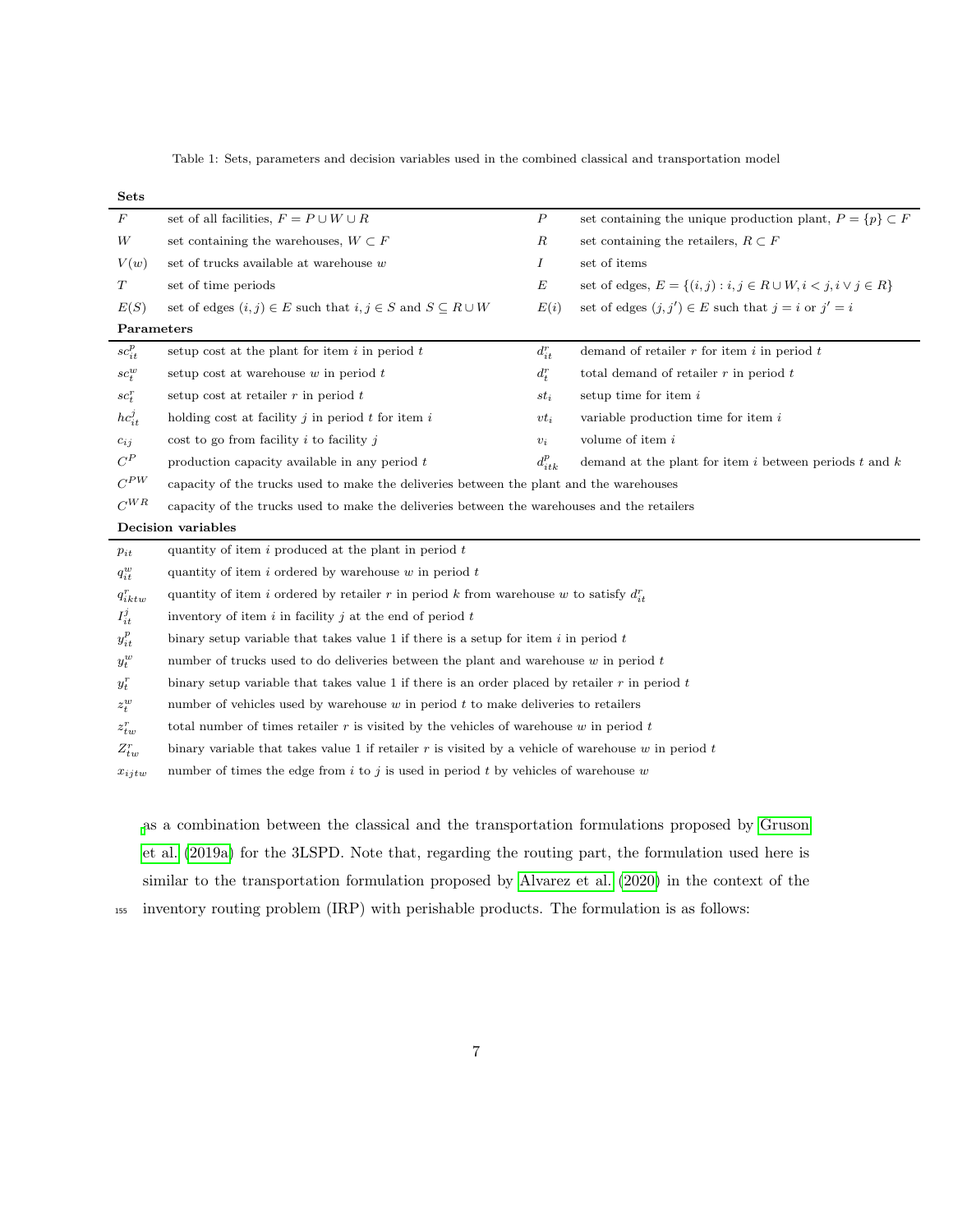$$
\begin{split} \text{Min} & \sum_{t \in T} \left( \sum_{i \in I} s c_{it}^p y_{it}^p + \sum_{w \in W} s c_t^w y_t^w + \sum_{r \in R} s c_t^r y_t^r \right) \\ &+ \sum_{t \in T} \sum_{i \in I} \left( h c_{it}^p I_{it}^p + h c_{it}^w I_{it}^w + \sum_{r \in R} \sum_{w \in W} \sum_{k \ge t} \sum_{j=t}^{k-1} h c_{ij}^r q_{itkw}^r \right) + \sum_{t \in T} \sum_{w \in W} \sum_{(i,j) \in E(W \cup R)} c_{ij} x_{ijtw} \end{split} \tag{1}
$$

s. t. 
$$
I_{i,t-1}^p + p_{it} = \sum_{w \in W} q_{it}^w + I_{it}^p
$$
  $\forall i \in I, t \in T$  (2)

$$
I_{i,t-1}^w + q_{it}^w = \sum_{k \ge t} \sum_{r \in R} q_{itkw}^r + I_{it}^w \qquad \forall w \in W, i \in I, t \in T
$$
 (3)

$$
\sum_{w \in W} \sum_{k \le t} q_{iktw}^r = d_{it}^r \qquad \qquad \forall \ r \in R, i \in I, t \in T \tag{4}
$$

$$
p_{it} \le \min\left\{\frac{C^p - st_i}{vt_i}; d_{it|T|}^p\right\} y_{it}^p \quad \forall \ i \in I, t \in T
$$
\n
$$
G_{i}^{PW} \tag{5}
$$

$$
q_{it}^w \le \frac{C^{PW}}{v_i} y_t^w \qquad \qquad \forall \ w \in W, i \in I, t \in T \tag{6}
$$

$$
q_{iktw}^r \leq d_{it}^r y_k^r \qquad \qquad \forall \ r \in R, w \in W, i \in I, 1 \leq k \leq t \leq |T|
$$

<span id="page-7-14"></span><span id="page-7-13"></span><span id="page-7-12"></span><span id="page-7-11"></span><span id="page-7-10"></span><span id="page-7-9"></span><span id="page-7-8"></span><span id="page-7-7"></span><span id="page-7-6"></span><span id="page-7-5"></span><span id="page-7-4"></span><span id="page-7-3"></span><span id="page-7-2"></span><span id="page-7-1"></span><span id="page-7-0"></span>
$$
(7)
$$

$$
\sum_{i \in I} \left( vt_i p_{it} + st_i y_{it}^p \right) \le C^P \qquad \forall \ t \in T \tag{8}
$$

$$
\sum_{i \in I} v_i q_{it}^w \le C^{PW} y_t^w \qquad \qquad \forall \ w \in W, t \in T
$$
\n(9)

$$
\sum_{r \in R} \sum_{i \in I} \sum_{k \ge t} v_i q_{itkw}^r \le C^{WR} z_t^w \qquad \forall w \in W, t \in T
$$
 (10)

$$
\sum_{k\geq t} \sum_{i\in I} v_i q_{itkw}^r \leq C^{WR} z_{tw}^r \qquad \forall \ r \in R, w \in W, t \in T
$$
 (11)

$$
z_{tw}^r \le |V(w)| Z_{tw}^r \qquad \qquad \forall \ r \in R, w \in W, t \in T \tag{12}
$$

$$
\sum_{w \in W} Z_{tw}^r \le 1 \qquad \forall \ r \in R, t \in T \tag{13}
$$

$$
z_t^w \le |V(w)| \qquad \qquad \forall \ w \in W, t \in T \tag{14}
$$

$$
\sum_{(j,j') \in E(r)} x_{jj'tw} = 2z_{tw}^r \qquad \forall r \in R, w \in W, t \in T
$$
\n(15)

$$
C^{WR} \sum_{(i,j)\in E(S)} x_{ijtw} \le \sum_{r\in S} \left( C^{WR} z_{tw}^r - \sum_{k\ge t} \sum_{i\in I} v_i q_{itkw}^r \right) \quad \forall \ w \in W, S \subseteq R, |S| \ge 2, t \in T \tag{16}
$$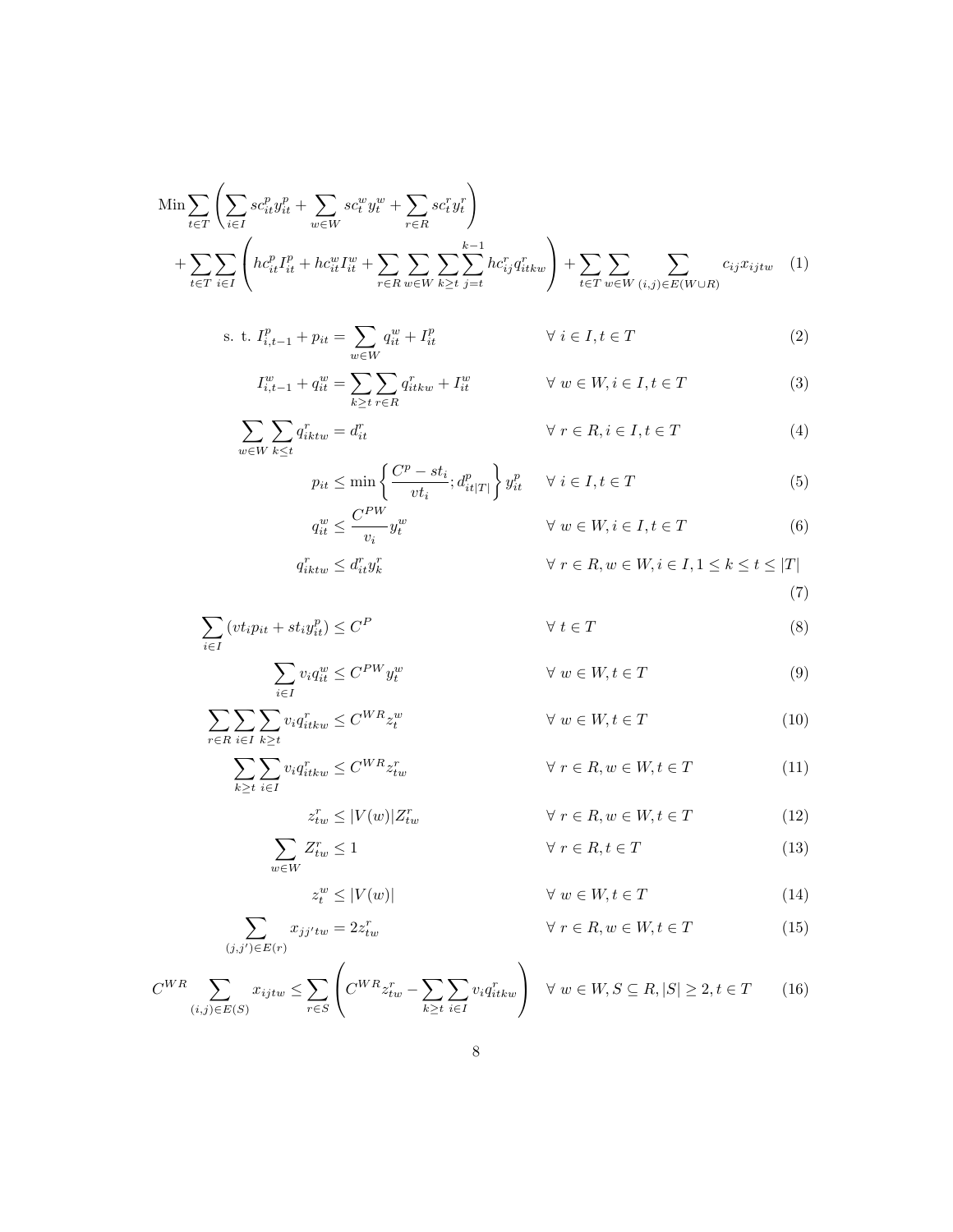$$
I_{it}^p, p_{it} \ge 0 \qquad \qquad \forall \ i \in I, t \in T \tag{17}
$$

$$
I_{it}^w, q_{it}^w \ge 0 \qquad \qquad \forall \ w \in W, i \in I, t \in T \tag{18}
$$

$$
q_{iktw}^r \ge 0 \qquad \qquad \forall \ r \in R, w \in W, i \in I, 1 \le k \le t \le |T|
$$

<span id="page-8-0"></span>
$$
(19)
$$

$$
y_{it}^p \in \{0, 1\} \qquad \forall \ i \in I, t \in T \tag{20}
$$

$$
y_t^w \in \mathbb{N} \qquad \qquad \forall \ t \in T \tag{21}
$$

$$
y_t^r \in \{0; 1\} \qquad \forall \ t \in T \tag{22}
$$

$$
z_t^w \in \mathbb{N} \qquad \forall \ w \in W, t \in T \tag{23}
$$

$$
\begin{aligned}\n w & \in \mathbb{N} \\
t & \in \mathbb{N}\n \end{aligned}\n \qquad \qquad \forall \ w \in W, t \in T\n \tag{23}
$$

$$
z_{tw}^r \in \mathbb{N} \qquad \forall r \in R, w \in W, t \in T \qquad (24)
$$

$$
Z_{tw}^r \in \{0; 1\} \qquad \forall r \in R, w \in W, t \in T \qquad (25)
$$

$$
x_{ijtw} \in \mathbb{N} \qquad \qquad \forall (i,j) \in E(W \cup R), t \in T, w \in W.
$$

<span id="page-8-1"></span>(26)

The objective function [\(1\)](#page-7-0) minimizes the sum of the setup costs, of the inventory holding costs at each facility, and of the routing costs. We consider a fixed setup cost whenever there is a truck used for delivery between the plant and any warehouse. The routing costs are computed based on the distance travelled by the trucks available at the warehouses. Note that we do not consider <sup>160</sup> unit production costs nor unit transportation costs. Indeed, with static cost it would lead to a constant in the objective function since the full demand must be satisfied. Constraints  $(2)-(3)$  $(2)-(3)$  $(2)-(3)$ are the inventory balance constraints for the plant and the warehouses, respectively. Constraints [\(4\)](#page-7-3) are the demand satisfaction constraints at the retailer level. Constraints [\(5\)](#page-7-4)-[\(7\)](#page-7-5) are the setup constraints for the plant, the warehouses and the retailers, respectively. Constraints [\(6\)](#page-7-6) compute <sup>165</sup> the number of trucks used for the deliveries between the plant and each warehouse. Constraints [\(8\)](#page-7-7)- [\(10\)](#page-7-8) are the capacity restrictions for production at the plant, for transportation between the plant and the warehouses, and for transportation between the warehouses and the retailers, respectively. Constraints [\(11\)](#page-7-9) link the order and visit variables for the retailers. Constraints [\(12\)](#page-7-10) link the different visit variables. Constraints [\(13\)](#page-7-11) state that each retailer can be visited by one warehouse only in <sup>170</sup> each time period, possibly by several trucks. Constraints [\(14\)](#page-7-12) limit the number of trucks available at each warehouse. Constraints [\(15\)](#page-7-13) are the degree constraints. Constraints [\(16\)](#page-7-14) are the subtour

elimination constraints. These are sometimes referred to in the literature as general fractional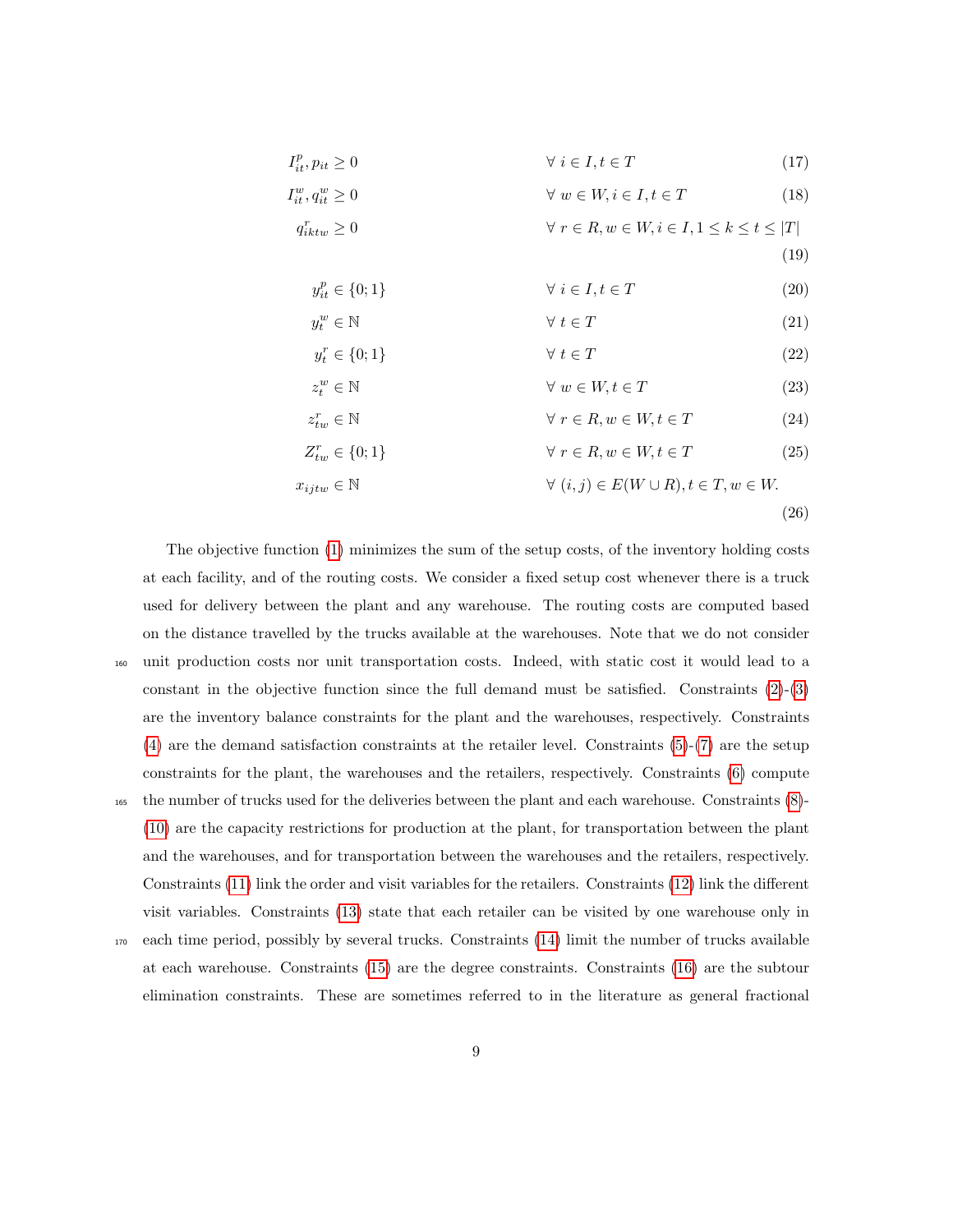subtour elimination constraints (GFSEC). Finally, constraints [\(17\)](#page-8-0)-[\(26\)](#page-8-1) define the domains of the decision variables. Note that in the numerical experiments we further add valid inequalities adapted <sup>175</sup> from the lot sizing and routing literature.

## 3.1. Split demands and deliveries

The concept of split deliveries has been discussed in detail in the vehicle routing literature ([\(Archetti & Speranza, 2008\)](#page-35-9)). If split deliveries are prohibited, then only one truck can visit the retailer in a given period. Since most VRP problems are single period problems, this means that the <sup>180</sup> complete demand is delivered in that single period. However, the PRP is a multi-period problem, and in that case the distinction between splitting deliveries and splitting demand becomes relevant. Indeed, prohibiting split deliveries does not prohibit that the total demand of a specific period is delivered in multiple time periods. Therefore, we explicitly introduce the concept of demand splitting. Recall that delivery splitting means that a retailer can be visited by several trucks (from <sup>185</sup> the same warehouse) in the same time period while demand splitting means that, for a specific retailer r, its total demand over all items in a specific time period, i.e.,  $d_t^r$ , can be shipped over several periods. These two concepts can be combined in several ways. You can have no demand

splitting, but still split deliveries when (for a specific demand period) all the items are delivered in the same period but using multiple vehicles. Inversely, you can have split demand, but not split <sup>190</sup> deliveries. In such a case, it is allowed that the complete demand in a specific period is delivered in multiple periods, but in each of these delivery periods only one vehicle can visit the truck. Finally, if both demand and delivery splitting is prohibited, then the total demand of a specific period must be delivered as a whole in one period and by one vehicle.

The proposed model [\(1\)](#page-7-0)-[\(26\)](#page-8-1) allows both demand and delivery splitting. However, if we prevent delivery splitting, we add the following constraints, which impose that at most one vehicle can visit each retailer in any period:

<span id="page-9-0"></span>
$$
\sum_{w \in W} z_{tw}^r \le 1 \qquad \forall \ r \in R, t \in T. \tag{27}
$$

If we prevent demand splitting, we need an additional set of variables. Let  $Y_{ktw}^r$  be a binary variable taking the value 1 if some of the demand of retailer  $r$  in period  $t$  is delivered in period  $k$ from warehouse  $w$ . We further add the following constraints:

<span id="page-9-1"></span>
$$
q_{iktw}^r \le d_{it}^r Y_{ktw}^r \qquad \qquad \forall \ r \in R, w \in W, i \in I, k \le t \in T \tag{28}
$$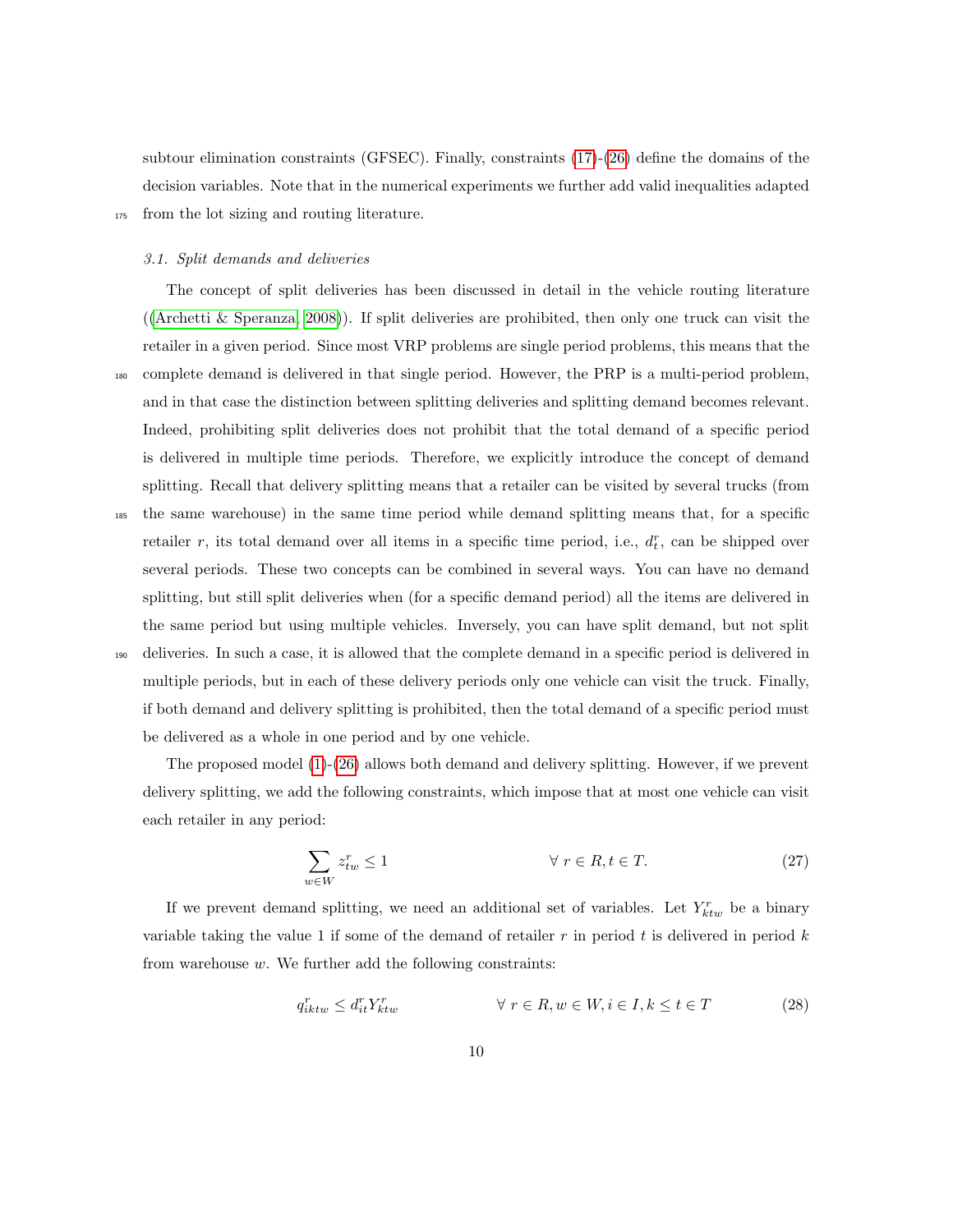<span id="page-10-2"></span>Table 2: Constraints to be added to  $(1)-(26)$  $(1)-(26)$  $(1)-(26)$  based on the splitting possibilities

<span id="page-10-1"></span><span id="page-10-0"></span>

|                       | No demand splitting | Demand splitting |
|-----------------------|---------------------|------------------|
| No delivery splitting | $(27)-(30)$         | (27)             |
| Delivery splitting    | $(28)-(30)$         |                  |

$$
\sum_{w \in W} \sum_{k \le t} Y_{ktw}^r \le 1 \qquad \forall r \in R, t \in T
$$
\n
$$
Y_{ktw}^r \in \{0; 1\} \qquad \forall r \in R, w \in W, k \le t \in T.
$$
\n(29)

Constraints [\(28\)](#page-9-1) link the ordering variables and the newly defined  $Y_{ktw}^r$  variables. Constraints [\(29\)](#page-10-1) <sup>195</sup> impose that the deliveries for all items must be done in one period and come from one warehouse. Table [2](#page-10-2) summarizes the constraints that must be added to the original model  $(1)-(26)$  $(1)-(26)$  $(1)-(26)$ , depending on the splitting possibilities.

#### 3.2. Branch-and-cut algorithm

The number of GFSECs [\(16\)](#page-7-14) in the model is exponential, making it intractable. Therefore, <sup>200</sup> it is appropriate to use a branch-and-cut approach to try and solve the problem exactly. Several branch-and-cut approaches have been proposed in the context of the PRP and IRP, see in particular [Adulyasak et al.](#page-34-6) [\(2014\)](#page-34-6) and [Alvarez et al.](#page-34-5) [\(2020\)](#page-34-5), respectively. To separate the GFSEC, we use the four heuristic separation algorithms proposed by [Lysgaard et al.](#page-37-8) [\(2004\)](#page-37-8) in the context of the VRP. We call this procedure for each period and each warehouse. Let  $\bar{q}^r_{iktw}$ ,  $\bar{x}_{ijtw}$  and  $\bar{z}^r_{tw}$  be the current <sup>205</sup> values of variables  $q_{iktw}^r$ ,  $x_{ijtw}$  and  $z_{tw}^r$ , respectively. For each warehouse w and each time period t, we start by building a graph from the set of nodes such that  $\overline{z}_{tw}^r > 0$ . In these graphs, the edges have a weight equal to  $\overline{x}_{ijtw}$  and the delivery quantities to each retailer are set to  $\sum_{i\in I}\sum_{k\geq t}\overline{q}_{itkw}^r$ .

Note that we can also separate the traditional subtour elimination constraints (SECs). The SECs are defined as follows:

$$
\sum_{i \in S} \sum_{j \in S, j \neq i} x_{ijtw} \le \sum_{i \in S} z_{tw}^i - z_{tw}^e \qquad \forall S \subseteq R, |S| \ge 2, w \in W, t \in T, e \in S. \tag{31}
$$

To separate the SEC, we use an exact separation algorithm that solves a series of minimum  $s-t$  cut problems. The interested reader is referred to Solyalı  $&$  Süral [\(2011\)](#page-37-9) for details on the separation <sup>210</sup> procedure. Note that both the GFSECs and the SECs are separated at the root node. In the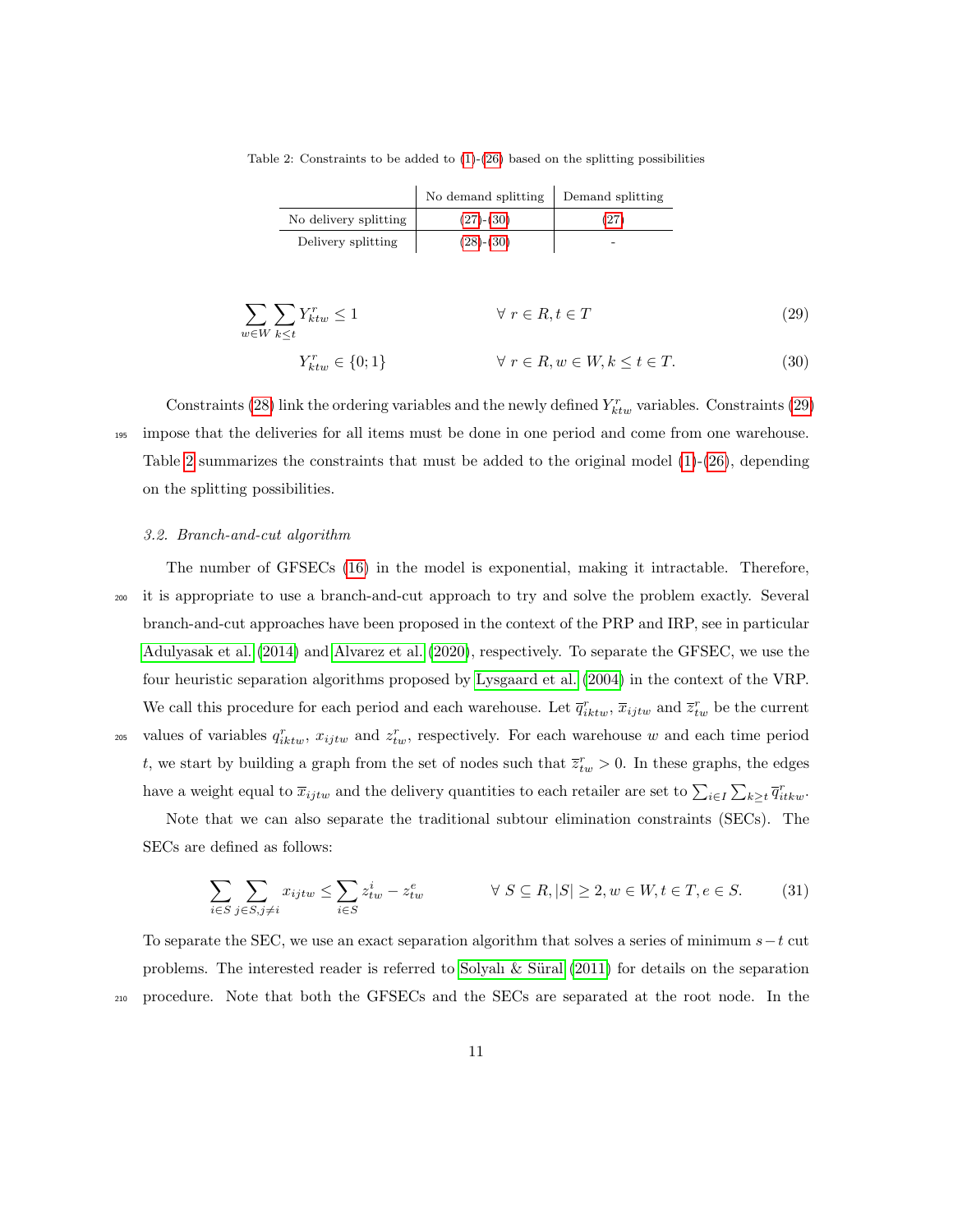branch-and-bound tree, these constraints are separated only when an integer solution is found. This is done in order not to add too many cuts in the tree.

#### <span id="page-11-0"></span>4. A top-down heuristic

- Because of the intractability of the model, we develop a top-down heuristic algorithm to solve <sup>215</sup> the problem efficiently. This heuristic is an iterative procedure that decomposes the problem into two smaller problems. We start with an initial assignment of the retailers to the warehouses, for each time period (Step 1). Then, the first problem determines the production quantities at the plant along with the ordering decisions at the warehouse level (Step 2). The solution of this first problem is used as an input to the second problem, which determines the ordering quantities at <sup>220</sup> the retailer level (Step 3). These two problems are specific versions of the one-warehouse multiretailer problem (OWMR). In the OWMR, a central warehouse replenishes a set of retailers over a discrete and finite horizon. The formulation used for the different OWMRs is the multi-commodity formulation proposed by [Cunha & Melo](#page-35-10) [\(2016\)](#page-35-10). We do so in light of both the theoretical and practical observations made in [Cunha & Melo](#page-35-10) [\(2016\)](#page-35-10) and [Gruson et al.](#page-36-1) [\(2019a\)](#page-36-1). Between two
- <sup>225</sup> resolutions of the first OWMR (Step 2), we add diversification constraints that enforce a change in the plant or warehouse setup plans. Between two iterations of the resolution of the second OWMR (Step 3), we update an approximation of the routing costs. After a certain number of consecutive sequences of Steps 2 and 3, we diversify the search by changing the retailer assignment to the warehouses, for each time period (Step 4). Note that we perform several iterations of Step 2, and <sup>230</sup> that between two iterations of Step 2, we further perform several iterations of Step 3. The following
- sections present in more detail the different steps of the top-down heuristic.

## 4.1. Step 1: initial assignment of the retailers

We start the heuristic by assigning the retailers to the different warehouses, for each time period. Initially, we assign each retailer to its closest warehouse, for each time period. We then check if <sup>235</sup> this initial assignment is consistent with the transportation capacity requirements. Otherwise, we heuristically reassign retailers so as to satisfy these requirements, by moving some retailers to their second closest warehouse. We chose the retailers to be moved as the furthest in the ordered set of retailers. In case the transportation requirements are still not satisfied, we continue the reassignment to the warehouses further, until the transportation capacity requirements are satisfied. This initial

12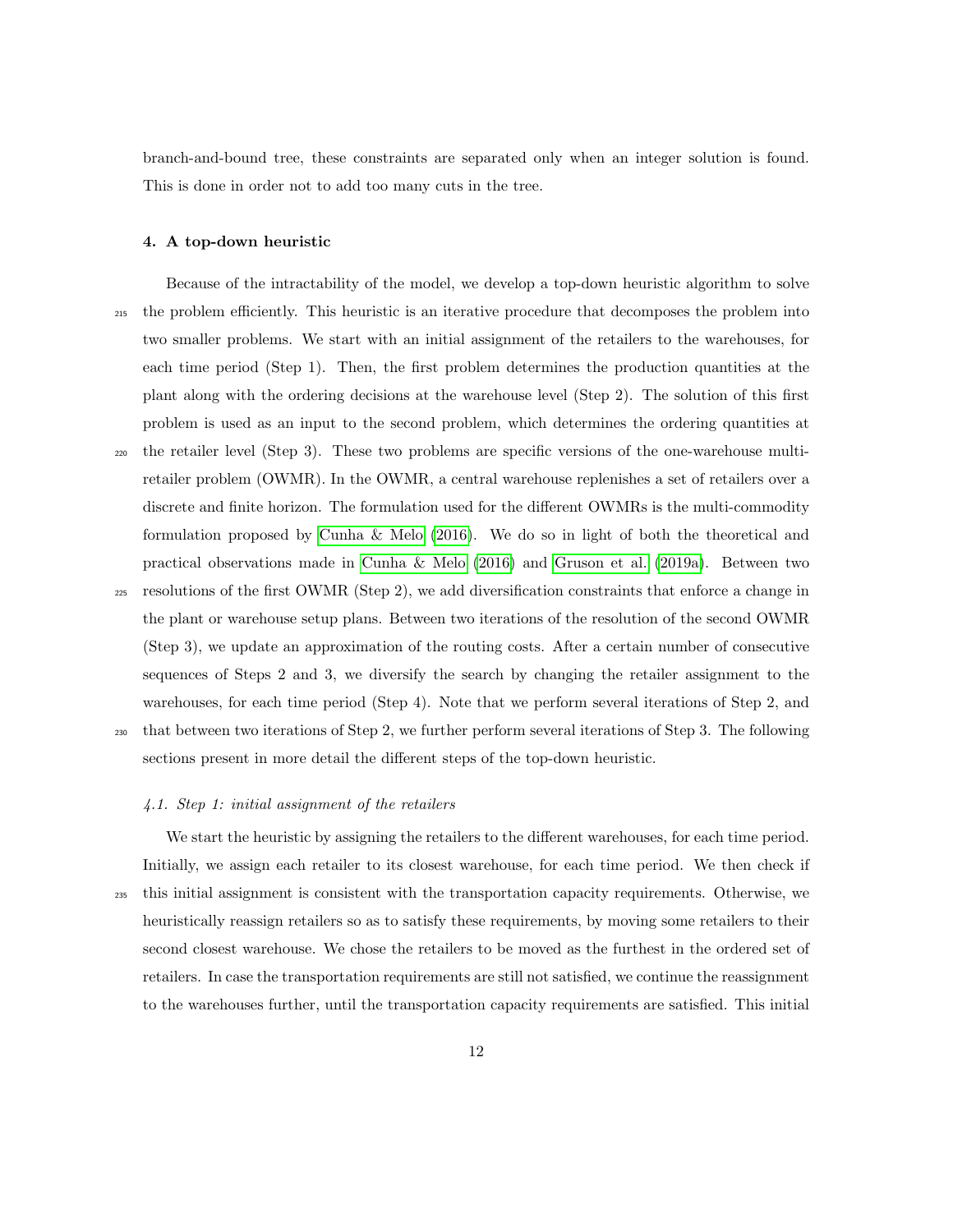<sup>240</sup> assignment allows us to solve one travelling salesman problem (TSP) for each warehouse and its assigned retailers in each time period. The tours obtained are used later in the heuristic to define the routes, based on the values of the retailer ordering variables. This idea of solving a TSP beforehand has been proposed in the context of the IRP by Solyalı  $\&$  Süral [\(2011\)](#page-37-9). In the sequel we denote by  $R(w, t)$  the set of retailers r whose demand in period t will be satisfied by warehouse w.

## <sup>245</sup> 4.2. Step 2: production quantities and ordering quantities at the warehouses

In the second step of the heuristic, we solve a OWMR considering only the plant and the warehouses. The objective is to obtain the production quantities at the plant level, and the ordering quantities at the warehouse level, together with the respective setup decisions. Note that the assignment of retailers to warehouses allows us to derive the notion of a demand for the warehouses. We set the demand for the warehouses as  $d_{it}^w = \sum_{r \in R(w,t)} d_{it}^r$ . Let  $X_{wikt}^p$  be the amount produced at the production plant in period k to satisfy  $d_{it}^w$  and let  $X_{ikt}^w$  be the amount transported from the production plant to the warehouse w in period k to satisfy  $d_{it}^w$ . Let  $s_{wikt}^p$  and  $s_{ikt}^w$  be the amounts stocked at the production plant and at warehouse w at the end of period k to satisfy  $d_{it}^w$ , respectively. We use the same setup variables for the plant and the warehouses as the ones used in Section [3.](#page-5-0) Finally, we denote by  $\delta_{kt}$  the Kroenecker delta that takes the value 1 iff  $k = t$ . The OWMR we solve in this second step, that we call  $OWMR_1$ , is as follows:

$$
\operatorname{Min} \sum_{t \in T} \left( \sum_{i \in I} s c_{it}^p y_{it}^p + \sum_{w \in W} s c_t^w y_t^w + \sum_{i \in I} \sum_{w \in W} \sum_{k \le t} (h c_{ik}^p s_{wikt}^p + h c_{ik}^w s_{ikt}^w) \right) \tag{32}
$$

s. t. 
$$
s_{w,i,k-1,t}^p + X_{wikt}^p = X_{ikt}^w + s_{wikt}^p
$$
  $\forall w \in W, i \in I, 1 \le k \le t \le |T|$  (33)

$$
s_{i,k-1,t}^w + X_{ikt}^w = \delta_{kt} d_{it}^w + (1 - \delta_{kt}) s_{ikt}^w \quad \forall \ w \in W, i \in I, 1 \le k \le t \le |T| \tag{34}
$$

<span id="page-12-0"></span>
$$
X_{wikt}^p \le d_{it}^w y_{ik}^p \qquad \qquad \forall \ w \in W, i \in I, 1 \le k \le t \le |T| \quad (35)
$$

$$
X_{ikt}^w \le d_{it}^w y_k^w \qquad \qquad \forall \ w \in W, i \in I, 1 \le k \le t \le |T| \quad (36)
$$

$$
\sum_{w \in W} \sum_{i \in I} \sum_{k \ge t} vt_i X_{with}^p + \sum_{i \in I} st_i y_{it}^p \le C^P \qquad \forall \ t \in T
$$
\n(37)

$$
\sum_{i \in I} \sum_{k \ge t} v_i X_{itk}^w \le C^{PW} y_t^w \qquad \forall w \in W, t \in T
$$
\n(38)

$$
X_{wikt}^p, X_{ikt}^w, s_{wikt}^p, s_{ikt}^w \ge 0 \qquad \qquad \forall \ w \in W, i \in I, 1 \le k \le t \le |T| \tag{39}
$$

$$
y_{it}^p \in \{0, 1\} \qquad \forall \ i \in I, t \in T \tag{40}
$$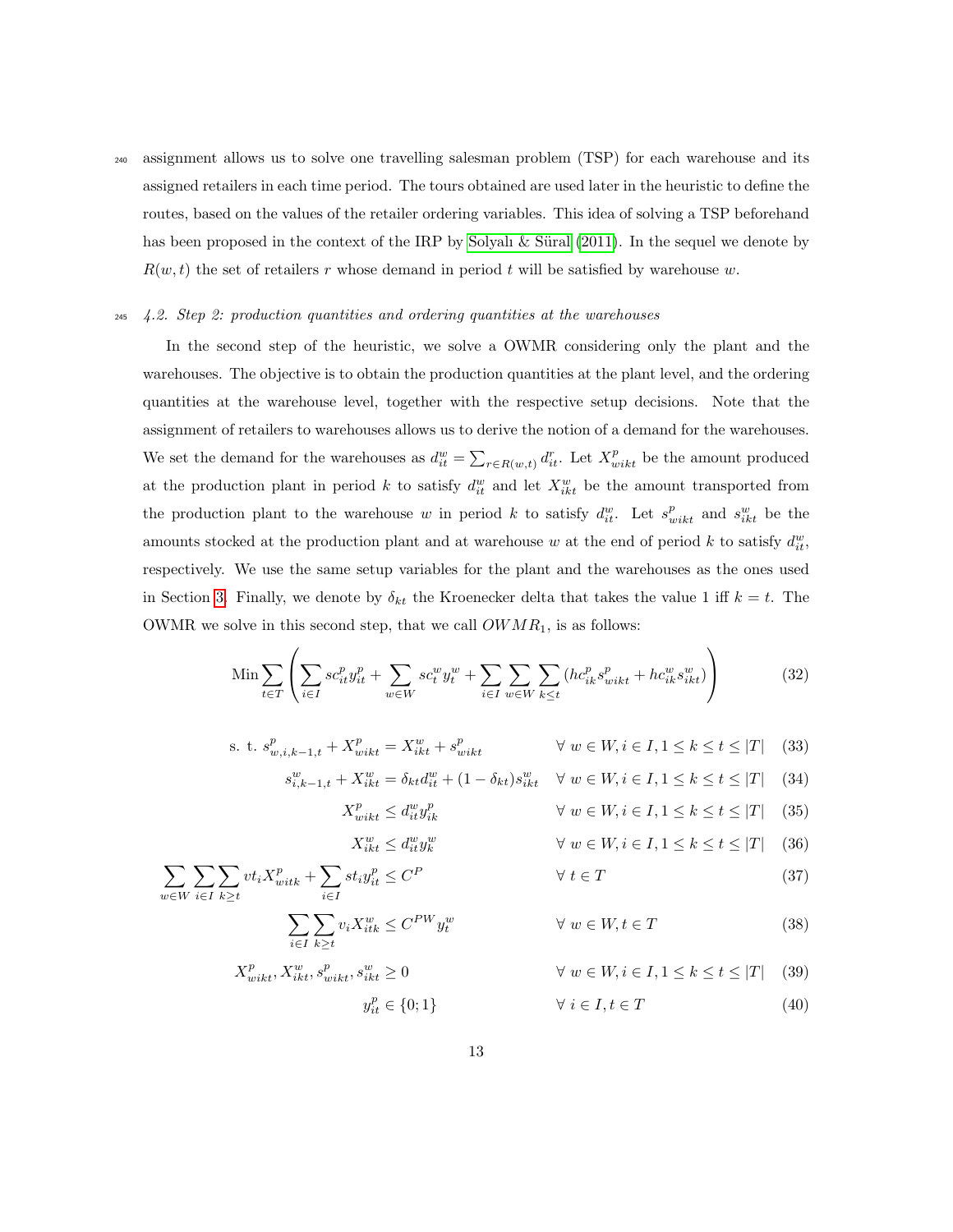Table 3: Demands for a small instance

<span id="page-13-3"></span><span id="page-13-0"></span> $\mathbf{I}$ 

<span id="page-13-2"></span>

|                  |                                                                                         |                | Retailer       |                |        |                             |  |
|------------------|-----------------------------------------------------------------------------------------|----------------|----------------|----------------|--------|-----------------------------|--|
| Period           | $\mathbf{1}$                                                                            | $\overline{2}$ | 3              | $\overline{4}$ | 5      | Total demand                |  |
| $\mathbf{1}$     | 5<br>20<br>25<br>10<br>10                                                               |                |                |                |        | 70                          |  |
| $\,2$            | 30                                                                                      | 20             |                | <b>20</b>      | $25\,$ | 110                         |  |
| $\boldsymbol{3}$ | $\begin{array}{ccc} & 15 & 20 \\ & 5 & 5 \\ & & 15 & 20 \\ \end{array}$<br>$5\,$<br>- 5 |                | $\overline{5}$ | 25             |        |                             |  |
| $\overline{4}$   | 20                                                                                      | $30\,$         |                |                | 40     | 125                         |  |
|                  |                                                                                         |                |                |                |        |                             |  |
|                  | $y_t^w \in \mathbb{N}$                                                                  |                |                |                |        | $\forall w \in W, t \in T.$ |  |

If we solve this problem without additional constraints, we may obtain infeasible solutions for the third step of the heuristic where we decide on the ordering decisions at the retailer level. Indeed, we may have ordering quantities at the warehouse level that are higher than the transportation capacities to deliver the goods to the different retailers. Let  $V_{kt}^w = \sum_{i \in I} v_i d_{ikt}^w$  and let  $C_{kt}^{WR,w} =$  $(t - k + 1)|V(w)|C^{WR}$ . We add the following constraints:

$$
\sum_{i \in I} \sum_{l < k} \sum_{u = k}^{t} v_i X_{ilu}^w \ge V_{kt}^w - C_{kt}^{WR, w} \qquad \forall \ 1 \le k \le t \le |T|, w \in W, \ |V_{kt}^w > C_{kt}^{WR, w}.\tag{42}
$$

Considering a time interval from periods  $k$  to  $t$ , the left hand side of constraints [\(42\)](#page-13-0) calculates the amount of space occupied by items sent strictly before period  $k$  to satisfy demand in periods  $k$  to t. This amount must be at least as big as the additional transportation capacity needed in excess of the available transportation capacity in periods  $k$  to  $t$ , i.e., the total volume occupied <sup>250</sup> by  $d_{kt}^w$  minus the available transportation volume available between periods k and t. If we do not allow demand splitting, constraints [\(42\)](#page-13-0) are still valid but do not specifically take into account that there must be no demand splitting. We devise stronger lower bounds for this case. Example [4.1](#page-13-1) illustrates this on a small instance.

<span id="page-13-1"></span>Example 4.1. We use a small example in order to illustrate how to devise stronger lower bounds for the case <sup>255</sup> where we do not allow demand splitting. This lower bound imposes a minimum quantity that must be ordered by a warehouse if its cumulative demand exceeds the transportation capacity available to deliver the goods to its retailers. Table [3](#page-13-2) is used to illustrate the problem that arises when we do not allow demand splitting. In Table [3,](#page-13-2) we display the demands for a four-period example with one item and one warehouse being in charge of 5 retailers. The volume of each item is equal to 1. In Table [3](#page-13-2) each line represents one period and each column one retailer.

260 In this example, we set the transportation capacity  $C^{WR}$  equal to 100 and we consider that we have one truck available. In period 2, we do not have enough transportation capacity. One could argue that we must deliver in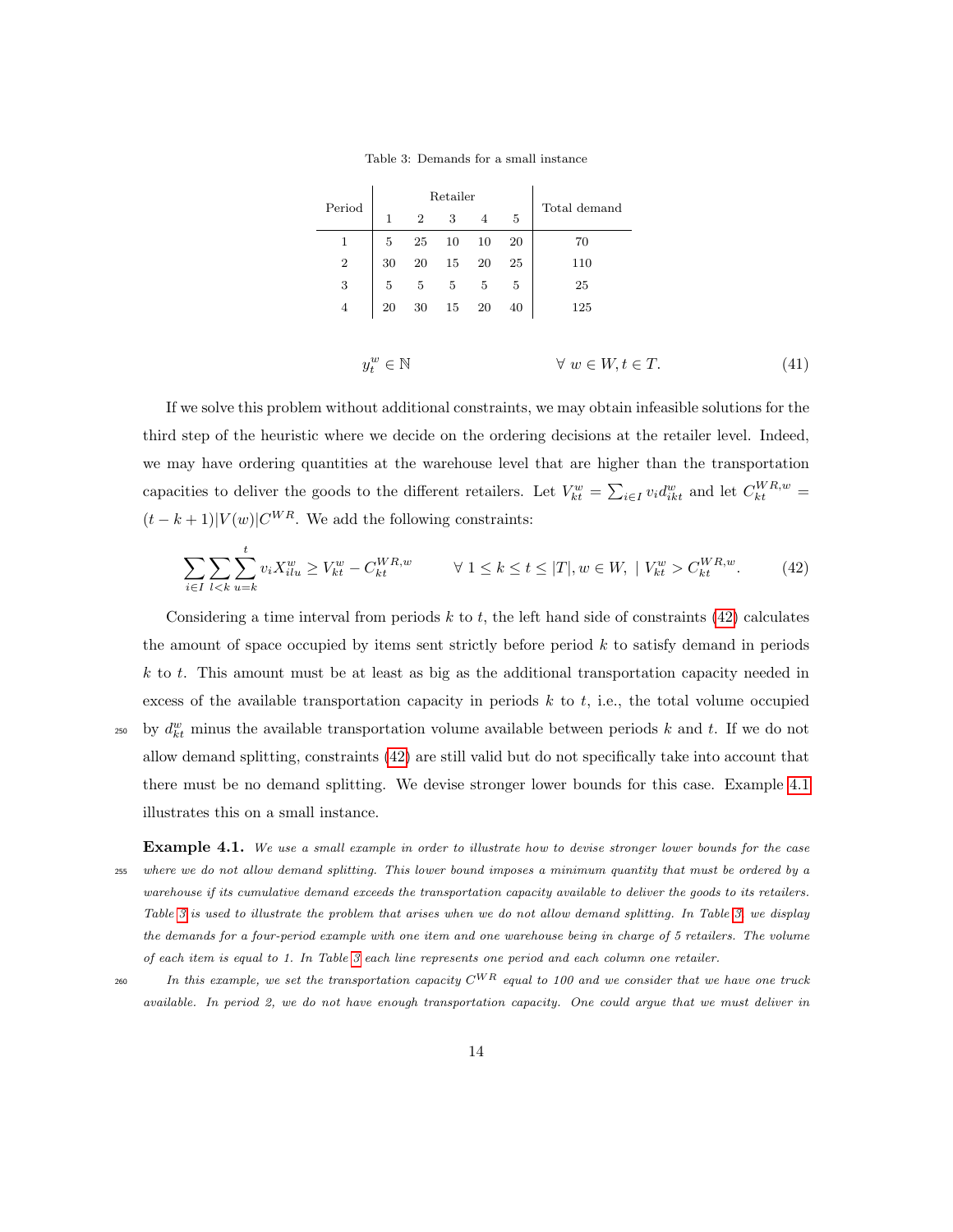period 1 a volume corresponding to the missing capacity, being  $110 - 100 = 10$  units. However, this would imply demand splitting since the minimum demand of a retailer is 15 units for retailer 3 in period 2. Therefore, before period 2, we must at least deliver 15 units. This minimum value will be calculated as  $min_{k \le u \le t, r \in R(w,u)} \{V_u^r\}$  in the right-hand side of our new constraint, with  $V_t^r$  the demand of retailer r in period t, converted into volume, i.e.,

 $V_t^r = \sum_{i \in I} v_i d_{it}^r$ .

Let us consider now the case of period 4. In period 4, we have 125 units to deliver but 100 units of transportation capacity. As in the case of period 2, one could argue that we need to deliver in the previous periods the minimum demand of the retailers, being 15 units for retailer 3. This is, however, not enough since we would still have  $270 \quad 125 - 15 = 110$  units to deliver. Actually we would need to deliver at least 30 units in the previous periods. This represents the demand of retailer 2 in period 4 and will allow us to satisfy both the non demand splitting and the transportation capacity requirements. To find this minimum quantity, i.e.,  $C_{kt}^{min,w}$ , we actually solve a knapsack problem. Let k and  $t, k \leq t$ , be two periods such that  $V_{kt}^w > C_{kt}^{WR,w}$ . We define  $y_{ru}$  as a binary variable that takes the value 1 iff the total demand for retailer r in period  $u \in [k;t]$  will be delivered strictly before period k. We solve

<span id="page-14-0"></span><sup>275</sup> the following knapsack problem:

$$
Min \sum_{u=k}^{t} \sum_{r \in R(w,u)} \left( \sum_{i \in I} v_i d_{iu}^r \right) y_{ru}
$$
\n(43)

s. t. 
$$
\sum_{u=k}^{t} \sum_{r \in R(w, u)} \left( \sum_{i \in I} v_i d_{iu}^r \right) y_{ru} \geq V_{kt}^w - C_{kt}^{WR, w}
$$
 (44)

<span id="page-14-2"></span><span id="page-14-1"></span>
$$
y_{ru} \in \{0, 1\} \qquad \qquad \forall \ k \le u \le t \le |T|, r \in R(w, u). \tag{45}
$$

The objective [\(43\)](#page-14-0) minimizes the total volume that must be delivered strictly before period k and constraint [\(44\)](#page-14-1) defines a lower bound on this minimum volume, which is the missing capacity. In our new constraint, the parameter  $C_{kt}^{min,w}$  is equal to the optimal value of this objective function.

When can now use the following constraints for the case when we do not allow demand splitting:

$$
\sum_{i \in I} \sum_{l < k} \sum_{u = k}^{t} v_i X_{ilu}^w \ge \max\{\min_{k \le u \le t, r \in R(w, u)} \{V_u^r\}; C_{kt}^{\min, w}\} \quad \forall \ 1 \le k \le t \le |T|, w \in W, |V_{kt}^w > C_{kt}^{WR, w}.\tag{46}
$$

Constraints [\(46\)](#page-14-2) indicate that, if the cumulative demand of warehouse  $w$  between periods  $k$  and 280 t, converted into volume, i.e.,  $V_{kt}^w$ , exceeds the cumulative transportation capacity available at this warehouse between the same periods, i.e.,  $C_{kt}^{WR,w}$ , then the quantities ordered strictly before period k to satisfy demand between periods k and t, i.e., the left hand side of  $(46)$ , must be greater than the lowest demand of retailers linked to warehouse w, converted into volume, and  $C_{kt}^{min,w}$ , where  $C_{kt}^{min,w}$  represents the minimum quantity that must be delivered to satisfy the non splitting

<sup>285</sup> constraint. The addition of constraints [\(46\)](#page-14-2) makes a link between the second and third steps of the heuristic, and helps the heuristic find good integrated plans.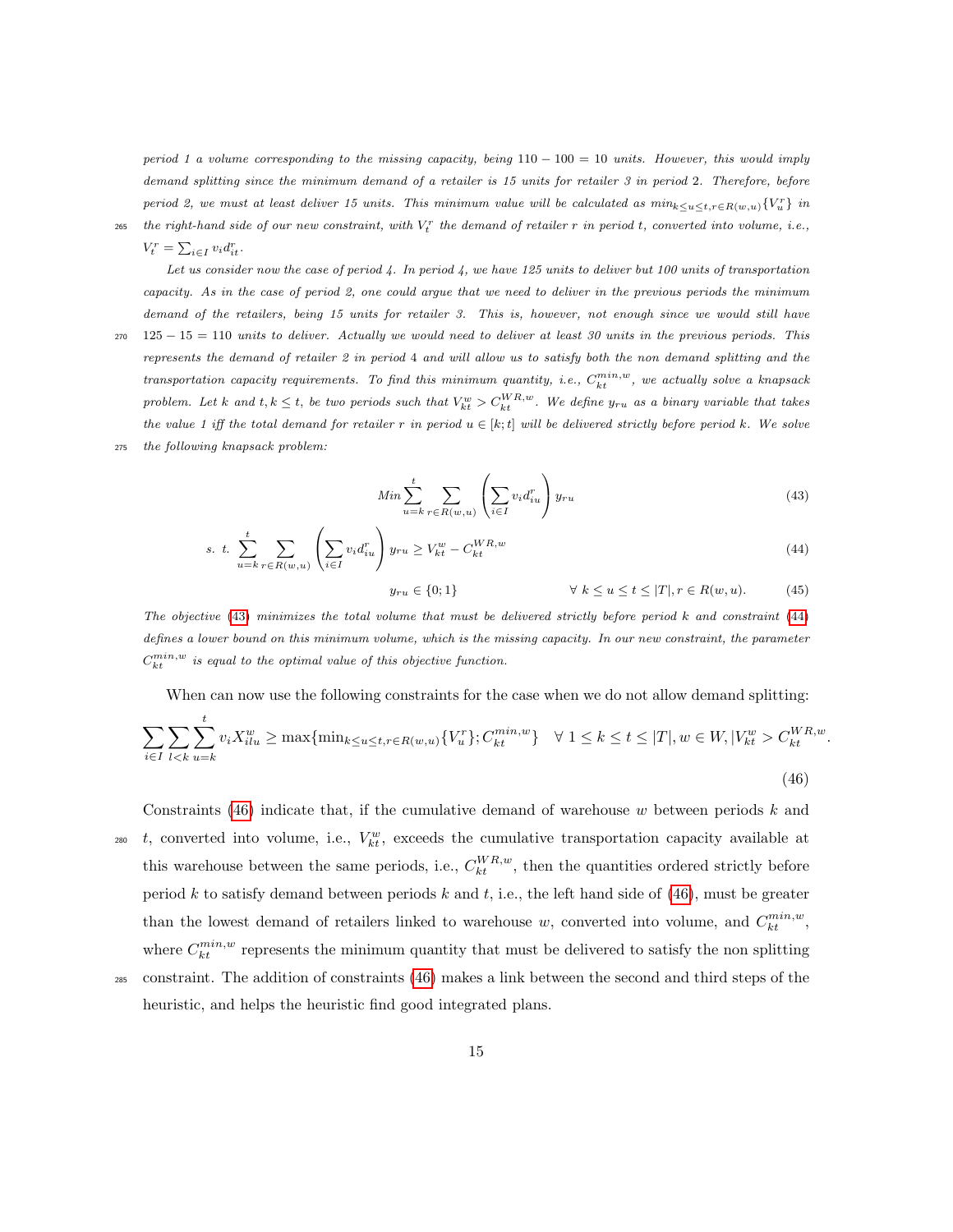Between two iterations of Step 2, we add diversification constraints. The idea of the diversification constraint comes from the local branching strategy of Fischetti  $&$  Lodi [\(2003\)](#page-36-8) and has already been proposed by [Fischetti et al.](#page-36-9) [\(2004\)](#page-36-9). Let  $\bar{y}_{it}^p$  and  $\bar{y}_{t}^w$  be the optimal values of the plant and warehouse setup variables after a specific iteration of Step 2, respectively. We add the following constraints:

<span id="page-15-1"></span><span id="page-15-0"></span>
$$
\sum_{i \in I} \sum_{t | \overline{y}_{it}^p = 1} (1 - y_{it}^p) + \sum_{i \in I} \sum_{t | \overline{y}_{it}^p = 0} y_{it}^p \ge 1
$$
\n(47)

$$
\sum_{w \in W} \sum_{t | \overline{y}_t^w > 0} (1 - y_t^w) + \sum_{w \in W} \sum_{t | \overline{y}_t^w = 0} y_t^w \ge 1.
$$
\n(48)

In our heuristic, we start by adding diversification constraints linked to the warehouses, i.e., constraints [\(48\)](#page-15-0). Once we have performed a certain number of iterations of Step 2, we add the diversification constraints [\(47\)](#page-15-1) linked to the plant, and continue with new iterations of Step 2.

<sup>290</sup> If we add a new diversification constraint [\(47\)](#page-15-1) related to the plant, we remove all the current diversification constraints [\(48\)](#page-15-0) present in the model. If we add a new diversification constraint [\(48\)](#page-15-0), we do not remove any other diversification constraints present in the model. Note that we remove all diversification constraints after Step 4.

## <span id="page-15-2"></span>4.3. Step 3: ordering quantities at the retailers

In the third step of our heuristic, we solve a second OWMR. This OWMR does not integrate the routing decisions. The routes will be constructed once this second OWMR is solved, based on the ordering decisions at the retailer level. Recall that when we execute Step 3, we already have an assignment of the retailers to the different warehouses. We denote by  $W(r, t)$  the warehouse assigned to retailer r for its demand in period t. Let  $X_{rikt}^w$  be the amount ordered by warehouse w to the plant in period k to satisfy  $d_{it}^r$ , and let  $X_{iktv}^r$  be the amount delivered to retailer r by vehicle v belonging to  $W(r,t)$  in period k to satisfy  $d_{it}^r$ . Let  $s_{rikt}^w$  and  $s_{ikt}^r$  be the amount stocked at warehouse w and at retailer r at the end of period k to satisfy  $d_{it}^w$ , respectively. Let  $tc_{tW(r,t)}^r$  be a temporary cost linked to the retailer visit variable  $z_{tW(r,t)}^r$ , which approximates the routing costs. Let  $\overline{X}_{itk}^w$  be the optimal value of the  $X_{itk}^w$  variables obtained after an execution of Step 2. Let  $O_{it}^w$ be the quantity of item i available at warehouse w in period t, computed as  $O_{it}^w = \sum_{k \geq t} \overline{X}_{itk}^w$ . Let finally  $V_{rt} = V(W(r, t))$ . The second OWMR we solve, which we call  $OWMR_2$ , is as follows:

$$
\min \sum_{t \in T} \left( \sum_{r \in R} s c_t^r y_t^r + \sum_{r \in R} t c_{tW(r,t)}^r z_{tW(r,t)}^r + \sum_{r \in R} \sum_{k \le t} \sum_{i \in I} \left( h c_{ik}^{W(r,t)} s_{rikt}^{W(r,t)} + h c_{ik}^r s_{ikt}^r \right) \right) \tag{49}
$$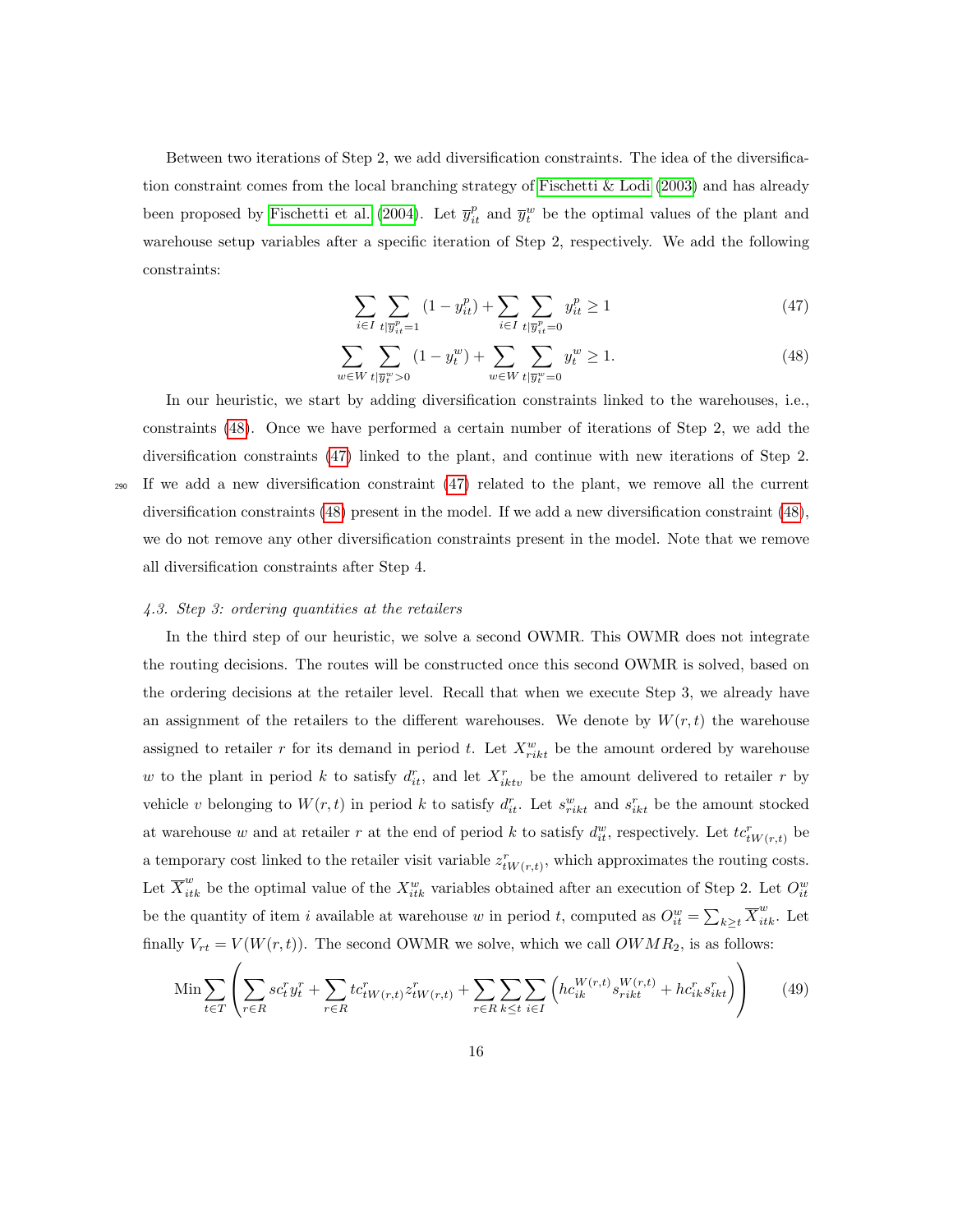s. t. 
$$
s_{r,i,k-1,t}^{W(r,t)} + X_{rikt}^{W(r,t)} = \sum_{v \in V_{rt}} X_{iktv}^r + s_{rikt}^{W(r,t)} \quad \forall r \in R, i \in I, 1 \le k \le t \le |T|
$$
 (50)

$$
s_{i,k-1,t}^r + \sum_{v \in V_{rt}} X_{iktv}^r = \delta_{kt} d_{it}^r + (1 - \delta_{kt}) s_{ikt}^r \quad \forall \ r \in R, i \in I, t \in T, k \le t \in T
$$
 (51)

$$
\sum_{r \in R(w,t)} \sum_{t \ge k} X_{rikt}^w \le O_{ik}^w \qquad \forall w \in W, i \in I, k \in T
$$
\n
$$
(52)
$$

$$
\sum_{r \in R(w,t)} \sum_{t \ge k} X_{iktv}^r \le C^{WR} \qquad \forall w \in W, k \in T, v \in V(w)
$$
\n(53)

<span id="page-16-3"></span><span id="page-16-2"></span><span id="page-16-1"></span><span id="page-16-0"></span>
$$
X_{iktv}^r \le d_{it}^r y_k^r \qquad \qquad \forall \ r \in R, i \in I, 1 \le k \le t \le |T|, v \in V_{rt} \quad (54)
$$

<span id="page-16-4"></span>
$$
X_{iktv}^r \le d_{it}^r z_{kw}^r \qquad \qquad \forall \ w \in W, k \le t \in T, r \in R(w, t), i \in I \qquad (55)
$$

$$
\sum_{w \in W} z_{tw}^r \le 1 \qquad \forall \ r \in R, t \in T \tag{56}
$$

$$
X_{rikt}^w, s_{rikt}^w \ge 0 \qquad \qquad \forall \ r \in R, w \in W, 1 \le k \le t \le |T| \tag{57}
$$

<span id="page-16-8"></span><span id="page-16-7"></span><span id="page-16-6"></span><span id="page-16-5"></span>
$$
r_{ikt} \ge 0 \qquad \qquad \forall \ r \in R, 1 \le k \le t \le |T| \tag{58}
$$

$$
X_{iktv}^r \ge 0 \qquad \qquad \forall \ r \in R, 1 \le k \le t \le |T|, v \in V_{rt} \qquad (59)
$$

$$
y_t^r \in \{0; 1\} \qquad \forall \ r \in R, t \in T \tag{60}
$$

$$
z_{tw}^r \in \{0; 1\} \qquad \forall \ r \in R, w \in W, t \in T. \tag{61}
$$

<sup>295</sup> Constraints [\(50\)](#page-16-0)-[\(51\)](#page-16-1) are the inventory balance constraints at the warehouse and retailer level, respectively. Constraints [\(52\)](#page-16-2) make the link between the second and third step of the heuristic. Constraints [\(53\)](#page-16-3) are the transportation capacity constraints. Constraints [\(54\)](#page-16-4) are the setup constraints at the retailer level. Constraints [\(55\)](#page-16-5) link the ordering and visit variables. Constraints [\(56\)](#page-16-6) state that each retailer can be visited only by one warehouse in each time period. Finally, constraints <sup>300</sup> [\(57\)](#page-16-7)-[\(61\)](#page-16-8) define the bounds and domains of the decision variables.

 $s_i^r$ 

If we prevent demand splitting only, we add a new set of binary variables  $z_{kt}^{\prime r}$  taking the value 1 iff retailer  $r$  is visited in period  $k$  for its demand in period  $t$ . We add the following constraints:

$$
X_{iktv}^r \le d_{it}^r z_{kt}^{r} \qquad \qquad \forall \ r \in R, i \in I, 1 \le k \le t \le |T|, v \in V_{rt} \qquad (62)
$$

$$
\sum_{k \le t} z_{kt}^{r} \le 1 \qquad \forall \ r \in R, t \in T \tag{63}
$$

<span id="page-16-10"></span><span id="page-16-9"></span>
$$
z_{kt}^{\prime r} \in \{0; 1\} \qquad \qquad \forall \ r \in R, 1 \le k \le t \le |T|.
$$
\n
$$
(64)
$$

Constraints  $(62)$  link the order variables to the new binary variables. Constraints  $(63)$  state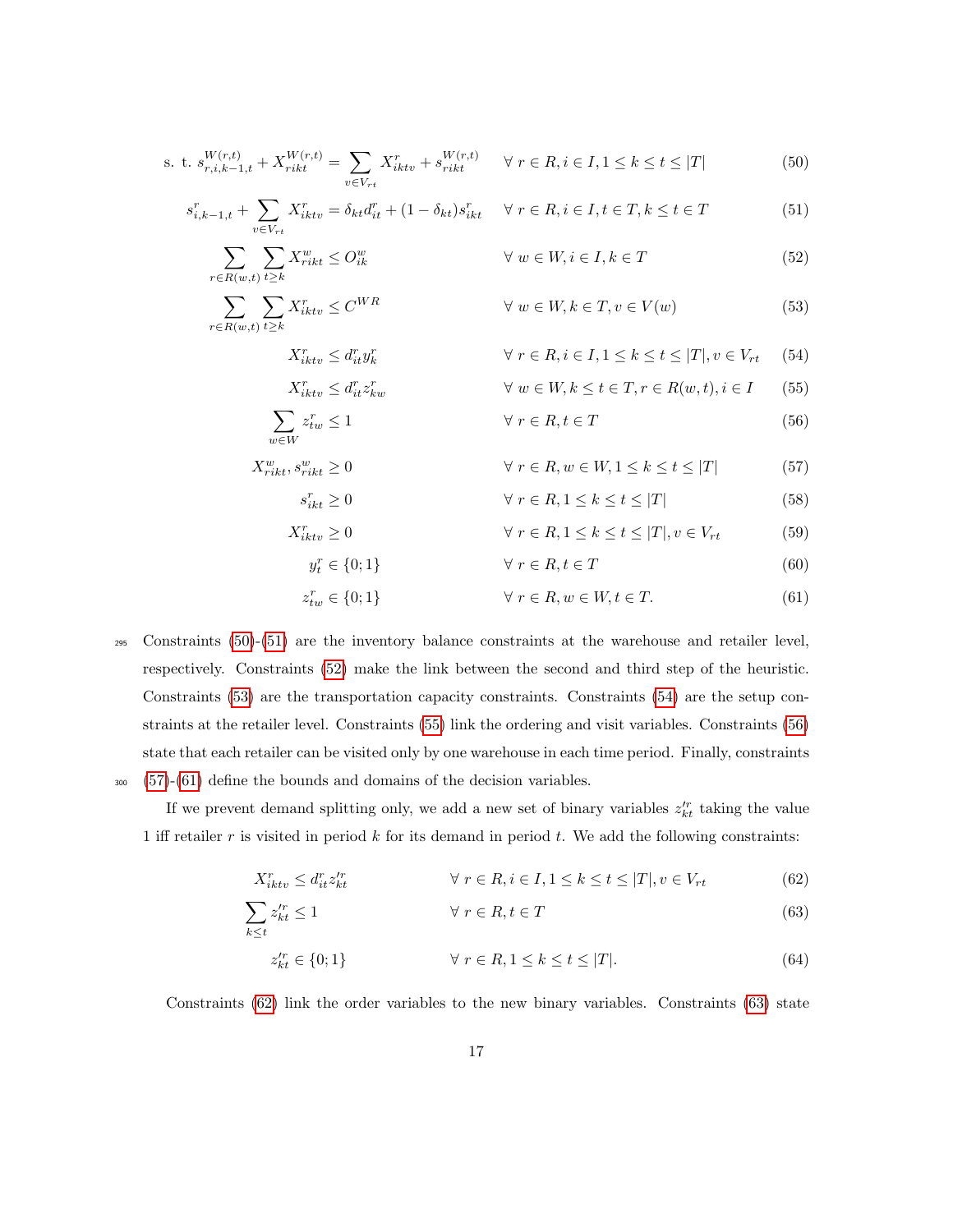that the demand of a specific retailer for a specific time period cannot be split over several periods. If we prevent delivery splitting only, we define a new set of binary variables  $z_{kv}^{\prime\prime r}$  taking the value 1 iff vehicle  $v$  visits retailer  $r$  in period  $k$ . We add the following constraints:

$$
X_{iktv}^r \le d_{it}^r z_{kv}^{\prime\prime r} \qquad \forall \ r \in R, i \in I, 1 \le k \le t \le |T|, v \in V_{rt} \tag{65}
$$

$$
\sum_{v \in V_{rt}} z_{tv}^{\prime\prime r} \le 1 \qquad \forall \ r \in R, t \in T \tag{66}
$$

<span id="page-17-1"></span><span id="page-17-0"></span>
$$
z_{tv}^{\prime\prime r} \in \{0; 1\} \qquad \qquad \forall \ r \in R, t \in T, v \in V_{rt}.\tag{67}
$$

Constraints [\(65\)](#page-17-0) link the order variables to the new binary variables. Constraints [\(66\)](#page-17-1) state that deliveries cannot be split per truck. Finally, if we prevent demand and delivery splitting, we define a new set of binary variables  $Y_{ktv}^r$  taking the value 1 iff vehicle v visits retailer r in period k for its demand of period  $t$ . We add the following constraints:

$$
X_{iktv}^r \le d_{it}^r Y_{ktv}^r \qquad \qquad \forall \ r \in R, i \in I, k \le t \in T, v \in V_{rt} \qquad (68)
$$

$$
\sum_{k \le t} \sum_{v \in V_{rt}} Y_{ktv}^r \le 1 \qquad \forall \ r \in R, t \in T \tag{69}
$$

<span id="page-17-3"></span><span id="page-17-2"></span>
$$
Y_{ktv}^r \in \{0; 1\} \qquad \qquad \forall \ r \in R, k \le t \in T, v \in V_{rt}.\tag{70}
$$

Constraints [\(68\)](#page-17-2) link the order variables to the new binary variables. Constraints [\(69\)](#page-17-3) state that the deliveries per period and vehicle cannot be split.

The solution of the OWMR problem in Step 3 does not provide a feasible solution for the original problem since we need to construct routes. To construct the routes, we initially solve TSPs with <sup>305</sup> the current assignment of retailers, i.e., the assignment in Step 1 or the new assignment in Step 4. We call these tours a priori tours, in the same vein as the idea used by Solyalı  $\&$  Süral [\(2011\)](#page-37-9) for the PRP. This makes the cost update mechanism between two iterations of Step 3 go faster since we already have a tour to follow. If we identify a retailer which is visited but not present in the a priori tour, we actually solve a TSP. In our experiments, this rarely happens. Based on these a <sup>310</sup> priori tours and on the solution obtained in Step 3, we construct the routes. These routes follow the sequence of retailers in the a priori tours, but we skip the retailers that are not visited by the given vehicle, i.e., the ones for which all variables  $X_{iktv}^r$  are equal to zero for all items i and all periods  $k \leq t$ . This allows to construct a feasible solution for the whole problem and to compute the exact routing costs. These exact routing costs are used between two iterations of Step 3 to update the 315 temporary costs  $tc^r_{tW(r,t)}$ .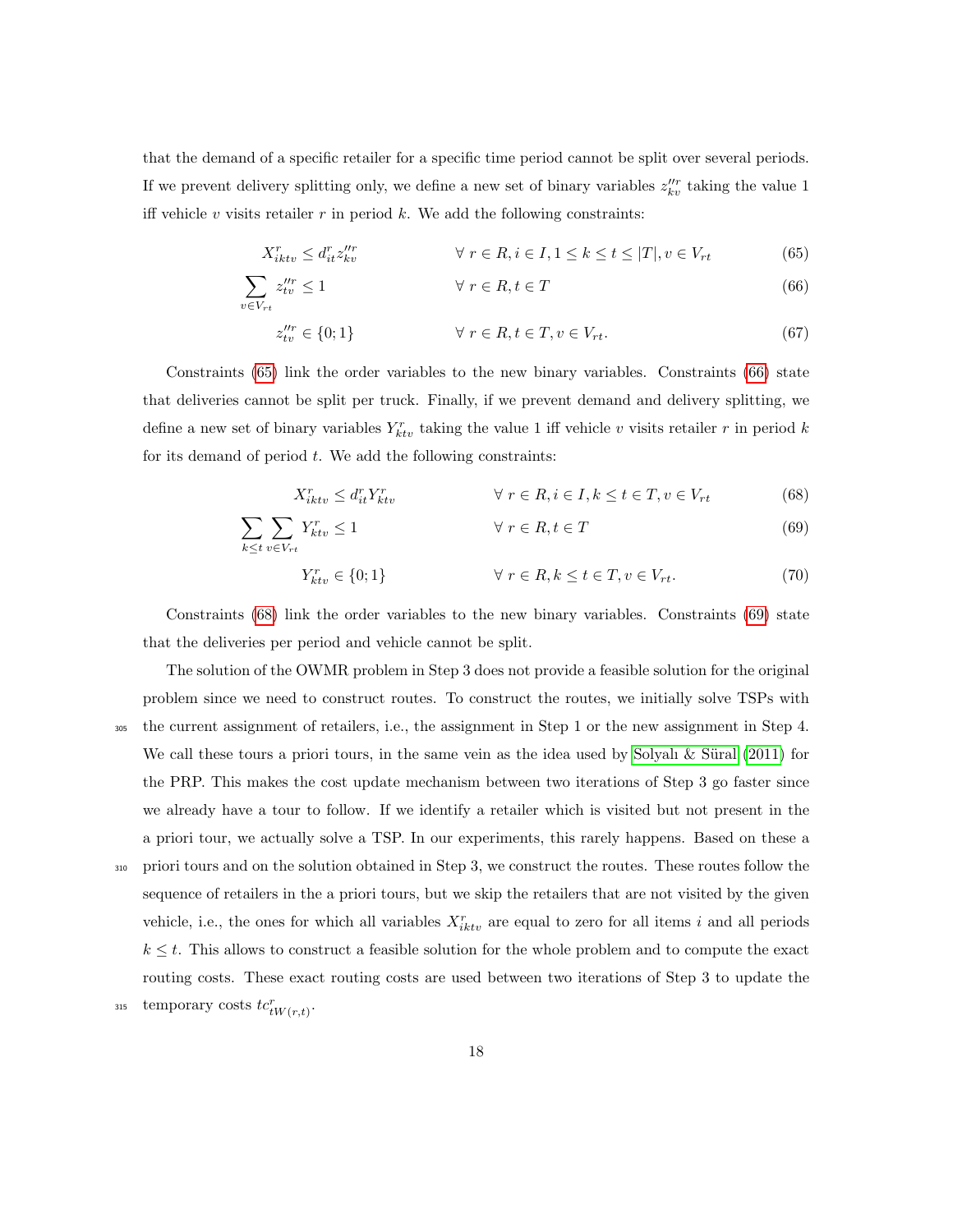We tested several cost update mechanisms but only present the one that gave good results in initial experiments. For any retailer r visited in a route, we set the cost  $tc_{tW(r,t)}^r$  to  $c_{r_pr} + c_{rr_s} - c_{r_pr_s}$ , where  $r_p$  and  $r_s$  are, in the a priori tour, the facilities that are visited in the current solution just before and after retailer r, respectively. Note that if a retailer is visited in several routes, we sum 320 all the costs related to the different visits. For any retailer r not visited in period t, we identify the best insertion in the current routes. We then set the cost  $tc_{tw}^r$  to  $c_{r_pr} + c_{rr_s} - c_{r_pr_s}$ , where  $r_p$  and  $r_s$ 

are the facilities visited in the best insertion identified, just before and after retailer  $r$ , respectively.

A similar update mechanism was used by [Absi et al.](#page-34-4) [\(2015\)](#page-34-4) and by [Chitsaz et al.](#page-35-7) [\(2019\)](#page-35-7).

# 4.4. Step 4: diversification of the search

<sup>325</sup> Once we have performed Steps 2 and 3, we diversify the search. Indeed, the solution obtained after executing Steps 2 and 3 is closely related to the assignment of the retailers to the different warehouses, done in Step 1. For each time period t, we construct a set  $W^+(t)$  containing warehouses that can accept more retailers, and a set  $W^-(t)$  containing warehouses that should have fewer retailers. For each warehouse  $w \in W^-(t)$ , we take, in the set  $R(w,t)$ , the furthest retailer r from 330 warehouse  $w$ . We then find the warehouse  $w'$  that will lead to the smallest increase of cost in the a priori tour when we add r to  $R(w', t)$ . If  $w' \in W^+(t)$ , we actually move retailer r from  $R(w, t)$ to  $R(w', t)$ . Otherwise, we do not reassign retailer r and move to the next warehouse in  $W^-(t)$ . We compute the total cost  $C_t^w$  for each warehouse, in each time period. This total cost comprises the inventory holding costs and the setup costs at the warehouse and its retailers, and the routing the wave and its retailers. We then divide  $C_t^w$  by  $\sum_{i\in I} d_{it}^w$ . We finally compute the average cost per period  $\overline{C}_t$ , over all warehouses. For each period t, the set  $W^-(t)$  contains the warehouses that have a cost  $C_t^w$  greater than  $\overline{C}_t$ . In the sequel we refer to this strategy as the CD strategy. Note that we have tested other diversification strategies that did not prove successful.

#### 4.5. Step 5: improving the solution

<sup>340</sup> Once we have obtained a solution to our problem, we perform an improvement step. We take the routes of each vehicle and each time period and solve a TSP problem on each of these routes. Indeed, the best tours are not necessarily the subtours we can extract from the a priori tours. This last step is performed using the Concorde solver [\(Applegate et al., 2011\)](#page-35-11).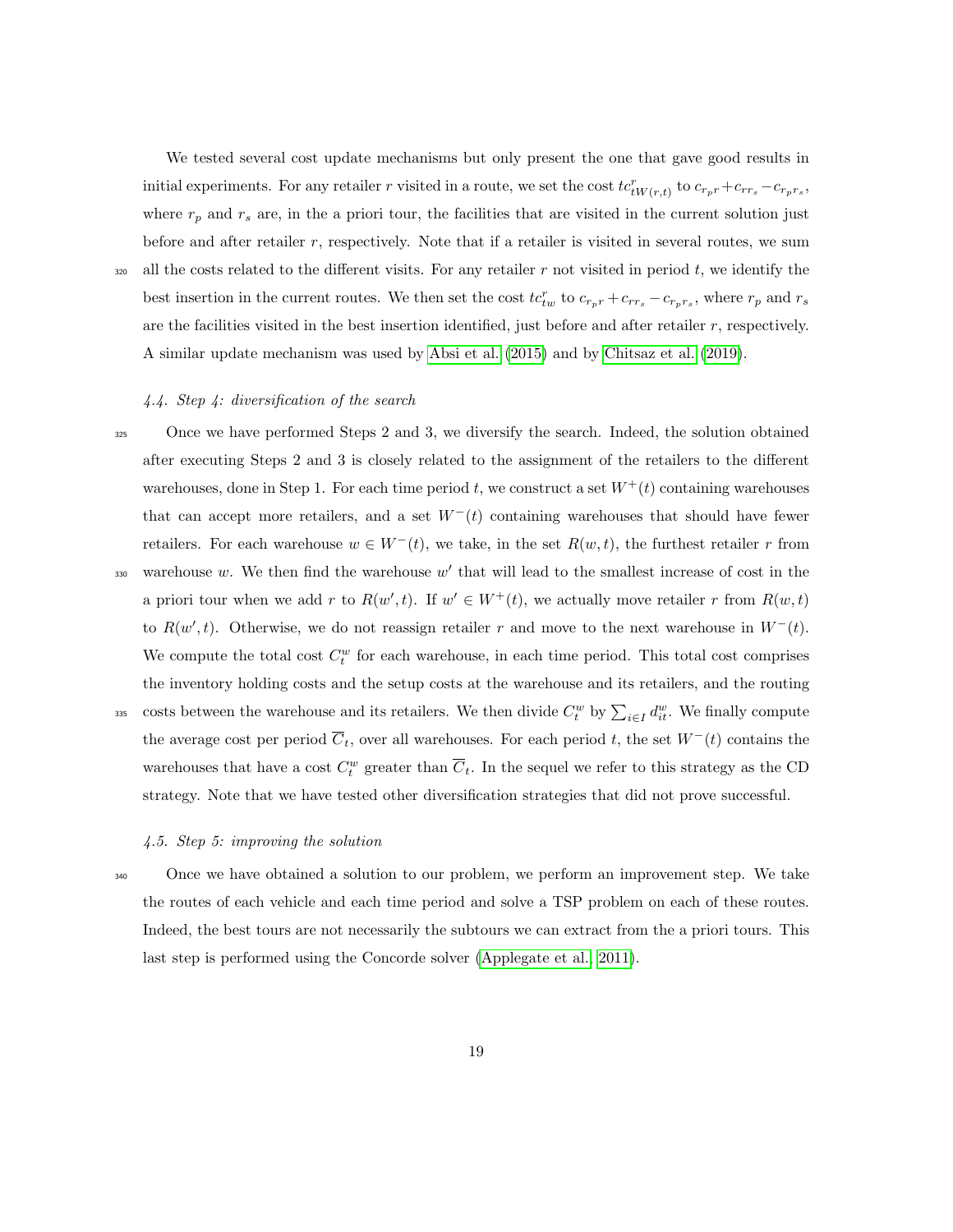#### 4.6. Pseudo-code for the top-down heuristic

<sup>345</sup> A sketch of the full top-down heuristic is presented hereafter. In Algorithm [1,](#page-19-1) the parameters  $it_P$  and  $it_W$ ,  $it_R$  and  $it_D$  represent the maximum number of iterations allowed for Steps 2, 3 and 4, respectively.

#### <span id="page-19-1"></span>Algorithm 1 Sketch of the top-down heuristic

 $it = 0$ Step 1: initial assignment of the retailers and solving of initial TSPs while  $it < it_D$  do  $it_1 = 0$ while  $it_1 < it_P$  do  $it_2 = 0$ while  $it_2 < it_W$  do Step 2: solve OWMR<sup>1</sup> Update the available quantities for each warehouse and set  $it_3 = 0$ while  $it_3 < it_R$  do Step 3: solve OWMR<sup>2</sup> Build routes and apply the cost update mechanism and set  $it_3 = it_3 + 1$ end while Add diversification constraint [\(48\)](#page-15-0) and set  $it_2 = it_2 + 1$ end while Add diversification constraint [\(47\)](#page-15-1), remove all diversification constraints [\(48\)](#page-15-0) and set  $it_1 = it_1 + 1$ end while Step 4: reassign the retailers to warehouses, build new priori tours and remove all diversification constraints [\(47\)](#page-15-1) and [\(48\)](#page-15-0) end while Step 5: improve the best routes by solving TSPs

#### <span id="page-19-0"></span>5. A bottom-up heuristic

We present a bottom-up heuristic which represents a situation where the distribution decisions at <sup>350</sup> the retailer level lead the operational decisions of the company. In this heuristic we start by solving a series of single-item uncapacitated lot sizing problems (SI-ULSP), one for each retailer. This gives the best replenishment plan for each retailer. We then solve a facility location problem that will decide which warehouse will be responsible to replenish which retailers in each time period. This second step also allows us to build delivery routes. In this second step, we approximate the routing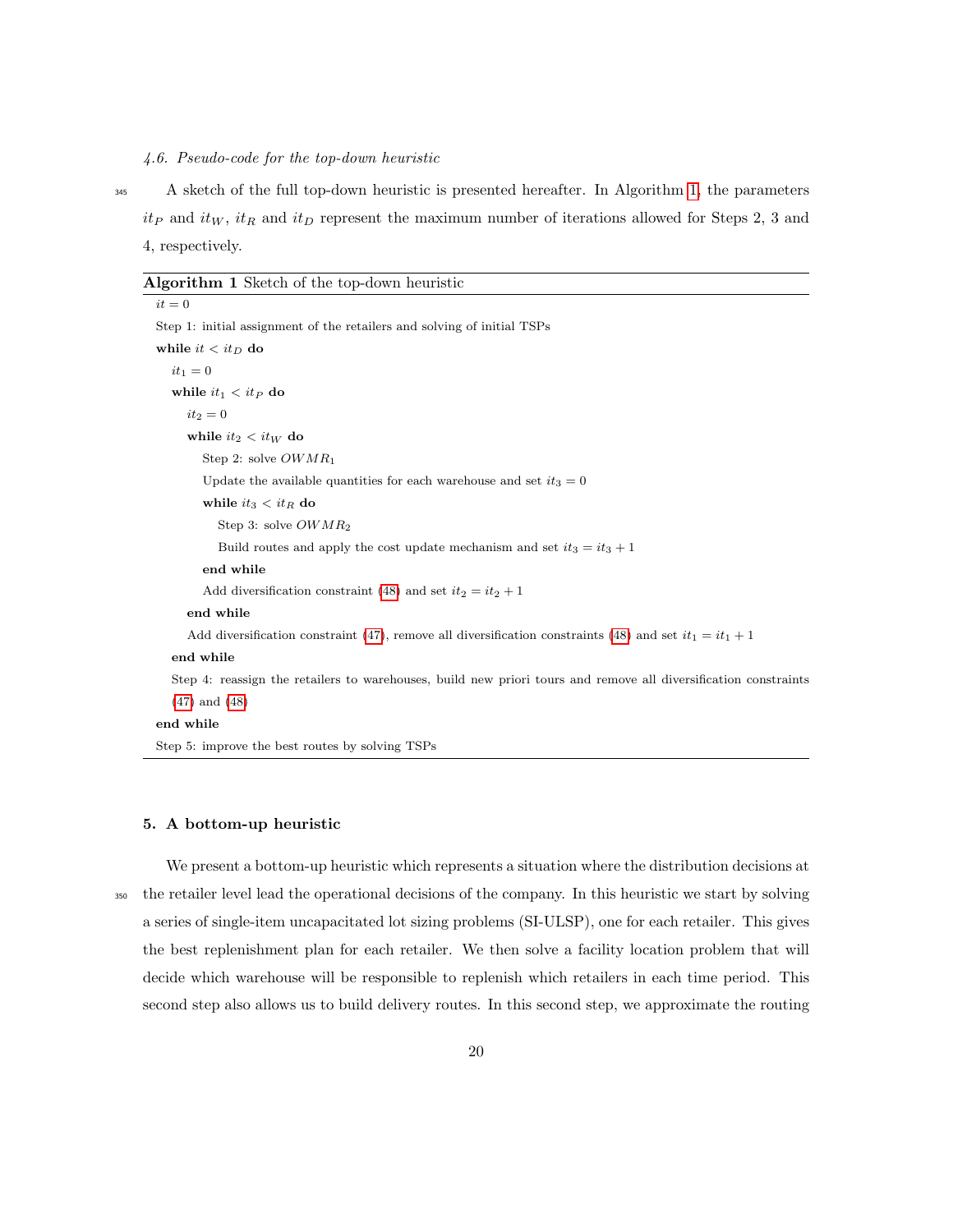<sup>355</sup> costs in a similar way as in the top-down heuristic. We perform some iterations in this second step to improve the routes obtained. At the end of this second step, we have a replenishment plan for the warehouses. In a third step, we solve a specific OWMR for the plant and the warehouses. In this OWMR, the demand is computed based on the replenishment plan for each warehouse. Finally, we diversify the search by changing the initial replenishment plans of the retailers and repeat the <sup>360</sup> whole procedure. We give details on each step in the following sections.

#### 5.1. Step 1: replenishment plans for the retailers

We start the bottom-up heuristic by solving a SI-ULSP for each retailer. We set the demand in each time period as a total demand over all items. The setup costs considered are the  $sc<sub>t</sub><sup>t</sup>$ values. These SI-ULSPs are solved by a backward dynamic programming algorithm as described <sup>365</sup> in [Pochet & Wolsey](#page-37-10) [\(2006\)](#page-37-10). Solving these SI-ULSPs gives us the best replenishment plan for each retailer individually. We then make some adjustments to these plans, to take into account both transportation and production capacity requirements. The adjustment of the replenishment plans prevents the bottom-up heuristic from being myopic about the rest of the decisions to be made. The adjustments related to the transportation and production requirements are presented <sup>370</sup> in Algorithm [2.](#page-21-0) Let  $I(t)$  be the set of items that are ordered in period t, and denote by  $\overline{o}_{it}^r$ the quantity of item  $i$  ordered by retailer  $r$  in period  $t$  in the solution obtained from solving the SI-ULSPs. In Algorithm [2,](#page-21-0) the parameter 'capacity' is replaced by  $\sum_{w \in W} |V(w)| \times C^{WR}$  or by  $C^{P} - \sum_{i \in I(t)} st_i$  if we are adjusting the replenishment plans to meet the transportation or production requirements, respectively. Besides, the parameter  $\alpha_i$  is replaced by  $v_i$  or by  $vt_i$  if we are adjusting <sup>375</sup> the replenishment plans to meet the transportation or production requirements, respectively. The function 'findBestRetailer( $r_1$ , t)' returns the retailer  $r_1$  whose cost of moving part of the orders from period t to  $t + 1$  is minimized. The shift includes a new setup in period  $t + 1$  and the quantity ordered in period  $t + 1$  for item i is  $d_{i,t+1,t'-1}^{r_1}$ , where t' represents, after period t, the next period

with an order placed in the initial replenishment plan of retailer  $r_1$ . Note that there is still a setup

380 in period t and that the quantity ordered in period t is  $d_t^r$ . In the sequel, we denote by  $Y(r)$  the set of periods with an order placed by retailer r. We first adjust the replenishment plans to satisfy the transportation capacity requirements, and then to satisfy the production capacity requirements, if needed.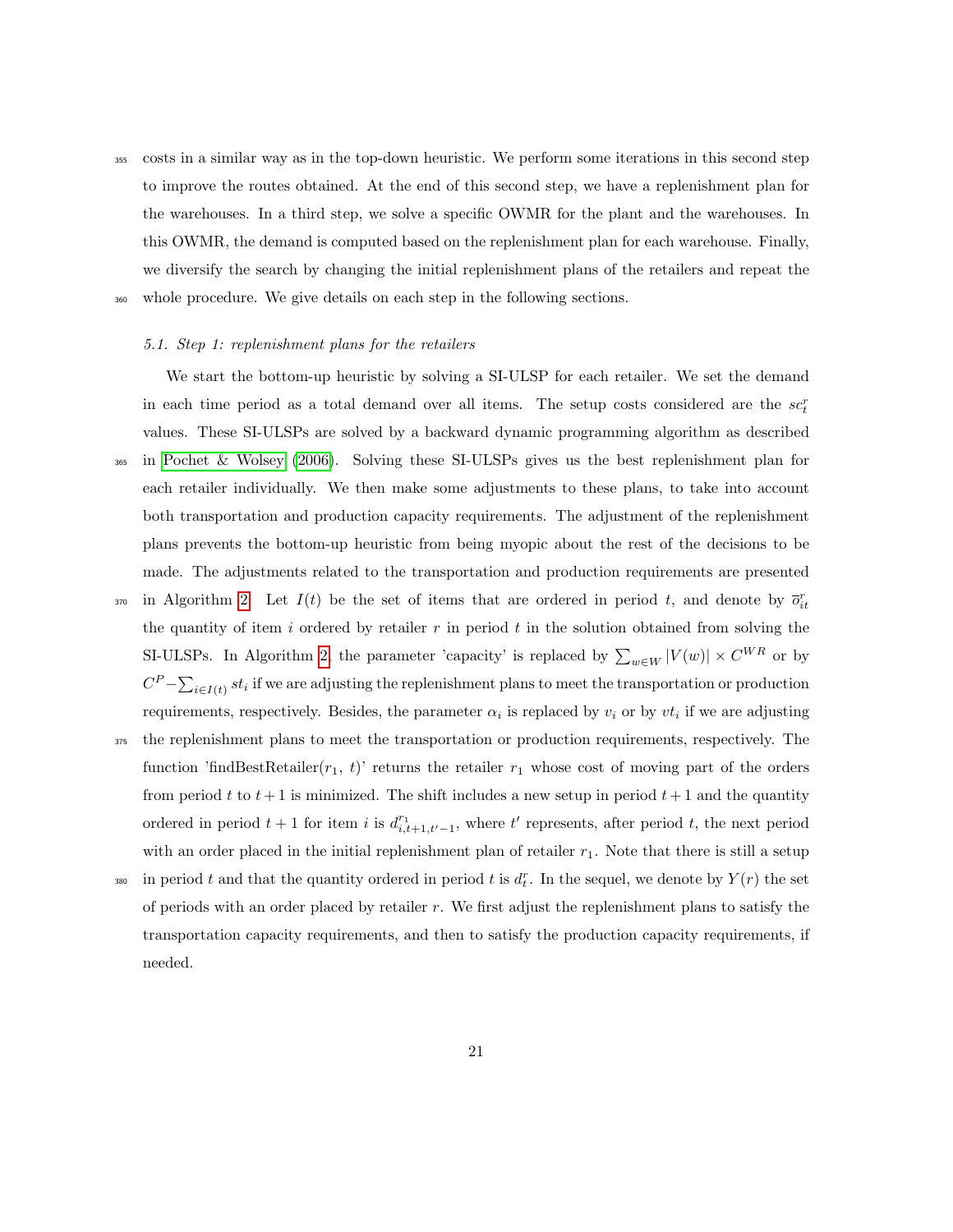<span id="page-21-0"></span>Algorithm 2 Adjustment of the replenishment plans to satisfy the capacity requirements

for  $t \in T$  do capacityUsed =  $\sum_{r \in R} \sum_{i \in I} \alpha_i \overline{o}_{it}^r$ while capacityUsed > capacity do findBestRetailer $(r_1, t)$ capacityGained =  $\sum_{i \in I} \alpha_i d_{i,t+1,t'-1}^{r_1}$  $\overline{o}_{it}^{r_1} = \overline{o}_{it}^{r_1} - d_{i,t+1,t'-1}^{r_1}, \overline{o}_{i,t+1}^{r_1} = \overline{o}_{i,t+1}^{r_1} + d_{i,t+1,t'-1}^{r_1}$ capacityUsed = capacityUsed - capacityGained end while end for

### 5.2. Step 2: assignment of retailers to warehouses

Once we have a replenishment plan for each retailer, we turn to the assignment of retailers to warehouses. Let  $X_{tw}^r$  be a binary variable equal to 1 iff warehouse w delivers to retailer r in period t and let  $a_{iktww}^r$  be the proportion of  $\overline{o}_{it}^r$  delivered by vehicle v of warehouse w in period k. Let  $vc_{wt}^r$ be a temporary cost linked to variable  $X_{wt}^r$  which approximates the routing costs. Finally, let  $\chi_{it}^r$ be equal to 1 iff  $\overline{o}_{it}^r > 0$  and 0 otherwise. The model we use is as follows:

$$
\text{Min} \sum_{r \in R} \sum_{w \in W} \sum_{t \in T} \left( v c_{tw}^r X_{tw}^r + \sum_{i \in I} \sum_{v \in V(w)} \sum_{k \le t} \sum_{u=k}^{t-1} h_u^r \overline{o}_{it}^r a_{iktwv}^r \right) \tag{71}
$$

s. t. 
$$
\sum_{k \le t | k \in Y(r)} \sum_{w \in W} \sum_{v \in V(w)} a_{ikt w v}^r = \chi_{it}^r \qquad \forall \ r \in R, i \in I, t \in T
$$
 (72)

<span id="page-21-5"></span><span id="page-21-4"></span><span id="page-21-3"></span><span id="page-21-2"></span><span id="page-21-1"></span>
$$
a_{iktww}^r \le X_{kw}^r \quad \forall \ r \in R, i \in I, w \in W, 1 \le k \le t \le |T|, v \in V(w) \tag{73}
$$

$$
\sum_{r \in R} \sum_{t \ge k} \sum_{i \in I} v_i \overline{o}_{it}^r a_{iktwv}^r \le C^{WR} \quad \forall \ w \in W, k \in T, v \in V(w)
$$
\n
$$
(74)
$$

$$
\sum_{w \in W} X_{tw}^r \le 1 \qquad \forall \ r \in R, t \in T \tag{75}
$$

$$
a_{ikt w v}^r \ge 0 \qquad \forall \ r \in R, w \in W, i \in I, 1 \le k \le t \le |T|, v \in V(w) \tag{76}
$$

<span id="page-21-7"></span><span id="page-21-6"></span>
$$
X_{tw}^r \in \{0; 1\} \quad \forall \ r \in R, w \in W, t \in T. \tag{77}
$$

<sup>385</sup> The objective function [\(71\)](#page-21-1) minimizes the sum of the visiting costs and of the inventory holding costs at the retailer level. Constraints [\(72\)](#page-21-2) are the demand satisfaction constraints. Constraints [\(73\)](#page-21-3) link the assignment variables and the delivery variables. Constraints [\(74\)](#page-21-4) are the transportation capacity constraints. Constraints [\(75\)](#page-21-5) state that a retailer can be visited by one warehouse only in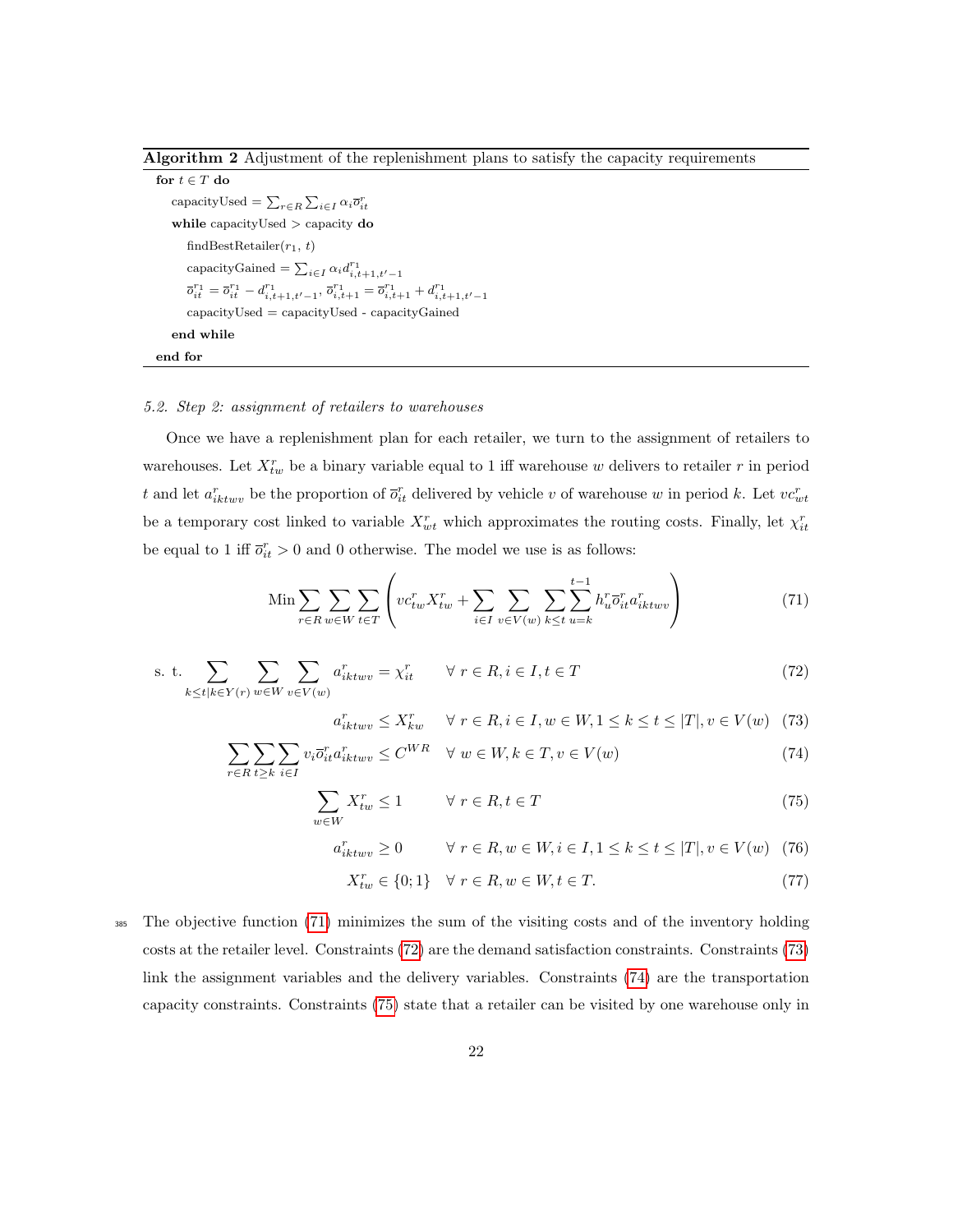each period. Finally constraints [\(76\)](#page-21-6)-[\(77\)](#page-21-7) define the bounds and domains of the decision variables.

<sup>390</sup> Formulation [\(71\)](#page-21-1)-[\(77\)](#page-21-7) allows demand and delivery splitting. If we prevent demand and delivery splitting, we impose that the  $a_{iktuv}^r$  variables must be binary.

If we prevent delivery splitting only, we define binary variables  $X_{wkv}^{\prime r}$  equal to 1 iff vehicle v belonging to warehouse  $w$  visits retailer  $r$  in period  $k$ . We then add the following constraints:

$$
a_{ikt w v}^r \le X_{k w v}^{\prime r} \qquad \qquad \forall \ r \in R, w \in W, i \in I, 1 \le k \le t \le |T|, v \in V(w) \tag{78}
$$

<span id="page-22-2"></span><span id="page-22-1"></span><span id="page-22-0"></span>
$$
X_{kww}^{r} \le X_{kw}^r \qquad \qquad \forall \ r \in R, w \in W, k \in T, v \in V(w)
$$
\n
$$
(79)
$$

$$
\sum_{v \in V(w)} X_{k w v}^{\prime r} \le 1 \qquad \forall \ r \in R, w \in W, k \in T
$$
\n(80)

$$
X_{t w v}^{\prime r} \in \{0; 1\} \qquad \forall r \in R, w \in W, t \in T, v \in V(w). \tag{81}
$$

Constraints [\(78\)](#page-22-0) link the delivery variables and the new binary variables. Constraints [\(79\)](#page-22-1) link the new binary variables and the assignment variables. Finally constraints [\(80\)](#page-22-2) state that at most one vehicle can visit each retailer in each time period.

If we prevent demand splitting only, we define binary variables  $X_{kt}^{\prime\prime r}$  equal to 1 iff the demand of retailer r in period t will be delivered in period  $k$ . We then add the following constraints:

$$
a_{ikt w v}^r \le X_{kt}^{\prime\prime r} \qquad \forall r \in R, w \in W, i \in I, 1 \le k \le t \le |T|, v \in V(w) \tag{82}
$$

$$
\sum_{k \le t} X_{kt}^{\prime \prime r} \le 1 \qquad \forall \ r \in R, t \in T \tag{83}
$$

<span id="page-22-4"></span><span id="page-22-3"></span>
$$
X_{kt}^{\prime\prime r} \in \{0; 1\} \qquad \forall \ r \in R, k \le t \in T. \tag{84}
$$

<sup>395</sup> Constraints [\(82\)](#page-22-3) link the delivery variables to the new binary variables. Constraints [\(83\)](#page-22-4) impose that the demand of a specific time period for a specific retailer is served in at most one period.

At each iteration of Step 2, we construct routes by solving a TSP for each vehicle of each warehouse, based on the obtained solution of the assignment problem. This route construction allows us to update the costs  $vc_{tw}^r$ . This is done in order to intensify the search and obtain better <sup>400</sup> routes, in terms of costs. The cost update of the parameter  $vc_{tw}^r$  is the same as for the parameter  $tc_{tw}^r$  in Section [4.3.](#page-15-2)

#### 5.3. Step 3: production quantities and ordering quantities at the warehouses

Once we have performed several iterations of Step 2, we proceed to Step 3. In this step, the objective is to find an optimal production plan, given the orders of the warehouses obtained in Step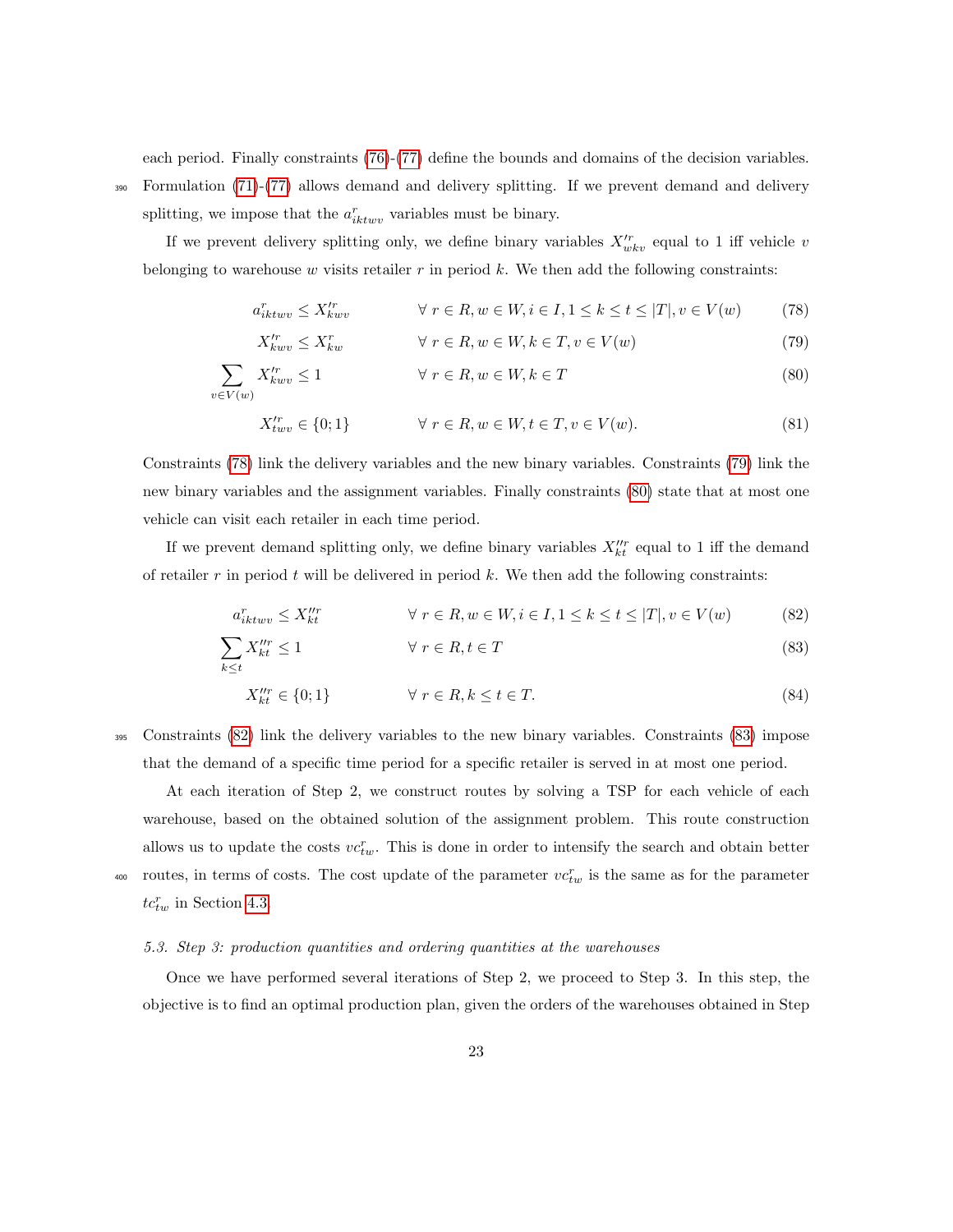2. We solve an OWMR problem similar to the one solved in Step 2 of the top-down heuristic. Let  $\overline{X}_{tw}^r$  and  $\overline{a}_{iktuv}^r$  be, in the solution obtained after Step 2, the values of variables  $X_{tw}^r$  and  $a_{iktuv}^r$ , respectively. The demand  $d_{it}^w$  at the warehouses is computed as  $\sum_{r \in R \mid \overline{X}_{tw}^r = 1} \sum_{k \le t} \sum_{v \in V(w)} \overline{o}_{ik}^r \overline{a}_{itkwv}^r$ . The decision variables used in this third step are the same as in the OWMR solved in Step 2 of the top-down heuristic. The problem to be solved is given by [\(32\)](#page-12-0)-[\(41\)](#page-13-3).

## $410$  5.4. Step 4: diversification of the search

Once we have performed Step 3, we have a feasible solution for our problem. However, this solution is highly dependent on the initial replenishment plans of the retailers. We diversify the search by changing the initial replenishment plans at the retailers. We change the setup costs of the retailers based on the adjustment of the plans done in Step 1. For each retailer whose  $415$  replenishment plan has been changed because of capacity requirements in period t, we set its setup cost  $sc<sub>t</sub><sup>r</sup>$  to a large value. If we do not have to adjust the replenishment plans, we compute the total production quantities at the plant for each time period. We denote by  $t_{min}$  the period whose production quantity at the plant is the lowest, but strictly positive. We finally set the setup cost of the retailers to a large value in period  $t_{min}$ .

## <sup>420</sup> 5.5. Pseudo-code for the bottom-up heuristic

A sketch of the full top-down heuristic is presented hereafter. In Algorithm [3,](#page-24-0)  $it_R$  and  $it_W$  are used to represent the maximum number of iterations done to diversify and intensify the search, respectively.

#### <span id="page-23-0"></span>6. Computational experiments

<sup>425</sup> In order to assess the performance of our heuristics, we conducted numerical experiments on [i](#page-36-1)nstances adapted from [Gruson et al.](#page-36-1) [\(2019a\)](#page-36-1). We generated smaller instances than in [Gruson](#page-36-1) [et al.](#page-36-1) [\(2019a\)](#page-36-1) since we tackle a more difficult problem. We set the production capacity as a given factor C of the average total demand. The production capacity imposed is thus  $C^P$  =  $C \sum_{r \in R} \sum_{t \in T} \sum_{i \in I} vt_i d_{it}^r$  / |T|. We set the capacity factor C equal to 2 or 1.75. We set the <sup>430</sup> capacity of the trucks available at the plant as  $C^{PW} = \sum_{r \in R} \sum_{i \in I} \sum_{t \in T} v_i d_{it}^r / |T|$ . We set the capacity of the trucks available at the warehouses as a given factor  $C^{WR}$  of the capacity of the trucks used to make the deliveries between the plant and the warehouses. This transportation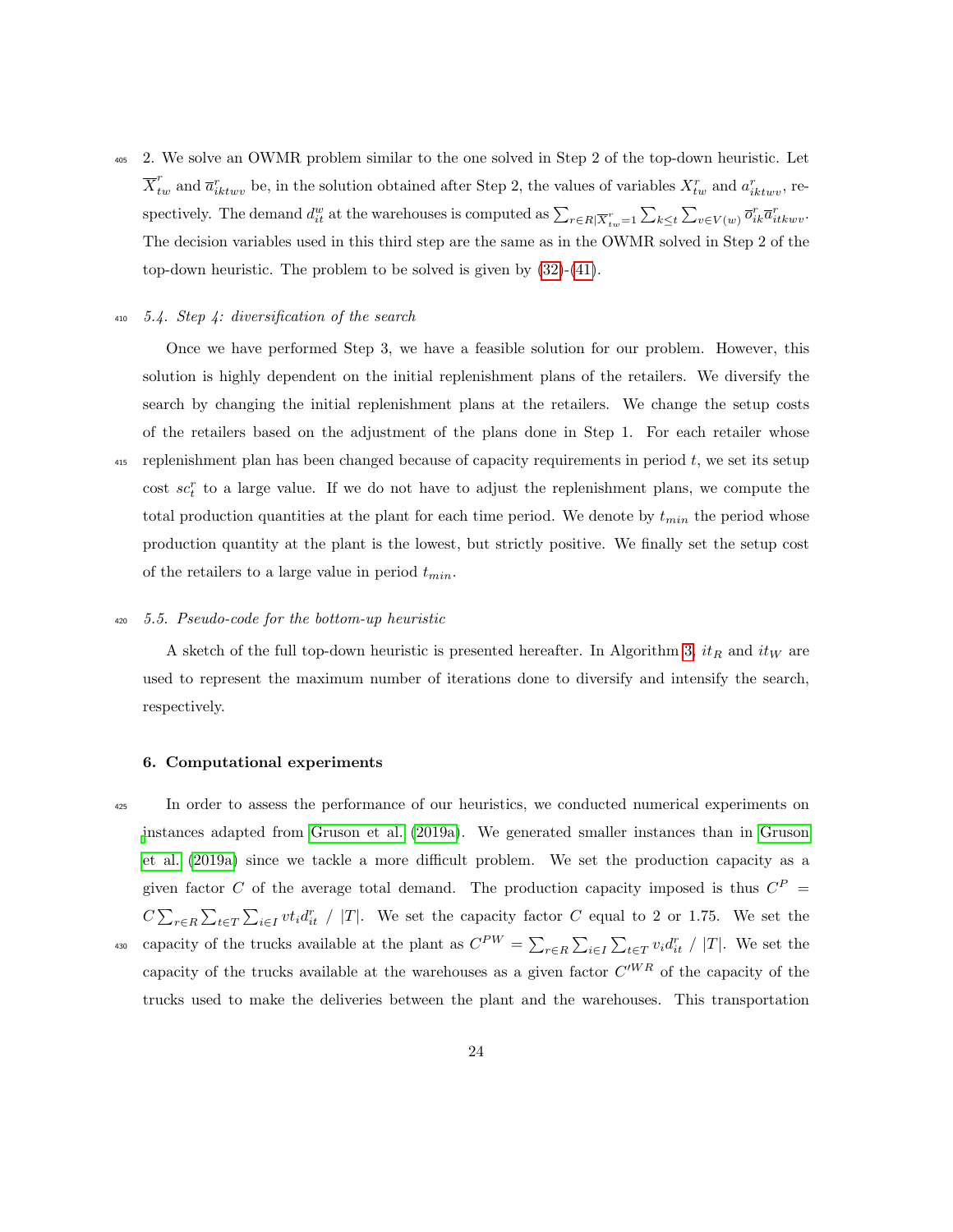<span id="page-24-0"></span>Algorithm 3 Sketch of the bottom-up heuristic

 $it = 0$ while  $it < it_R$  do Step 1: solve a SI-ULSP for each retailer Adjust the replenishment plans to satisfy the transportation then production capacity requirements using Al-gorithm [2](#page-21-0) and set  $it_2 = 0$ while  $it_2 < it_W$  do Step 2: solve the assignment problem [\(71\)](#page-21-1)-[\(77\)](#page-21-7) Build the routes from the solution to the assignment problem Update the costs  $vc_{tw}^r$  and set  $it_2 = it_2 + 1$ end while Compute the demand at each warehouse Step 3: solve the OWMR [\(32\)](#page-12-0)-[\(41\)](#page-13-3) Change the setup costs of the retailers and set  $it = it + 1$ end while

capacity is therefore  $C^{WR} = C'^{WR} \times C^{PW}$ . We set the factor  $C'^{WR}$  equal to 0.5 or 0.4. The number of trucks  $|V(w)|$  available at each warehouse w is set equal to 2 or 5. The number of items  $\begin{array}{c} |I| \text{ is set equal to } 1, 3 \text{ or } 5. \end{array}$  The volume  $v_i$  of each item is set equal to 1. Finally, the production time  $vt_i$  to produce one unit of item i is set equal to 1 for all items.

To put the facilities on a map, we consider a square whose side length is 100 units. Both the retailers and warehouses are randomly placed on each square using a uniform distribution. The distances between the warehouses and their retailers are computed as the Euclidean distance. The <sup>440</sup> number of retailers is set equal to 10 or 20, and the number of warehouses is set equal to 2 or 4. The number of time periods is set equal to 6.

As in [Gruson et al.](#page-36-1) [\(2019a\)](#page-36-1), the demand at the retailers is generated both in a static and in a dynamic way from U[5, 100]. In the case of a static demand, we have  $d_{it}^r = d_i^r \forall t \in T, r \in R, i \in I$ . The fixed costs at all levels are also generated in a static and in a dynamic way. For the production

- <sup>445</sup> plant, the fixed costs are generated from U[30000, 45000]. For the warehouses, the fixed costs are generated from  $U(1500, 4500)$ . For the retailers, the fixed costs are generated from  $U(5, 100)$ . All the demands and fixed costs are generated as integer values. The unit inventory holding costs are static and are set to 0.25 for the production plant and 0.5 for the warehouses. For the retailers, the unit inventory holding costs are generated from  $U[0.5, 1]$ . The holding costs take continuous values
- <sup>450</sup> and are the same for all items.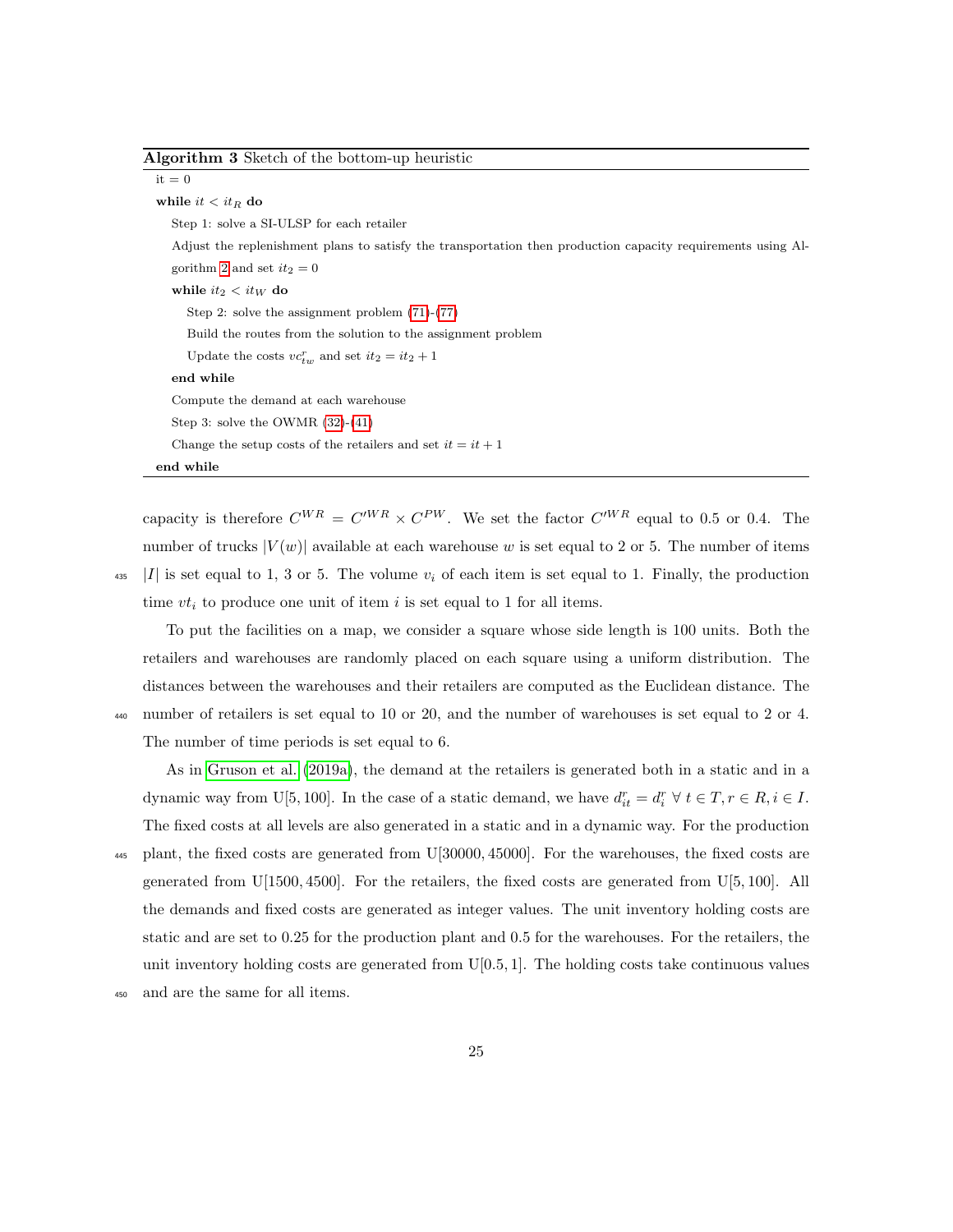For the top-down heuristic, the number of iterations is set equal to 2, 5, 10 and 5 for Steps 2, 3, 4 and 5, respectively. The OWMR problems of Steps 2 and 3 are solved using CPLEX, with a gap limit of 1%. However, we stop the solution process if the time spent between obtaining two consecutive integer solutions is large compared to the improvement obtained. Let  $z_i$  and  $z_{i+1}$  be

- 455 the objective value of the two consecutive integer solutions i and  $i + 1$  obtained during the search process, respectively. Let also  $cpu_i$  and  $cpu_{i+1}$  be the CPU times to obtain solutions i and  $i + 1$ , respectively. We define a threshold  $S$  to stop the solution process. This threshold is computed as  $3600/(it_D \times it_P \times it_W \times it_R)$ , where  $it_D, it_P, it_W$  and  $it_R$  are the number of iterations performed for Steps 4, 2 and 3, respectively. We stop the solution process if  $0.01z_i \frac{cpu_{i+1}-cpu_i}{z_i-z_{i+1}}$  $\frac{u_{i+1}-cpu_i}{z_i-z_{i+1}} > S$ . Note that
- <sup>460</sup> we made that choice after initial experiments have shown that the CPU time spent on Step 2 was long, even if we fine-tuned the CPLEX parameters or used multiple threads. For the bottom-up heuristic, the number of iterations is set equal to 10 and 5 for Steps 2 and 4, respectively. For both heuristics, the choice of values for the number of iterations done in each step is based on the results of initial experiments.
- <sup>465</sup> We performed the experiments on a 6.67 GHz Intel Xeon X5650 Westmere processor with one thread. We used the CPLEX 12.9.0.0 C++ library and turned off CPLEX's parallel mode. For the branch-and-cut algorithm, we set the CPLEX MIP emphasis parameter to 2. The emphasis is therefore on optimality over feasibility. Initial experiments have highlighted better results with this setting. All the other CPLEX parameters are set to their default value. The time limit imposed is <sup>470</sup> one hour for the heuristics, and three hours for the branch-and-cut algorithm.

In the following sections, the performance of the heuristics is measured as the total CPU time taken and with the gap between the cost of the solution given by the heuristic and the cost of a solution obtained with a sequential approach. In a sequential approach, there is no diversification phase. These two measures are denoted by Total CPU and Gap seq in the tables, respectively.

<sup>475</sup> We also report the cost of the solution found by the heuristic, denoted as BUB. For the top-down heuristic, we report the CPU time spent on Steps 2 and 3, and the CPU time taken to improve the solution. These values are denoted by  $CPU_2$ ,  $CPU_3$  and  $CPU_{TSP}$ , respectively. For the bottom-up heuristic, we report the CPU time taken for Steps 2 and 3. These values are denoted by  $CPU_2$ ,  $CPU_3$ , respectively. All the CPU times reported are expressed in seconds.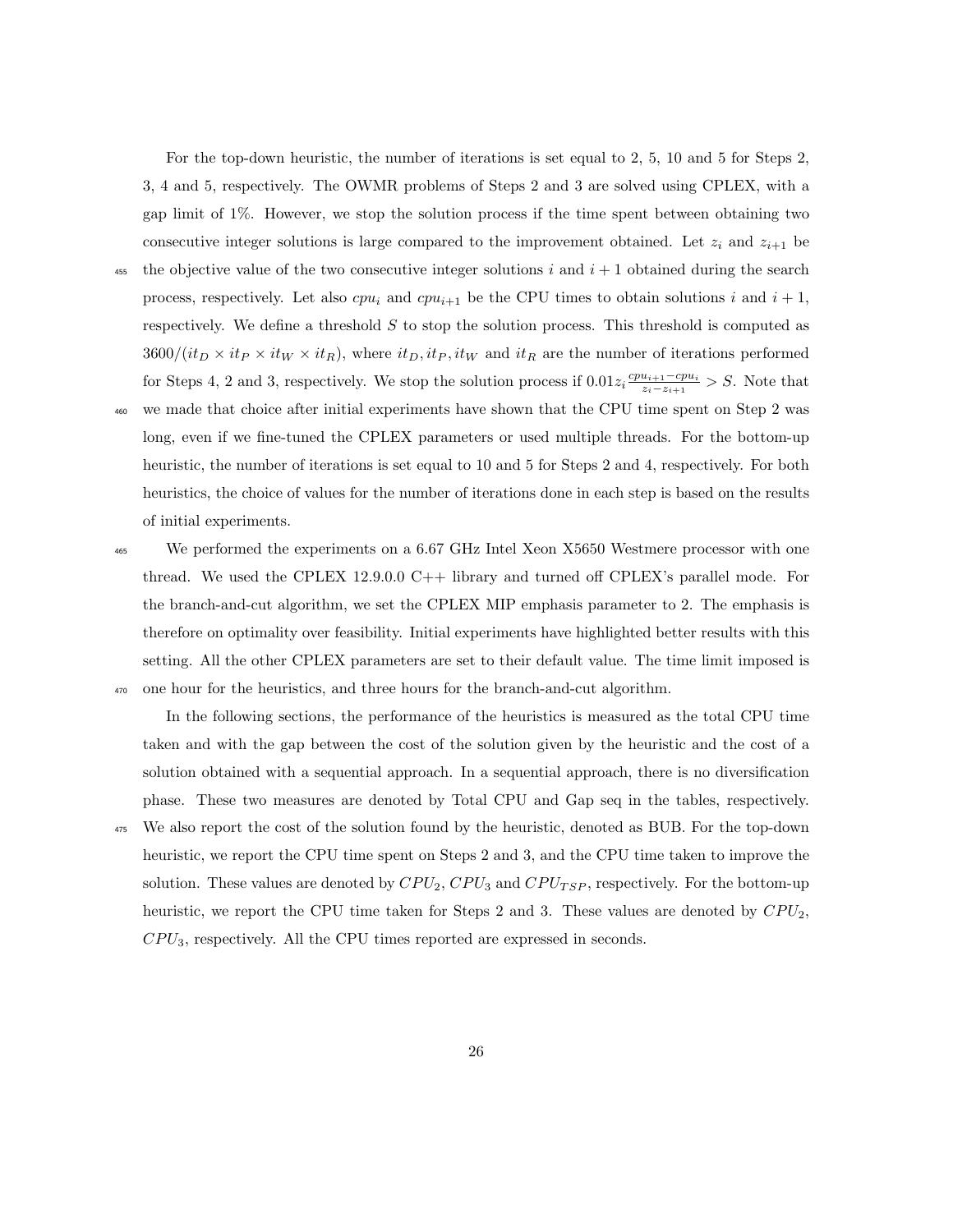## Table 4: Results obtained by CPLEX

<span id="page-26-0"></span>

| Delivery     | Demand    | <b>BUB</b> | BLB    | CPU  | Nodes | Optimality |  |
|--------------|-----------|------------|--------|------|-------|------------|--|
| splitting    | splitting |            |        | time |       | gap        |  |
| х            | X         | 293474     | 290687 | 4174 | 24626 | $1.5\,$    |  |
| X            |           | 295410     | 293983 | 3224 | 15357 | 0.41       |  |
| $\checkmark$ | X         | 296843     | 293034 | 4040 | 27450 | 1.4        |  |
| √            |           | 299018     | 292616 | 3349 | 16179 | 1.17       |  |

Table 5: Results of the heuristic

<span id="page-26-1"></span>

| Delivery<br>splitting | Demand<br>splitting |            |         | Top-down heuristic |             | Bottom-up heuristic |      |            |         |         |                   |        |
|-----------------------|---------------------|------------|---------|--------------------|-------------|---------------------|------|------------|---------|---------|-------------------|--------|
|                       |                     | <b>BUB</b> | $CPU_2$ |                    |             | Total               | Gap  | <b>BUB</b> | $CPU_2$ | $CPU_3$ | $_{\text{Total}}$ | Gap    |
|                       |                     |            |         | $CPU_3$            | $CPU_{TSP}$ | CPU                 | (0)  |            |         |         | <b>CPU</b>        | $(\%)$ |
| x                     | X                   | 311937     | 5.6     | 211.3              | 0.2         | 217.1               | 5.84 | 315796     | 858     | 1.44    | 861               | 4.1    |
| X                     |                     | 309593     | 5.5     | 860.3              | $0.4\,$     | 866.3               | 4.19 | 310389     | 665     | 1.4     | 667               | 5.3    |
|                       | X                   | 317429     | 5.8     | 245.3              | 0.2         | 251.3               | 5.37 | 301350     | 1200    | 1.0     | 1202              | 1.03   |
|                       |                     | 312498     | 5.6     | 235.9              | 0.4         | 241.9               | 5.16 | 299907     | 1409    | 1.0     | 1411              | 0.7    |

## <span id="page-26-2"></span><sup>480</sup> 6.1. Quality of the branch-and-cut and of the heuristics

The results obtained by our branch-and-cut algorithm are reported in Table [4,](#page-26-0) where the best upper and lower bounds are given by BUB and BLB, respectively. The columns CPU time, Nodes and Optimality gap report the total CPU time taken by the branch-and-cut algorithm, the number of nodes explored in the search tree, and the optimality gap at the end of the time limit, respectively.

<sup>485</sup> Table [5](#page-26-1) gives the results obtained for the two heuristics. In Table [5,](#page-26-1) we also report the gap between the cost of the solution of a heuristic approach and the cost of the solution given by the branch-and-cut algorithm. This is denoted by Gap. One can see that the solutions obtained by the top-down heuristic are of acceptable quality, with a gap of around 5% compared to the solution found by the branch-and-cut algorithm. Note, however, that these solutions are obtained in less <sup>490</sup> time compared to the branch-and-cut algorithm.

Regarding the use of the CPU time, the majority of the time is spent on solving the second OWMR. This is expected because of the numerous calls to the third step of the heuristic. The CPU time taken to solve the first OWMR is relatively small compared to the total CPU time. This is explained by our procedure that tries to identify a tailing-off effect, and also because we solve the

<sup>495</sup> first OWMR less often than the second one. We finally note that for the case where we allow split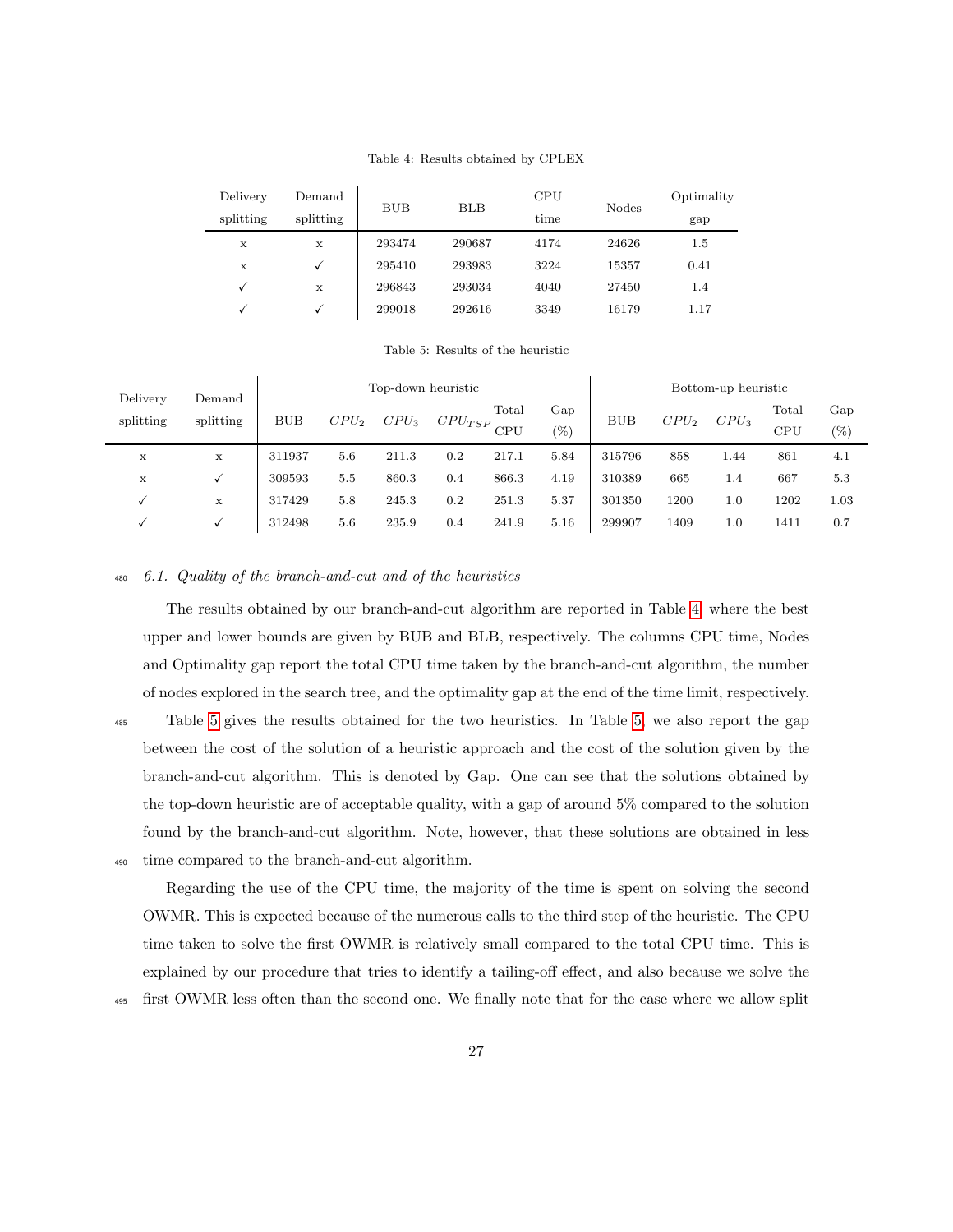demand only, the third step takes more CPU time. This may be explained by the specific structure of the problem with demand splitting only.

In Table [5,](#page-26-1) one can see that for the cases where delivery splitting is not allowed, the quality of the solutions obtained by the bottom-up heuristic is worse than the quality of the solutions obtained by <sup>500</sup> the top-down heuristic. We still have a gap of around 4-5% compared to the best solution obtained by our branch-and-cut algorithm. However, if we allow delivery splitting, the bottom-up approach is able to reduce this gap to 0.7 and to 1.03 % for the case with and without demand splitting, respectively. This increase in solution quality comes, however, with a large increase in CPU time. When we allow delivery splitting, the CPU time now reaches around 1300 seconds for the bottom-<sup>505</sup> up heuristic, compared to around 250 seconds with the top-down approach. This change in CPU time can be explained by the complexity of the assignment of retailers to warehouses (Step 2 of the bottom-up heuristic). Indeed, the assignment problem is bigger in size, due to a higher number of

decision variables, in particular the assignment variables  $a_{iktww}^r$ . Besides, allowing delivery splitting offers more flexibility, giving a wider search space to explore before reaching optimality. Finally, <sup>510</sup> the CPU time taken to solve the OWMR is also quite low. This can be explained by the size of the problem to be solved, and the use of a strong formulation.

#### <span id="page-27-0"></span>6.2. Influence of the splitting possibilities

We now analyze the results obtained depending on the splitting possibilities. We first note that if we do not allow any demand nor delivery splitting, the CPU time taken by our branch-and-cut <sup>515</sup> algorithm is higher than in the other settings, as reported in Table [4.](#page-26-0) This is expected because of the strong restrictions.

As far as our heuristics are concerned, they have a different performance depending on the splitting possibilities. As illustrated in Table [5,](#page-26-1) the top-down heuristic finds solutions of roughly the same cost regardless of the splitting possibilities. This illustrates a drawback of this approach, <sup>520</sup> which seems to handle worse the splitting possibilities. Indeed, the cost when we allow for both demand and delivery splitting is higher than when we allow for demand splitting only. As the former case is less restrictive than the later one, such a situation should not appear. It may be beneficial to have more diversification iterations in such a setting. Furthermore, the case with only delivery splitting also gives higher costs compared to the case of no splitting at all. This is also <sup>525</sup> contrary to what we theoretically would expect.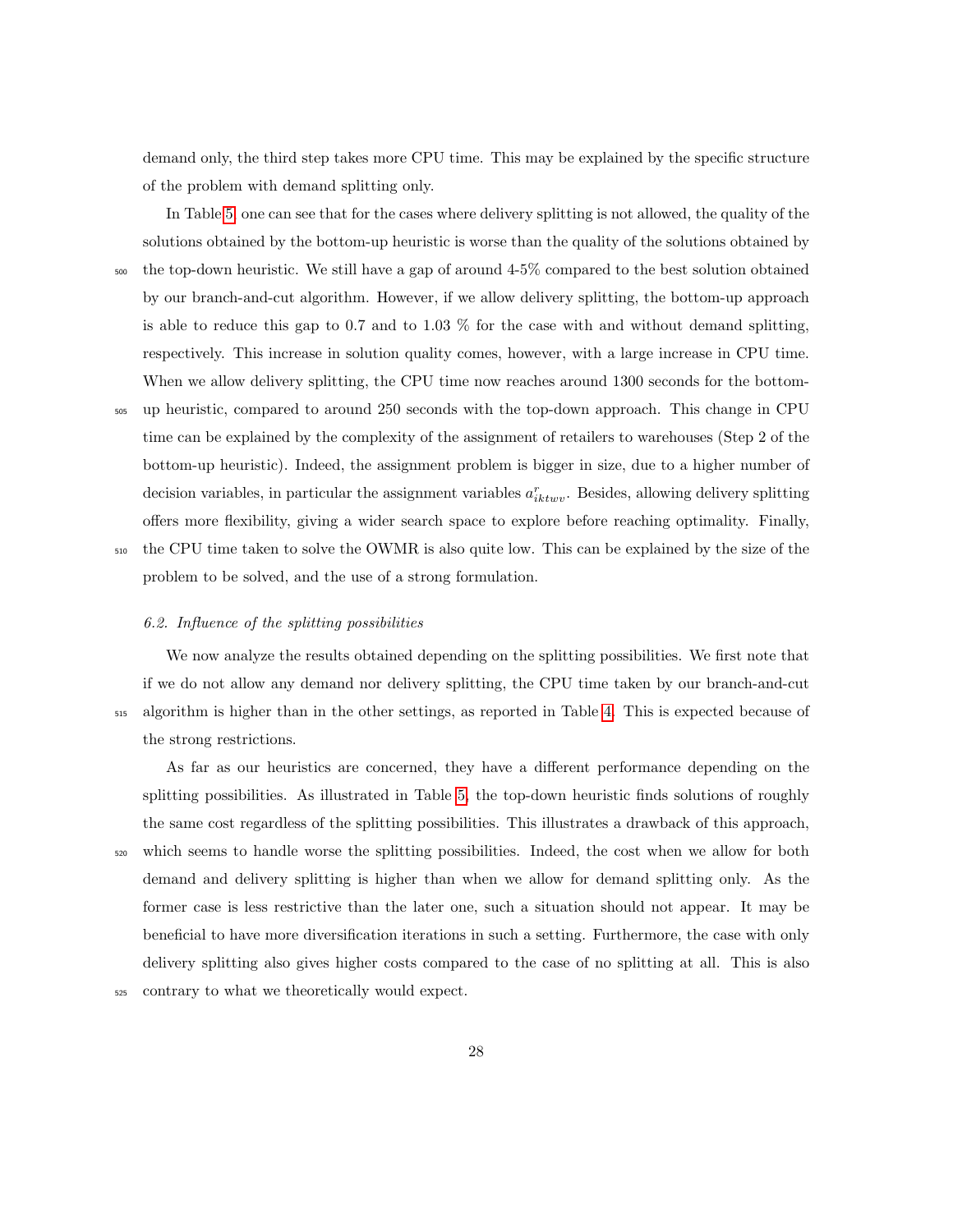<span id="page-28-0"></span>

|             |              |                | Top-down heuristic |        |             |                | Bottom-up heuristic |        | <b>CPLEX</b> |                |                |
|-------------|--------------|----------------|--------------------|--------|-------------|----------------|---------------------|--------|--------------|----------------|----------------|
| Delivery    | Demand       | Del            | Dem                | Gap    |             | Del            | Dem                 | Gap    |              | Del            | Dem            |
| splitting   | splitting    | split          | split              | seq    | $CPU_{sed}$ | split          | split               | seq    | $CPU_{seq}$  | split          | split          |
|             |              | $(\%)$         | $(\%)$             | $(\%)$ |             | $(\%)$         | $(\%)$              | $(\%)$ |              | (0)            | $(\%)$         |
| X           | X            | $\overline{0}$ | $\overline{0}$     | 0.2    | 2.6         | $\overline{0}$ | $\overline{0}$      |        | 92.5         | $\overline{0}$ | $\mathbf{0}$   |
| $\mathbf x$ | √            | 0              | 0.9                | 0.1    | 30.3        | $\overline{0}$ | 2.2                 | 14.3   | 99.1         | $\overline{0}$ | 4.12           |
| √           | X            | 31.7           | 0                  | 0.2    | 2.5         | 73.5           | $\overline{0}$      | 5      | 185.1        | 2.45           | $\overline{0}$ |
|             | $\checkmark$ | 32.9           | 0.8                | 0.4    | 2.1         | 64.6           | 1.9                 | 12.7   | 221.7        | 2.43           | 3.89           |

Table 6: Proportion of splitting possibilities

On the contrary, the bottom-up approach seems to better handle the splitting possibilities. Indeed, one can see in Table [5](#page-26-1) that the cost of the solutions obtained is lower when we have some flexibility compared to the case where we do not allow any demand or delivery splitting. When we have delivery splitting, the bottom-up approach obtains the best performance, in terms of quality

<sup>530</sup> of the solution.

We further analyzed the proportion of time with demand and delivery splitting that actually occurs in the integrated plans. Table [6](#page-28-0) illustrates the proportion of demands where delivery and/or demand splitting occurs, on the same instances as the ones used previously. In the columns Gap seq we further report the gain, in terms of total cost, between the solution obtained by our approaches <sup>535</sup> compared to the solution obtained by a sequential approach. In a sequential approach, there is no diversification phase. Let  $z^{int}$  and  $z^{seq}$  be the costs of the solution obtained for an integrated and sequential approach, respectively. The gap compared to a sequential approach is computed as  $z^{seq} - z^{int}$  $\frac{q-z^{2}}{z^{int}}$ . We finally report the CPU time taken by the sequential approach, denoted as  $CPU_{seq}$ .

- In Table [6,](#page-28-0) one can see that for both heuristic approaches, when delivery splitting is allowed, <sup>540</sup> it is more used compared to when demand splitting is allowed. This may be explained by the fact that with delivery splitting, the fixed setup cost at the retailer level is shared by a higher number of vehicles, thus bringing more economies. On the contrary, demand splitting must be combined with a route that already exists in order not to have an additional setup cost at the retailer level. The bottom-up heuristic uses more the splitting possibilities compared to the top-down approach.
- <sup>545</sup> This is expected since the bottom-up approach focuses on the retailer, therefore optimizing the splitting possibility directly. On the contrary, the top-down approach first deals with the flow of goods between the plant and the warehouses, which limits the splitting possibilities at the time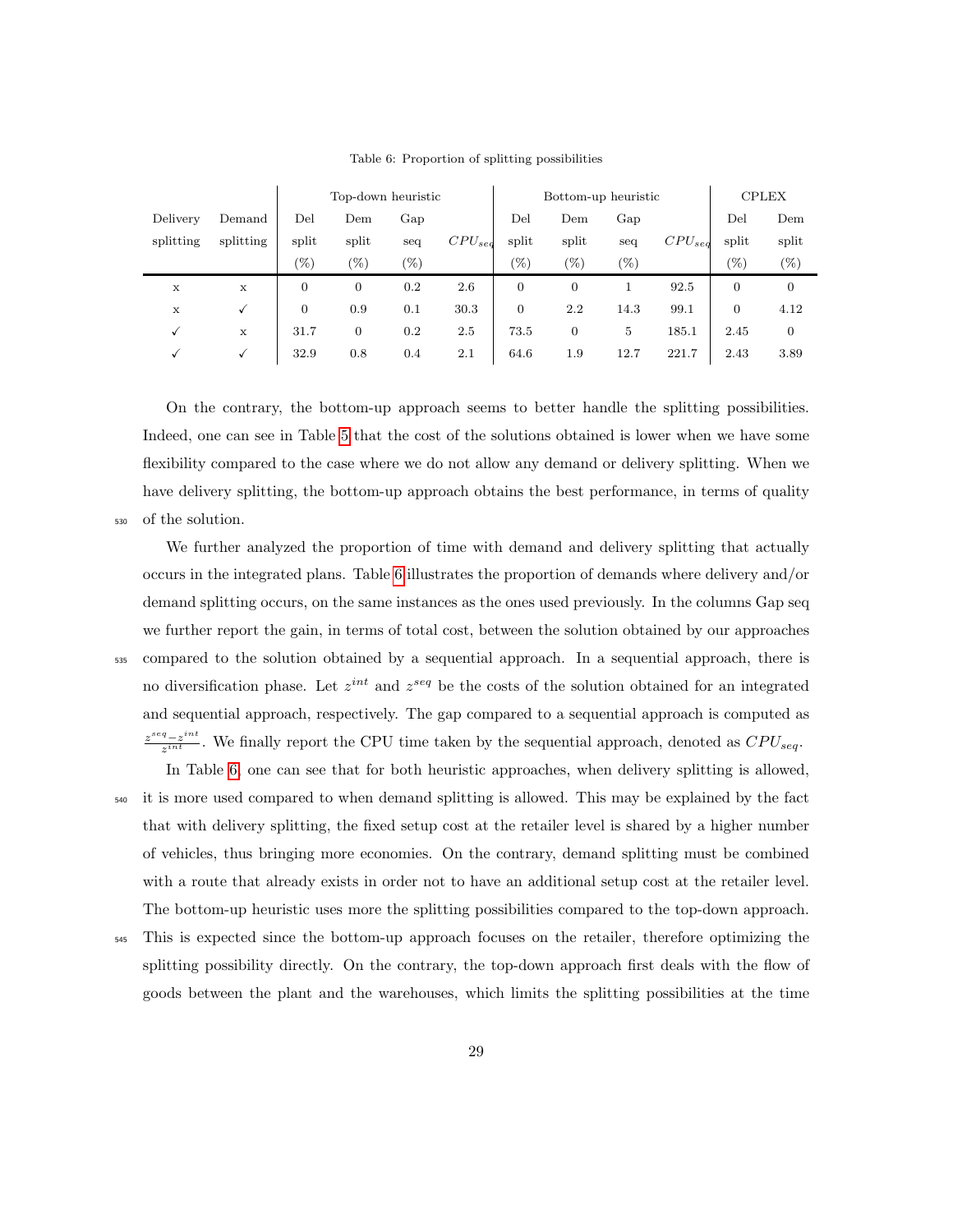of solving the second OWMR of this approach. Regarding the gains compared to a sequential approach, they are higher with the bottom-up approach, and when demand splitting is allowed.

<sup>550</sup> Again, the bottom-up approach first takes advantage of the splitting possibilities, leading to higher

values compared to the top-down approach. The second reason is that most of the costs are spent on the setup costs at the plant and warehouse level. As such, there is little flexibility in terms of the setup plans at the plant and warehouse level. Therefore, the best setup pattern identified in

the top-down approach is highly likely to be the same in the sequential approach too. Note that <sup>555</sup> the sequential bottom-up approach is worse (both with respect to the quality of the solution and the CPU time) compared to the sequential top down approach. The sequential top-down heuristic also provides solution which are almost as good as the full top-down heuristic but in a much lower CPU time.

#### 6.3. Sensitivity analysis

To better understand the settings that impact the performance of the two heuristics, we further performed experiments with inventory limits at the retailer level, with a supply network having a fixed structure or not, with initial inventory available at the retailer level, and with different values for the setup, holding and routing costs. In case we add inventory limits, let  $I'$  be a factor to limit the inventory kept on hand. We add the following constraints:

$$
\sum_{i \in I} \sum_{w \in W} \sum_{u=1}^{t} \sum_{l=u}^{|T|} v_i (q_{iulw}^r - d_{i1t}^r) \le I' \frac{\sum_{i \in I} \sum_{t \in T} v_i d_{it}^r}{|T|} \qquad \forall r \in R, t \in T
$$
 (85)

<span id="page-29-2"></span><span id="page-29-1"></span><span id="page-29-0"></span>
$$
\sum_{i \in I} \sum_{k \le t} v_i X_{rikt}^{W(r,t)} \le I' \frac{\sum_{i \in I} \sum_{t \in T} v_i d_{it}^r}{|T|} \qquad \forall \ r \in R, t \in T \tag{86}
$$

$$
\sum_{i \in I} \sum_{k \le t | k \in Y(r)} \sum_{w \in W} \sum_{v \in V(w)} v_i a_{iktwv}^r \le I' \frac{\sum_{i \in I} \sum_{t \in T} v_i d_{it}^r}{|T|} \qquad \forall r \in R, t \in T. \tag{87}
$$

<sup>560</sup> Constraints [\(85\)](#page-29-0), [\(86\)](#page-29-1) and [\(87\)](#page-29-2) are added to the full MIP model, to the second OWMR solved in the top-down approach, and to the facility location problem in the bottom-up approach, respectively. In the experiments, we set the inventory factor  $I'$  to 1 and 2.

In case we have a fixed network, the retailers are assigned to their closest warehouse. In case we have initial inventory available, this initial inventory, for each retailer, is set as the average demand

<sup>565</sup> of the retailer, i.e.,  $d_{1|T|}^r/|T|$ . Finally, we define three levels for the setup, holding and routing costs: high, medium and low. The values of the costs parameters used in the experiments reported in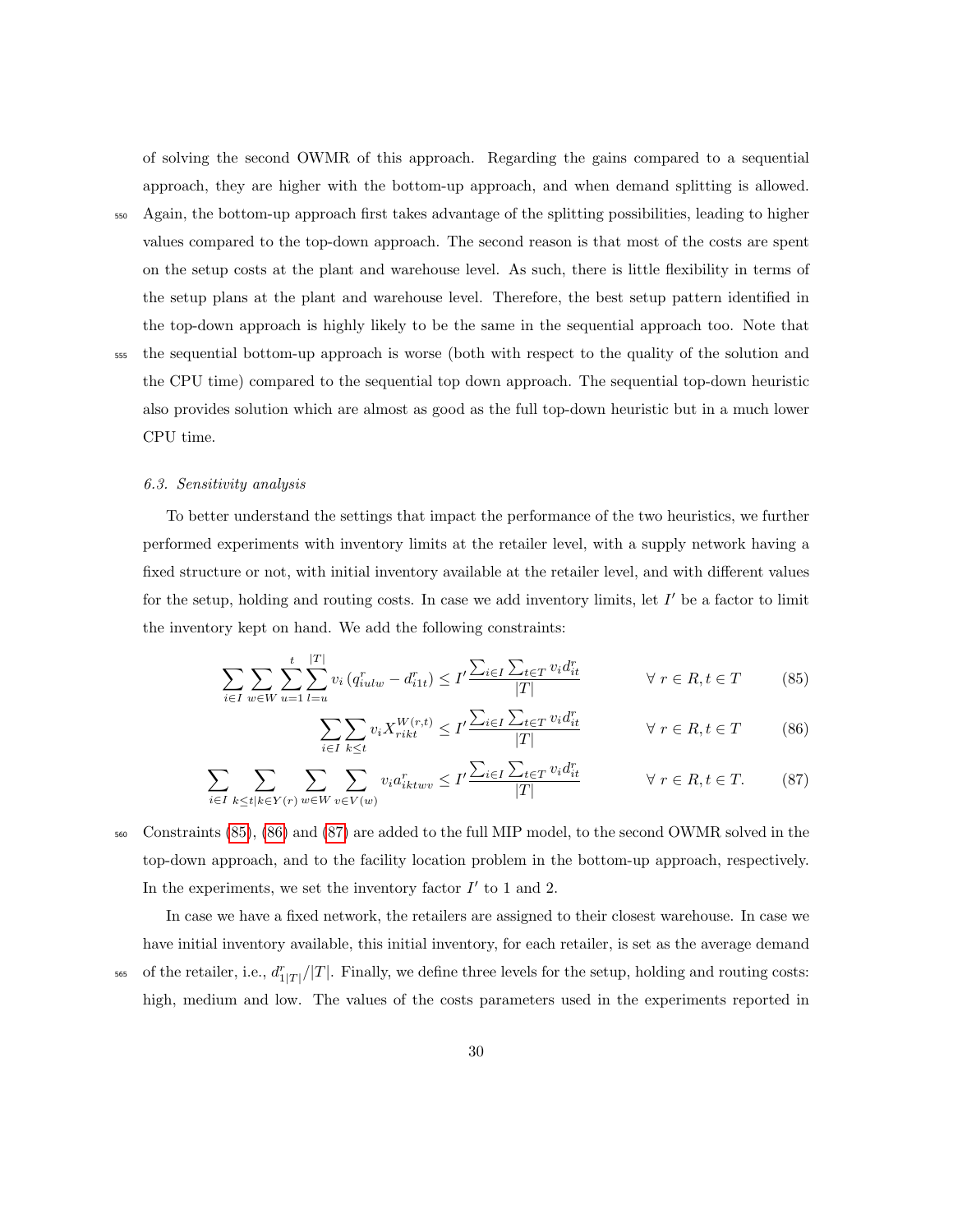<span id="page-30-0"></span>

| Cost setting | Setup cost | Holding costs | Routing costs |
|--------------|------------|---------------|---------------|
| Low          | /100       | $\times 1$    | $\times 1$    |
| Medium       | 75         | $\times 100$  | $\times 100$  |
| High         | $\times 1$ | $\times 200$  | $\times 200$  |

Table 7: Adjustment of the value of the cost parameters

Table 8: Global results of the top-down heuristic

<span id="page-30-1"></span>

| Delivery  | Demand    | <b>BUB</b> |         | $CPU_3$ |     | Total           | Del split | Dem          | Gap        |
|-----------|-----------|------------|---------|---------|-----|-----------------|-----------|--------------|------------|
| splitting | splitting |            | $CPU_2$ |         |     | $CPU_{TSP}$ CPU | $(\%)$    | split $(\%)$ | seq $(\%)$ |
| х         | X         | 776352     | 0.89    | 31.2    |     | 65.1            |           |              | 2.9        |
| X         |           | 681878     | 0.88    | 77.8    | 0.9 | 157.8           |           | 0.6          | 3.4        |
|           | X         | 638331     | 0.88    | 29.4    |     | 61.1            | 16.9      |              | 4.4        |
|           |           | 632335     | 0.87    | 25.9    |     | 54.1            | 16.5      | 0.2          | 4.8        |

Sections [6.1](#page-26-2) and [6.2](#page-27-0) are our base values, defined as high for the setup costs, and low for the holding and routing costs. Table [7](#page-30-0) displays how we adjust the values of the cost parameters compared to the base costs, depending on the cost level. The rest of the parameters used in the experiments run

<sup>570</sup> in this section are the same as previously defined. For this section, the total number of instances solved for each heuristic and each splitting possibility is 622,080. We did not do any comparison with our branch-and-cut algorithm directly as it would have taken too much time.

We first report the results aggregated per splitting possibilities. Tables [8](#page-30-1) and [9](#page-31-0) display the <sup>575</sup> results obtained with the top-down and the bottom-up approach, respectively. In Tables [8](#page-30-1) and [9,](#page-31-0) one can see that the top-down heuristic outperforms the bottom-up heuristic on average, in terms of cost of the solution, except when we allow demand splitting only. Detailed results indicate that the top-down approach outperforms the bottom-up one, in terms of cost, for 72% of the instances. The fact that the bottom-up heuristic performs better when we allow demand splitting only can be <sup>580</sup> explained by the fact that it works on the retailer level first, so on the distribution side first, which benefits from demand splitting possibilities. We also note that demand splitting occurs in very few cases. This can be explained by the fact that demand splitting implies paying twice a fixed cost at the retailer level compared to delivery splitting. In the same spirit, we note that having demand splitting only leads to solutions that are more expensive than when we allow delivery splitting only.

31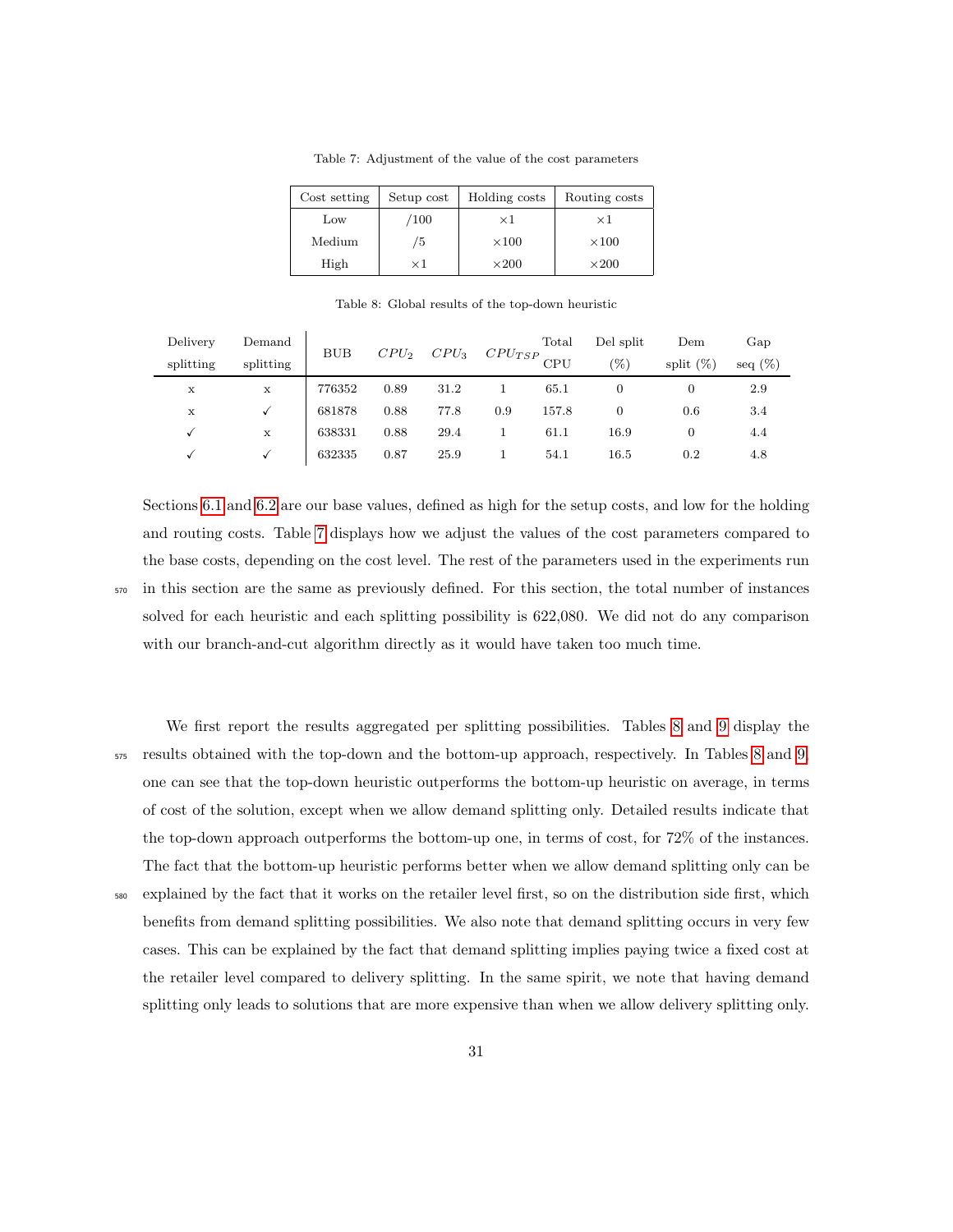<span id="page-31-0"></span>

| Delivery  | Demand    | <b>BUB</b> | $CPU_1$ | $CPU_2$ | $CPU_3$ | Total | Del split | Dem          | Gap        |
|-----------|-----------|------------|---------|---------|---------|-------|-----------|--------------|------------|
| splitting | splitting |            |         |         |         | CPU   | (%)       | split $(\%)$ | seq $(\%)$ |
| X         | X         | 836209     |         | 33.8    | 0.3     | 34.3  |           |              | 3.2        |
| х         |           | 667688     | 0.3     | 26.4    | 0.3     | 26.9  |           | 0.1          | 4.5        |
|           | X         | 708396     | 0       | 42.8    | 0.2     | 43.3  | 56.6      |              | 15.9       |
|           |           | 735492     | 0       | 65.7    | 0.2     | 66.1  | 45.3      |              | 18.7       |

Table 9: Global results of the bottom-up heuristic

<sup>585</sup> In Table [8,](#page-30-1) one can see that the gains compared to a sequential approach are relatively small, between 2.9 and 4.8%. The highest gains are achieved when we allow both delivery and demand splitting, which is expected since we have more freedom. The CPU time spent in Step 3 is high because of the numerous calls to solving a OWMR in Step 3. Note that the CPU time spent on Step 2 is relatively low since we stop the solution process early as explained in Section [6.](#page-23-0) Compared <sup>590</sup> to the findings reported in Section [6.2,](#page-27-0) we see that the cost of the solution is less homogeneous depending on the splitting possibilities. This shows the influence of the parameters values on the performance of the top-down approach.

In Table [9,](#page-31-0) one can see that the gains compared to a sequential approach are higher than for the top-down heuristic, between 3.2 and 18.7%. Again, the high gains are achieved when we allow <sup>595</sup> both delivery and demand splitting. The highest gains compared to a sequential approach indicate that the use of a bottom-up sequential approach is unlikely to lead to good solutions, especially if we allow for delivery splitting.

To better highlight the influences of the parameters, we report in Table [10](#page-32-0) the cost and total CPU time taken by the top-down (TD) and bottom-up (BU) heuristics, depending on the splitting <sup>600</sup> possibilities. In Table [10,](#page-32-0) one can see which heuristic obtains the best results depending on the splitting possibilities and values of the different parameters. In case we have both demand and delivery splitting, the top-down heuristic obtains solutions of a better cost and in a lower CPU time compared to the bottom-up heuristic, regardless of the parameter setting. In case we have demand splitting only, there is no clear impact of the heuristic in terms of costs, but the bottom-up <sup>605</sup> heuristic obtains its solutions in a shorter CPU time, making it a better choice in this setting. In case we have delivery splitting only, the top-down heuristic is also better, both in terms of CPU time and cost of the solution. Finally, in case there is no splitting allowed, the parameter values

have more impact on the performance of each heuristic. In such a case, the choice of the heuristic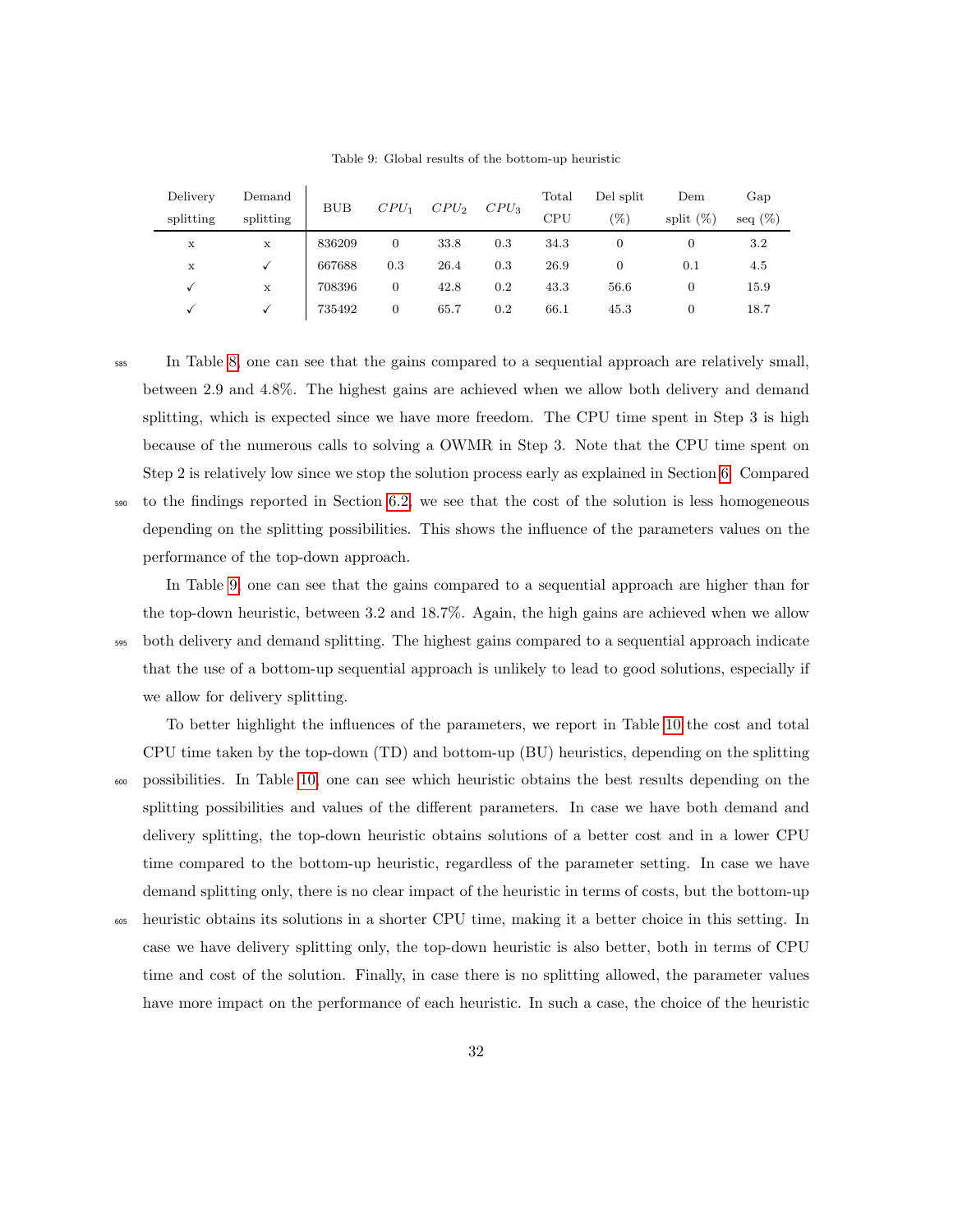<span id="page-32-0"></span>

|                        |                |              |                  |             |              | Cost            |             |             |             | CPU time(s)  |                   |             |              |              |             |             |                   |
|------------------------|----------------|--------------|------------------|-------------|--------------|-----------------|-------------|-------------|-------------|--------------|-------------------|-------------|--------------|--------------|-------------|-------------|-------------------|
|                        |                | Del          | Dem              | Del         | Dem          | De <sub>1</sub> | Dem         | Del         | Dem         | Del          | Dem               | Del         | Dem          | Del          | Dem         | Del         | Dem               |
| Para-                  | Value          | split        | split            | split       | split        | split           | split       | split       | split       | split        | split             | split       | split        | split        | split       | split       | split             |
| meter                  |                | $\checkmark$ | $\checkmark$     | $\mathbf x$ | $\checkmark$ | $\checkmark$    | $\mathbf x$ | $\mathbf x$ | $\mathbf x$ | $\checkmark$ | $\checkmark$      | $\mathbf x$ | $\checkmark$ | $\checkmark$ | $\mathbf x$ | $\mathbf x$ | $\mathbf x$       |
|                        |                | TD           | ${\bf B}{\bf U}$ | TD          | BU           | TD              | BU          | TD          | BU          | TD           | ${\bf B} {\bf U}$ | TD          | BU           | TD           | BU          | TD          | ${\bf B} {\bf U}$ |
|                        | $\,2\,$        | 596819       | 656125           | 794388      | 640509       | 599516          | 689715      | 863941      | 718206      | 19           | 37                | 30          | 25           | 23           | 27          | 25          | 28                |
| V                      | 5              | 667852       | 816547           | 569368      | 695228       | 677145          | 727080      | 688763      | 954232      | 35           | 95                | 128         | 29           | 39           | 60          | 41          | 41                |
|                        | $\mathbf{1}$   | 473445       | 511401           | 802442      | 537204       | 476442          | 508319      | 814240      | 508283      | 15           | 55                | 87          | 14           | 19           | 30          | $\sqrt{21}$ | 19                |
| I                      | 3              | 645754       | 756708           | 562510      | 674518       | 654614          | 719045      | 689006      | 888313      | 26           | 67                | 61          | 27           | 30           | 44          | 33          | 39                |
|                        | 5              | 777807       | 938365           | 680681      | 791482       | 783936          | 897850      | 825810      | 1111946     | 40           | 76                | 90          | 40           | 44           | 56          | 45          | 45                |
| R                      | $10$           | 485074       | 628806           | 684201      | 564773       | 489883          | 616358      | 751204      | 703637      | 16           | $5\,1$            | 36          | 15           | 19           | 32          | 19          | 24                |
|                        | 20             | 779597       | 842177           | 679554      | 770655       | 786778          | 800427      | 801500      | 968758      | 38           | 81                | 122         | 39           | 43           | 55          | 47          | 45                |
| W                      | $\overline{2}$ | 721610       | 737251           | 855973      | 651756       | 725861          | 705394      | 1008200     | 766349      | $^{\rm 22}$  | 64                | 100         | 24           | 26           | 39          | 29          | 35                |
|                        | $\overline{4}$ | 543061       | 733732           | 507783      | 683481       | 550800          | 711399      | 544504      | 906057      | 32           | 68                | 58          | 30           | 35           | 48          | 37          | 33                |
| $C^{WR}$               | 0,4            | 649334       | 781668           | 810716      | 686838       | 654488          | 754671      | 928221      | 865866      | 27           | 66                | 85          | 26           | 31           | 42          | 34          | 35                |
|                        | 0,5            | 615337       | 688333           | 553039      | 648916       | 622173          | 662125      | 624483      | 806557      | 27           | 66                | 74          | 28           | 31           | 45          | 32          | 34                |
| $\boldsymbol{C}^{\,P}$ | 1,75           | 633878       | 743224           | 684314      | 672679       | 639967          | 709581      | 778428      | 841765      | 27           | 65                | 75          | 24           | 31           | 42          | 33          | 34                |
|                        | $\overline{2}$ | 630793       | 727595           | 679442      | 662545       | 636694          | 707212      | 774276      | 830653      | 27           | 67                | 83          | 30           | 31           | 44          | 33          | 35                |
| Setup                  | $\rm DF$       | 632449       | 732712           | 556737      | 666921       | 638213          | 707302      | 651060      | 839078      | 27           | 66                | 76          | 26           | 31           | 43          | 33          | 34                |
| costs                  | $_{\rm SF}$    | 632222       | 738271           | 807019      | 668426       | 638448          | 709491      | 901644      | 833339      | 27           | 66                | 83          | 28           | 31           | 43          | 33          | 34                |
|                        | $_{\rm DD}$    | 633593       | 779441           | 809317      | 663652       | 640588          | 749608      | 904942      | 832345      | 27           | 64                | 73          | 28           | 31           | 41          | 33          | 33                |
| Demand                 | SD             | 631078       | 691542           | 554439      | 671693       | 636073          | 667181      | 647762      | 840072      | 27           | 68                | 85          | 25           | 31           | 45          | 33          | 36                |
|                        | $\mathbf{1}$   | 632710       | 734043           | 689378      | 668063       | 640634          | 708379      | 783267      | 835882      | 25           | 70                | 62          | 27           | 31           | 49          | 33          | 37                |
| Inventory              | $\overline{2}$ | 632213       | 734043           | 679403      | 668116       | 637340          | 708445      | 774682      | 835882      | 29           | 74                | 81          | 27           | 31           | 47          | 34          | 36                |
|                        | inf            | 632083       | 738483           | 676852      | 666810       | 637017          | 708365      | 771107      | 836863      | 28           | 53                | 95          | 27           | 30           | 33          | 32          | 30                |
| Network                | free           | 598110       | 736971           | 527765      | 667286       | 602824          | 708423      | 617795      | 836536      | 47           | 65                | 132         | 26           | 52           | 39          | 57          | 35                |
|                        | fix            | 666561       | 734043           | 835990      | 668050       | 673837          | 708370      | 934909      | 835881      | 8            | 67                | 26          | 27           | 9            | 47          | 9           | 34                |
| Init inv               | $\overline{0}$ | 632344       | 734043           | 681876      | 668100       | 638342          | 708379      | 776347      | 835949      | 26           | 66                | 79          | 28           | 31           | 45          | 32          | 34                |
|                        | $\mathbf{1}$   | 632327       | 736971           | 681880      | 667234       | 638319          | 708414      | 776357      | 836469      | 28           | 66                | 80          | 26           | 31           | 42          | 33          | 35                |
| Setup                  | L              | 439717       | 556397           | 510274      | 487240       | 443150          | 528651      | 580789      | 663032      | 23           | 75                | 32          | 29           | 24           | 47          | 28          | 40                |
| cost                   | М              | 728622       | 825072           | 767692      | 758102       | 735957          | 798289      | 874130      | 922708      | 30           | 70                | 103         | 27           | 34           | 45          | 36          | 35                |
| level                  | Н              | 728667       | 825005           | 767667      | 758082       | 735885          | 798249      | 874137      | 922888      | 29           | 53                | 102         | 25           | 34           | 37          | 35          | 28                |
| Holding                | L              | 551188       | 580231           | 532435      | 527987       | 563846          | 553169      | 681413      | 678002      | 34           | 67                | 168         | 28           | 41           | 42          | 43          | 35                |
| cost                   | М              | 661572       | 789015           | 746177      | 727414       | 664597          | 761664      | 814429      | 906069      | 24           | 68                | 35          | 27           | 26           | 45          | 28          | 35                |
| level                  | H              | 684246       | 837229           | 767021      | 747668       | 686549          | 810356      | 833214      | 924555      | 24           | 63                | 34          | 26           | 25           | 43          | 27          | 33                |
| Routing                | L              | 199936       | 194100           | 324282      | 197363       | 200032          | 194407      | 325179      | 198275      | 26           | 67                | 94          | 28           | 30           | 44          | 32          | 35                |
| cost                   | М              | 613916       | 748570           | 674552      | 668545       | 621649          | 721891      | 766353      | 836058      | 28           | 66                | 72          | 26           | 31           | 43          | 34          | 34                |
| level                  | н              | 1083154      | 1263805          | 1046799     | 1137157      | 1093311         | 1208891     | 1237525     | 1474293     | 28           | 65                | 72          | 26           | 31           | 42          | 33          | 34                |
| Average                |                | 632335       | 735492           | 681878      | 667688       | 638331          | 708396      | 776352      | 836209      | 27           | 66                | 79          | 27           | 31           | 43          | 33          | 34                |

# Table 10: Performance of the top-down and bottom-up heuristics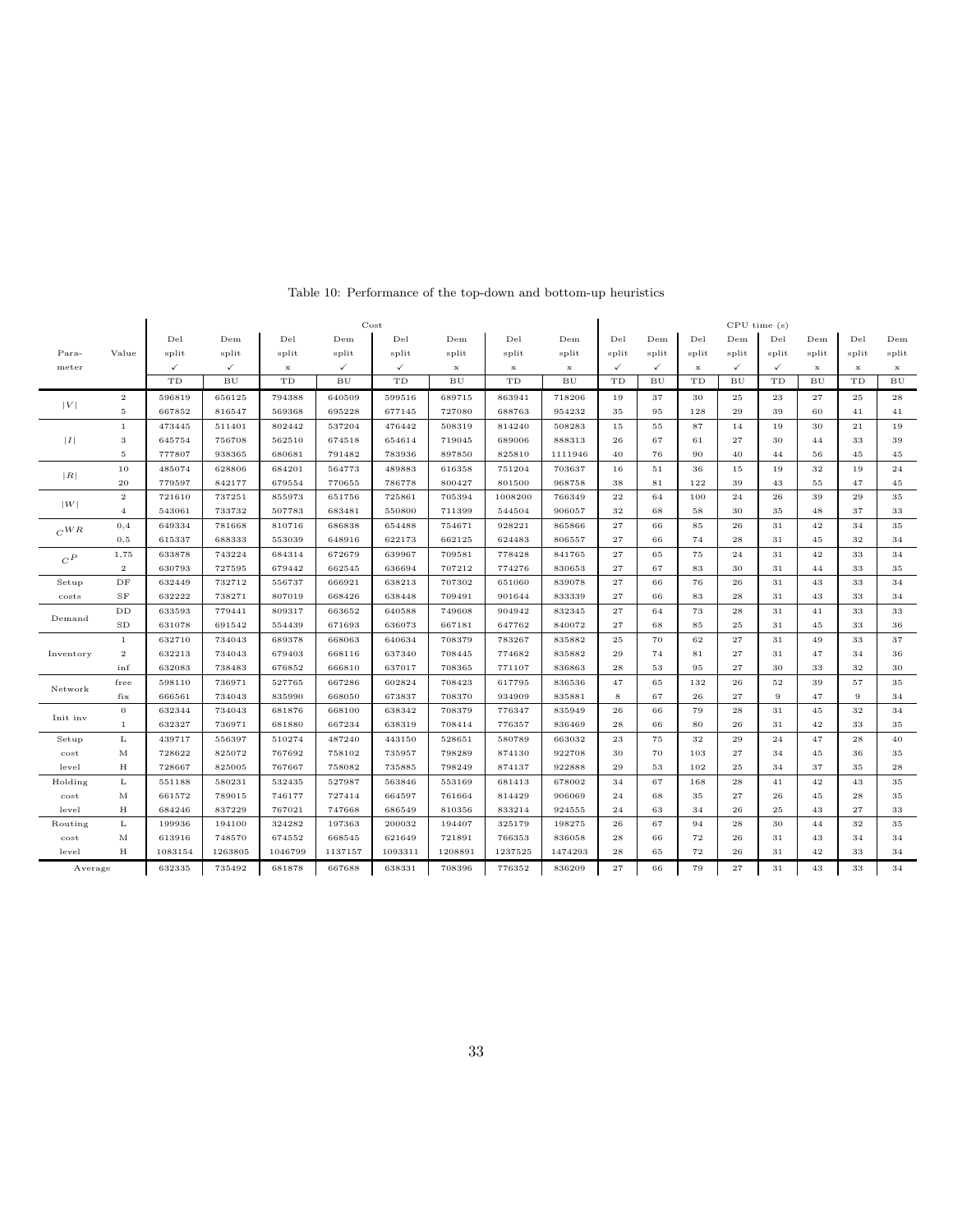to use should be done more carefully.

#### <span id="page-33-0"></span><sup>610</sup> 7. Conclusion

In this paper we have addressed the 3LSRP, an extension of the 3LSPD introduced in [Gruson](#page-36-1) [et al.](#page-36-1) [\(2019a\)](#page-36-1), and of the PRP. We have added production and transportation capacity constraints to this prior work, along with routing decisions and flexibility in the assignment of retailers to warehouses. We have designed two heuristics to solve this problem: a top-down one and a bottom-<sup>615</sup> up one. In the top-down heuristic the production decisions are the leading decisions while in the bottom-up heuristic the replenishment decisions at the retailer level are the leading decisions. In both heuristics we decompose the whole problem into several subproblems that exchange information and are solved iteratively. Both heuristics comprise intensification and diversification phases. The intensification phase works on improving the routes we construct while the diversification phase <sup>620</sup> propose new setup plans or new assignment of retailers to warehouses.

To assess the performance of our heuristics we have developed an exact branch-and-cut algorithm. This algorithm allows us to obtain optimal solutions on a restricted set of instances that are used to measure the performance of the solutions given by our heuristics. On these instances the heuristics are able to find solutions that are on average 4.03 and 2.78% from the solution given <sup>625</sup> by CPLEX for the top-down and bottom-up heuristics, respectively. Those solutions are, however,

found in a CPU time lower than the one taken by CPLEX to obtain the optimal solution.

We also performed a deep sensitivity analysis to highlight the influence of the parameters and see the impact of the splitting possibilities. We observe that the top-down approach obtains better performance in terms of cost, except when we allow demand splitting only. The bottom-up approach

<sup>630</sup> is better suited for the use of delivery splitting. We also see that the gains obtained when allowing delivery or demand splitting are large. We finally see that some parameters are more critical than others in terms of obtaining more gains when there is no splitting allowed.

We have finally considered the possibility of having demand or delivery splitting possibilities. We have observed that when we give more flexibility, the CPU time taken to solve those instances

<sub>635</sub> tends to get larger. Interestingly, the bottom-up approach seems more suitable for the settings with demand splitting.

In future research we would like to investigate algorithms that can compute good lower bounds. In particular, we could develop mathematical programming-based heuristics that provide a lower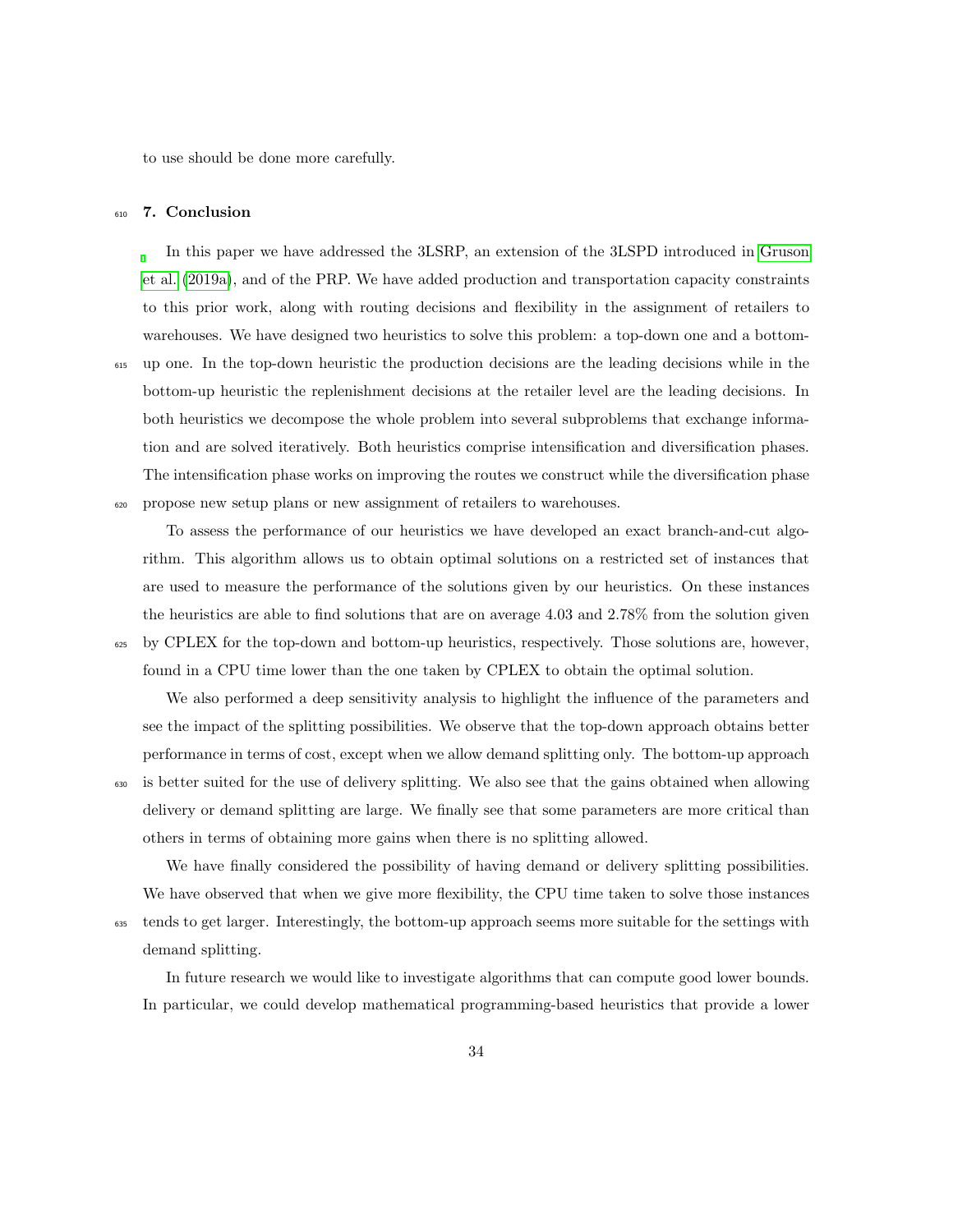bound during the search process. We would also like to further explore the possibility of solving <sup>640</sup> the problem exactly by the use of decomposition methods.

### Acknowledgements

This research was enabled in part by support provided by Calcul Québec and [Compute Canada.](https://www.computecanada.ca) The first author gratefully acknowledges the support of the Government of Canada (grant CGV-151506).

### <span id="page-34-0"></span><sup>645</sup> References

Absi, N., Archetti, C., Dauzère-Pérès, S., Feillet, D., & Grazia Speranza, M. (2018). Comparing sequential and integrated approaches for the production routing problem. European Journal of Operational Research, 269 , 633–646.

<span id="page-34-4"></span>Absi, N., Archetti, C., Dauzère-Pérès, S., & Feillet, D. (2015). A two-phase iterative heuristic  $\epsilon_{650}$  approach for the production routing problem. Transportation Science, 49, 784–795.

<span id="page-34-6"></span>Adulyasak, Y., Cordeau, J.-F., & Jans, R. (2014). Formulations and branch-and-cut algorithms for multivehicle production and inventory routing problems. INFORMS Journal on Computing,  $26$ , 103–120.

<span id="page-34-2"></span>Adulyasak, Y., Cordeau, J.-F., & Jans, R. (2015a). Benders decomposition for production routing <sup>655</sup> under demand uncertainty. Operations Research, 63, 851–867.

- <span id="page-34-3"></span>Adulyasak, Y., Cordeau, J.-F., & Jans, R. (2015b). The production routing problem: A review of formulations and solution algorithms. Computers  $\mathcal{B}$  Operations Research, 55, 141–152.
- <span id="page-34-5"></span>Alvarez, A., Cordeau, J.-F., Jans, R., Munari, P., & Morabito, R. (2020). Formulations, branch-andcut and a hybrid heuristic algorithm for an inventory routing problem with perishable products.

Anderluh, A., Nolz, P. C., Hemmelmayr, V. C., & Crainic, T. G. (2019). Multi-objective optimization of a two-echelon vehicle routing problem with vehicle synchronization and 'grey zone' customers arising in urban logistics. CIRRELT Technical Report, .

<span id="page-34-1"></span><sup>660</sup> European Journal of Operational Research, 283 .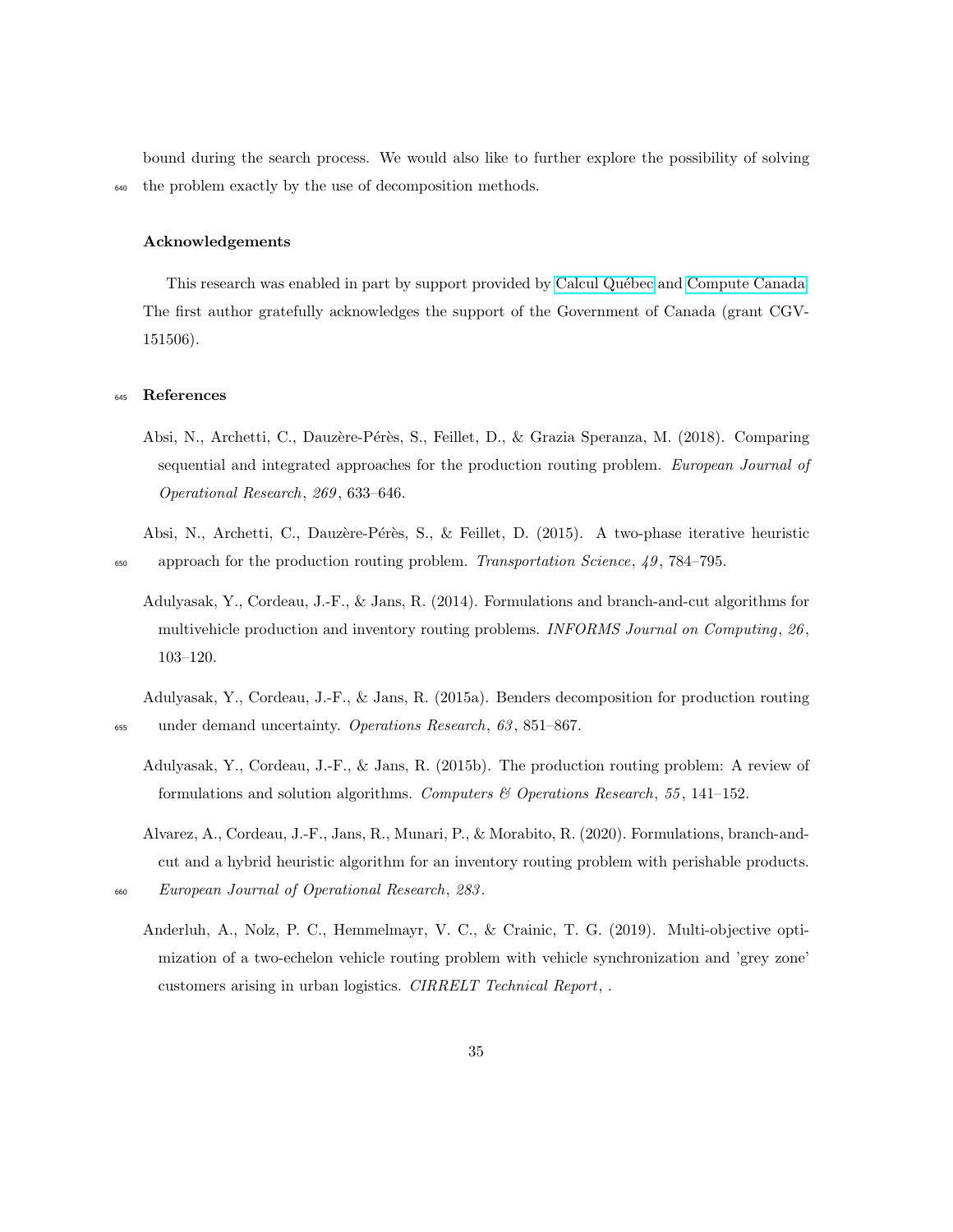<span id="page-35-11"></span>[A](http://www.math. uwaterloo.ca/tsp/concorde.html.)pplegate, D., Bixby, R., Chvátal, V., & Cook, W. (2011). Concorde TSP solver. [http://www.](http://www.math. uwaterloo.ca/tsp/concorde.html.) <sup>665</sup> [math.uwaterloo.ca/tsp/concorde.html.](http://www.math. uwaterloo.ca/tsp/concorde.html.) Accessed 2019-10-07.

- <span id="page-35-9"></span>Archetti, C., & Speranza, M. G. (2008). The split delivery vehicle routing problem: A survey. In B. Golden, S. Raghavan, & E. Wasil (Eds.), The Vehicle Routing Problem: Latest Advances and New Challenges (pp. 103–122). Boston, MA: Springer US. URL: [https://doi.org/10.1007/](https://doi.org/10.1007/978-0-387-77778-8_5) [978-0-387-77778-8\\_5](https://doi.org/10.1007/978-0-387-77778-8_5). doi:[10.1007/978-0-387-77778-8\\_5](http://dx.doi.org/10.1007/978-0-387-77778-8_5).
- <span id="page-35-8"></span><span id="page-35-6"></span>Avci, M., & Yildiz, S. T. (2019). A matheuristic solution approach for the production routing problem with visit spacing policy. European Journal of Operational Research, 279, 572 – 588.
	- Baldacci, R., Battarra, M., & Vigo, D. (2008). Routing a heterogeneous fleet of vehicles. In B. Golden, S. Raghavan, & E. Wasil (Eds.), The Vehicle Routing Problem: Latest Advances and New Challenges, chapter 1. (pp. 3–27). Boston, MA: Springer.
- <span id="page-35-4"></span><span id="page-35-1"></span> $_{675}$  Breunig, U., Baldacci, R., Hartl, R. F., & Vidal, T. (2019). The electric two-echelon vehicle routing problem. Computers & Operations Research, 103 , 198–210.
	- Brown, G., Keega, J., Vigus, B., & Wood, K. (2001). The Kellog company optimizes production, inventory, and distribution. *Interfaces*, 31, 1–15.
- <span id="page-35-7"></span><span id="page-35-0"></span>Chandra, P., & Fisher, M. L. (1994). Coordination of production and distribution planning. Euro-<sup>680</sup> pean Journal of Operational Research, 72 , 503–517.
	- Chitsaz, M., Cordeau, J.-F., & Jans, R. (2019). A unified decomposition matheuristic for assembly, production, and inventory routing. INFORMS Journal on Computing, 31 , 134–152.
	- Cuda, R., Guastaroba, G., & Speranza, M. G. (2015). A survey on two-echelon routing problems. Computers & Operations Research, 55 , 185–199.
- <span id="page-35-10"></span><span id="page-35-3"></span><span id="page-35-2"></span><sup>685</sup> Cunha, J. O., & Melo, R. A. (2016). On reformulations for the one-warehouse multi-retailer problem. Annals of Operations Research, 238 , 99–122. doi:[10.1007/s10479-015-2073-4](http://dx.doi.org/10.1007/s10479-015-2073-4).
	- Darvish, M., & Coelho, L. (2018). Sequential versus integrated optimization: Production, location, inventory control, and distribution. European Journal of Operational Research, 268, 203-214.

<span id="page-35-5"></span>Dayarian, I., & Desaulniers, G. (2019). A branch-price-and-cut algorithm for a production-routing <sub>690</sub> problem with short-life-span products. Transportation Science, 53, 829–849.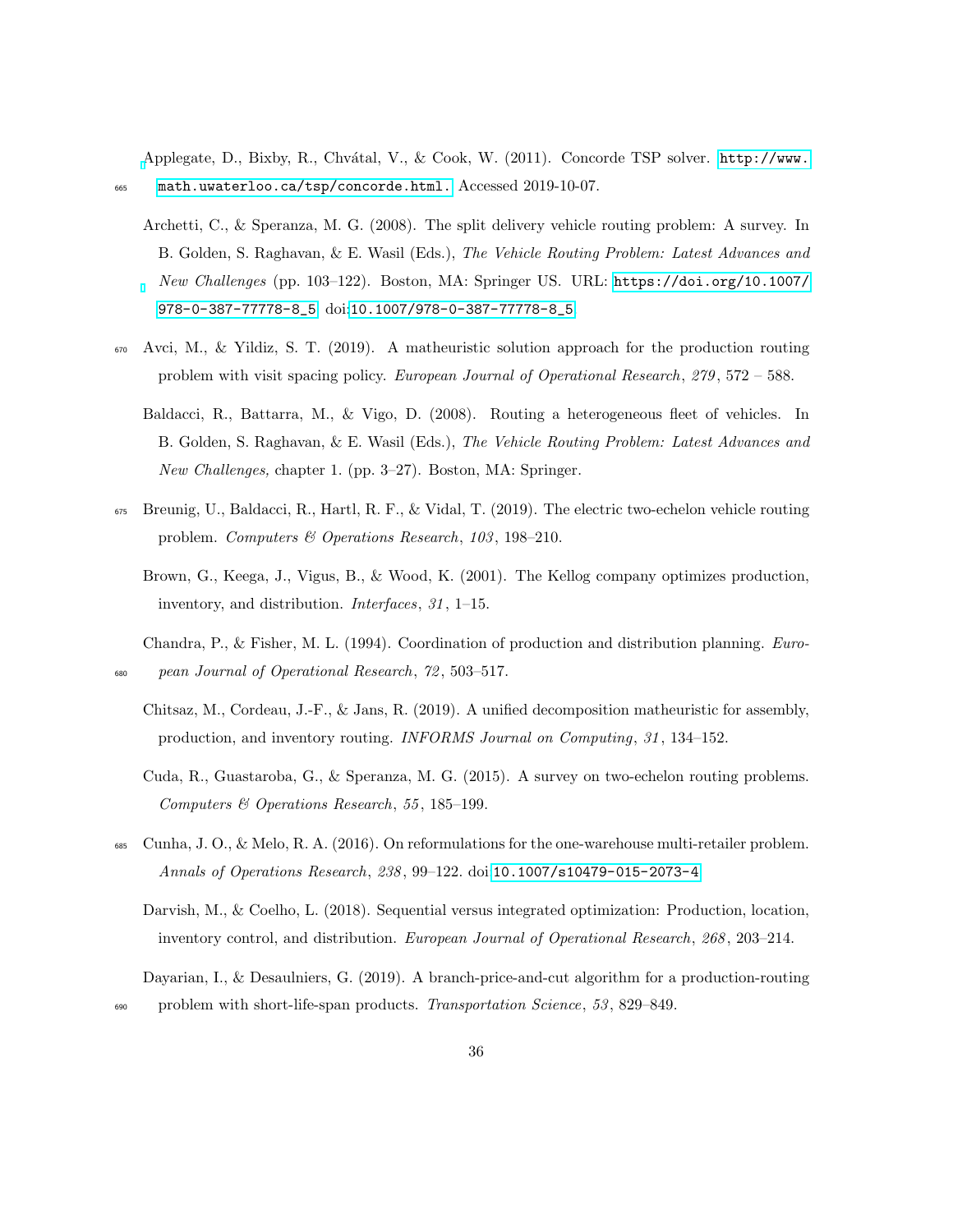<span id="page-36-5"></span>Dellaert, N., Van Woensel, T., Crainic, T. G., & Saridarq, F. D. (2019). A multi-commodity twoechelon capacitated vehicle routing problem with time windows: model formulations and solution approach. CIRRELT Technical Report, .

<span id="page-36-0"></span>Cetinkaya, S., Uster, H., Easwaran, G., & Keskin, B. B. (2009). An integrated outbound logistics

<sup>695</sup> model for Frito-Lay: coordinating aggregate-level production and distribution decisions. Interfaces, 39, 460-475.

- <span id="page-36-8"></span>Fischetti, M., & Lodi, A. (2003). Local branching. *Mathematical Programming*, 98, 23–47.
- <span id="page-36-9"></span><span id="page-36-4"></span>Fischetti, M., Polo, C., & Scantamburlo, M. (2004). A local branching heuris- tic for mixed-integer programs with 2-level variables, with an application to a telecommunication network design <sup>700</sup> problem. Networks, 44 , 61–72.
	- Grangier, P., Gendreau, M., Lehuédé, F., & Rousseau, L.-M. (2016). An adaptive large neighborhood search for the two-echelon multiple-trip vehicle routing problem with satellite synchronization. European Journal of Operational Research, 254 , 80–91.
	- Gruson, M., Bazrafshan, M., Cordeau, J.-F., & Jans, R. (2019a). A comparison of formulations for
- <span id="page-36-2"></span><span id="page-36-1"></span> $\sigma_{\text{5}}$  a three-level lot sizing and replenishment problem with a distribution structure. Computers  $\mathscr{C}$ Operations Research, 111 , 297–310.
	- Gruson, M., Cordeau, J.-F., & Jans, R. (2019b). Benders decomposition for a stochastic threelevel lot sizing and replenishment problem with a distribution structure. European Journal of Operational Research, 291 , 206–217.
- <span id="page-36-6"></span><span id="page-36-3"></span><sup>710</sup> Gu, W., Archetti, C., Cattaruzza, D., Ogier, M., Semet, F., & Speranza, M. G. (2021). A sequential approach for a multi-commodity two-echelon distribution problem.  $hal-03167379$ ,.
	- Jie, W., Yang, J., Zhang, M., & Huang, Y. (2019). The two-echelon capacitated electric vehicle routing problem with battery swapping stations: Formulation and efficient methodology. European Journal of Operational Research, 272 , 879–904.
- <span id="page-36-7"></span> $_{715}$  Krarup, K., & Bilde, O. (1977). Plant location, set covering and economic lot-sizes: An  $O(mn)$ algorithm for structured problems. Birkhauser Verlag, Bassel: L.Collatz (Editor).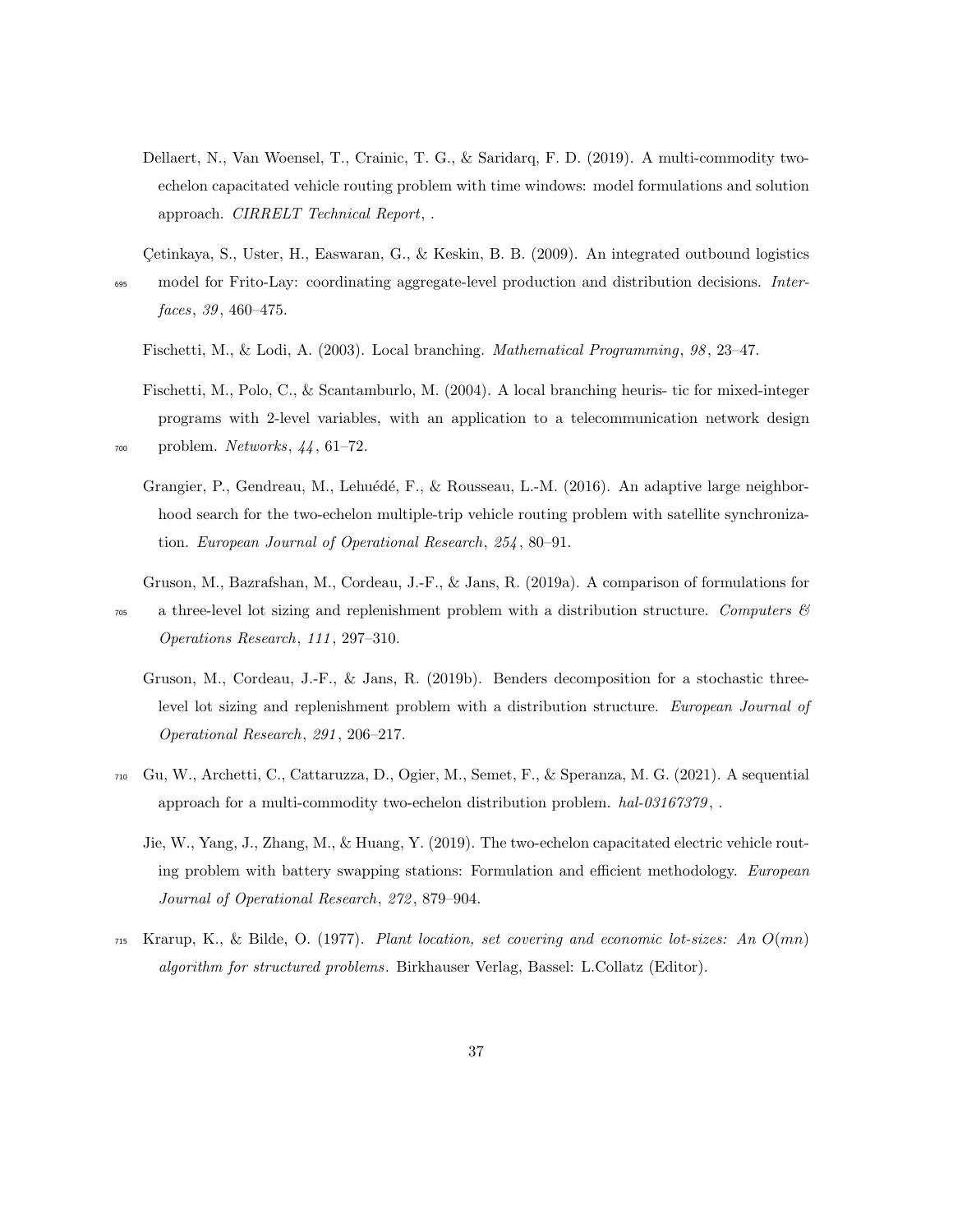<span id="page-37-8"></span>Lysgaard, J., Letchford, N., & Eglese, R. W. (2004). A new branch-and-cut algorithm for the capacitated vehicle routing problem. *Mathematical Programming*, 100, 423-445.

<span id="page-37-5"></span>Miranda, P., Cordeau, J.-F., Ferreira, D., Jans, R., & Morabito, R. (2018). A decomposition <sub>720</sub> heuristic for a rich production routing problem. Computers & Operations Research, 98, 211–230.

<span id="page-37-3"></span>Neves-Moreira, F., Almada-Lobo, B., Cordeau, J.-F., Guimarães, L., & Jans, R. (2019). Solving a large multi-product production-routing problem with delivery time windows. Omega, 86 , 154 – 172.

<span id="page-37-0"></span>Perboli, G., Tadei, R., & Vigo, D. (2011). The two-echelon capacitated vehicle routing problem: <sup>725</sup> models and math-based heuristics. Transportation Science, 45 , 364–380.

- <span id="page-37-10"></span>Pochet, Y., & Wolsey, L. A. (2006). Production Planning by Mixed Integer Programming. New York, NY, USA: Springer.
- <span id="page-37-4"></span>Qiu, Y., Qiao, J., & Pardalos, P. M. (2017). A branch-and-price algorithm for production routing problems with carbon cap-and-trade. Omega,  $68, 49 - 61$ .
- <span id="page-37-7"></span><span id="page-37-6"></span><sup>730</sup> Qiu, Y., Zhou, D., Du, Y., Liu, J., Pardalos, P. M., & Qiao, J. (2021). The two-echelon production routing problem with cross-docking satellites. Transportation Research Part E: Logistics and Transportation Review, 147 , 102210.
	- Schenekemberg, C., Scarpin, C., Pécora, J., Guimaraes, T., & Coelho, L. (2021). The two-echelon production-routing problem. European Journal of Operational Research, 288 , 436–449.
- <span id="page-37-9"></span><span id="page-37-2"></span> $_{735}$  Solyalı, O., & Süral, H. (2011). A Branch-and-Cut Algorithm Using a Strong Formulation and an A Priori Tour-Based Heuristic for an Inventory Routing Problem. Transportation Science, 45, 335–345.
	- Solyalı, O., & Süral, H. (2017). A multi-phase heuristic for the production routing problem. Computers & Operations Research, 87, 114-124.
- <span id="page-37-1"></span><sup>740</sup> Soysal, M., Bloemhof-Ruwaard, J. M., & Bekta¸s, T. (2015). The time-dependent two-echelon capacitated vehicle routing problem with environmental considerations. International Journal of Production Economics, 164 , 366–378.